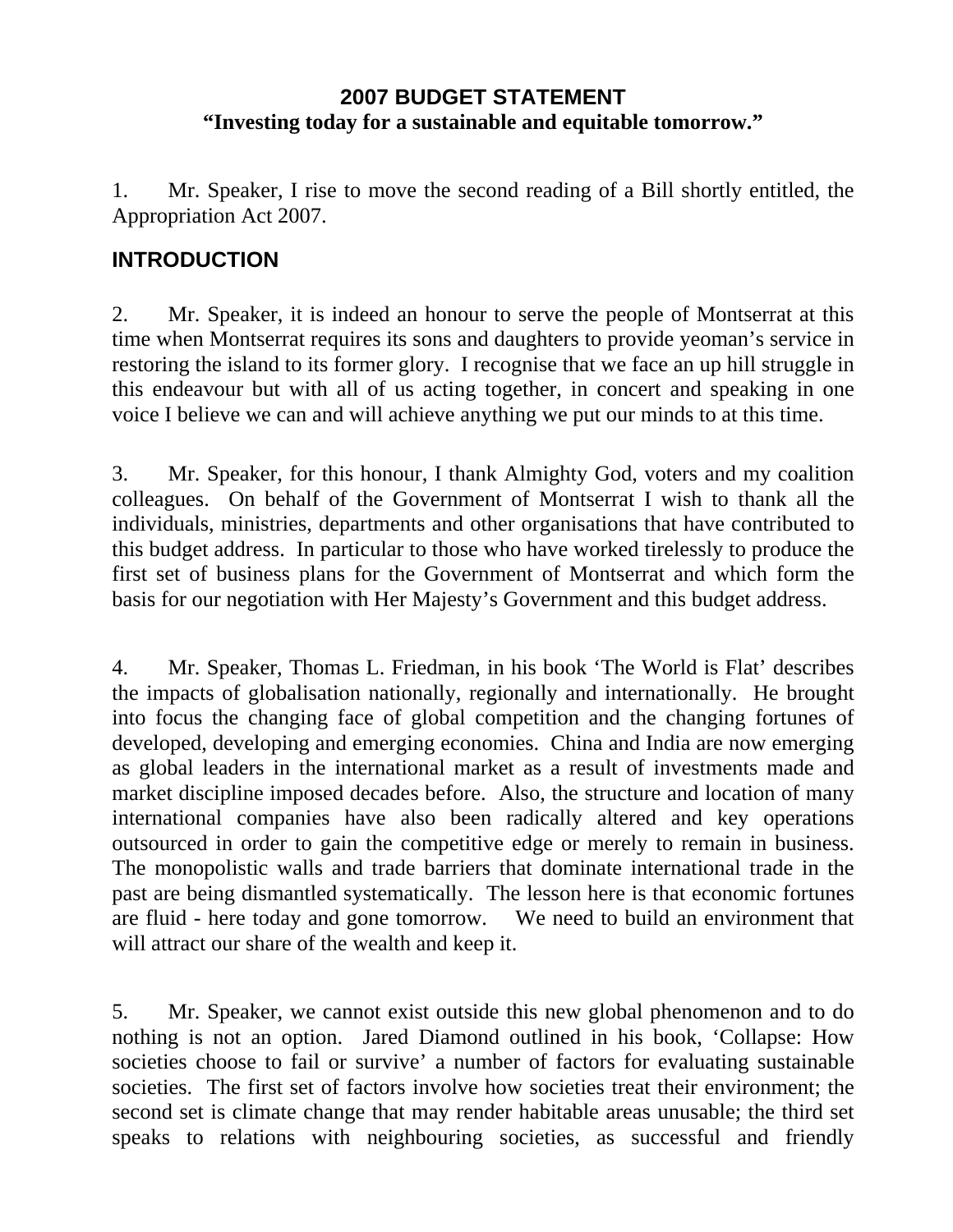neighbours may foster growth and hostile neighbours may result in negative growth. The final set of factors relate to the political, economic and social institutions, along with the cultural values present in a society which enables it to respond to problems.

6. Mr. Speaker, both authors' conclusions referred to above, were born out of real life experiences of countries which are thriving today, barely surviving or in some cases had to be abandoned. Confronting the challenges here in Montserrat will require new and bold initiatives – possibly a radical change from the past. We must be prepared to respond to this changing face of the international market place and our own emerging environment in a way that ensures our survival.

7. Montserrat is at a vulnerable stage in its development, and we must be careful how we manage the redevelopment agenda. An important strategic action must necessarily be to define the future vision of the business and social environment we want for Montserrat in the context of a dynamic international trading environment. After which, Mr. Speaker, we must **all** support that vision.

8. Mr. Speaker, with this budget, I invite the people of Montserrat to share a vision of a sustainable and equitable homeland, and invite all members of this Honourable House to support a budget which invests today in our people, infrastructure and the activities that will bring us prosperity.

- 9. Mr. Speaker, we have six strategic objectives:
	- o population growth,
	- o Economic growth and financial stability,
	- o social development and equity,
	- o good governance,
	- o strong external relationships, and
	- o sound environmental management.
- 10. In keeping with these objectives our government has embarked on:-
	- Modernising the public service with the intention of divesting certain services to the private sector;
	- Investing in stronger economic and fiscal management systems;
	- Strengthening our external relationships internationally, but in particular with our neighbours in the OECS and CARICOM;
	- Managing our environment for the sustained benefit of future generations;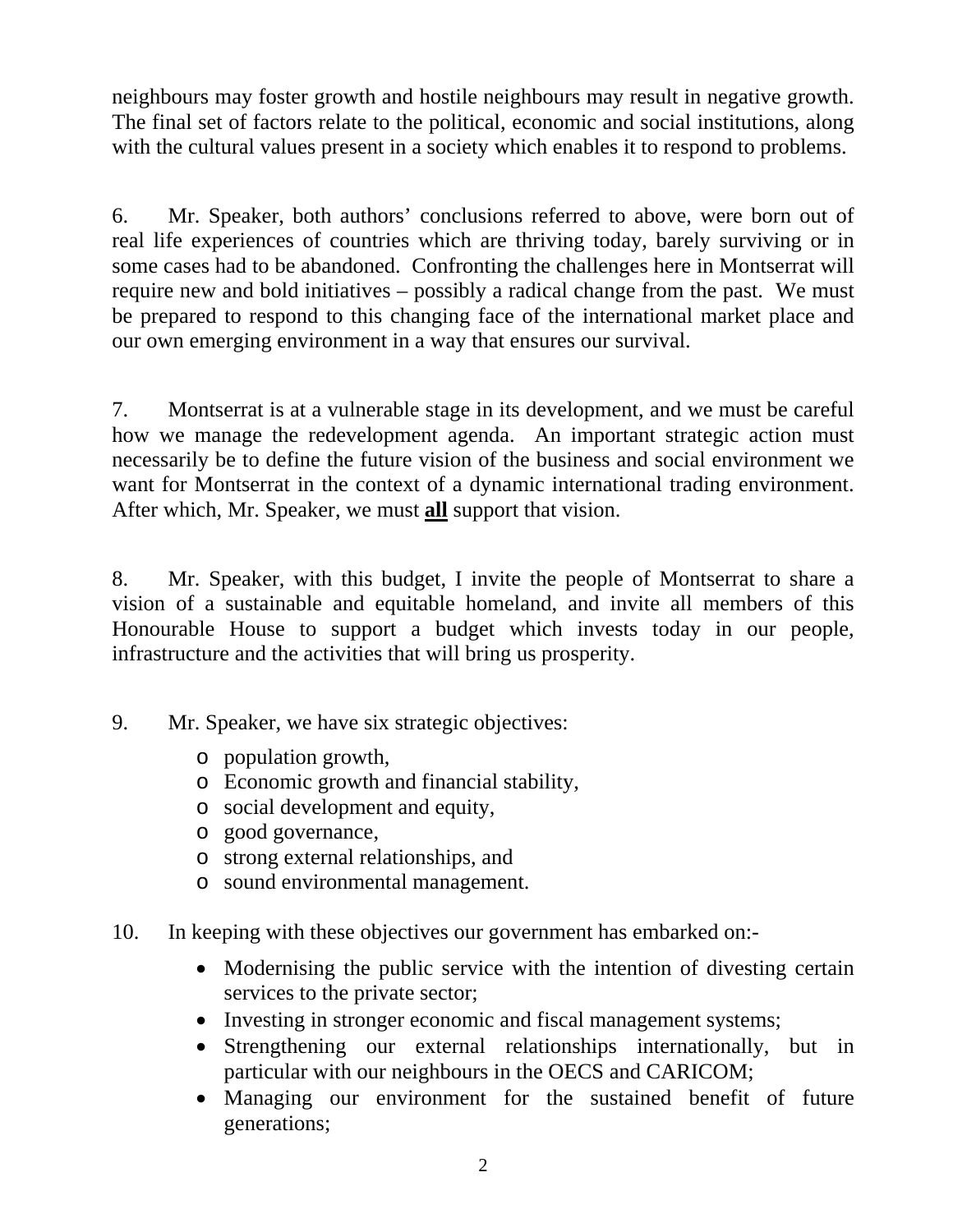- Promoting or establishing institutions that can generate the activities needed to drive our economy; and
- Deepening and strengthening our cultural heritage so that our culture may survive and emerge as an attractive and unique blend of its constituent parts.

11. Our focus therefore must be on sound national planning, greater communication of plans, and a diligent and coordinated approach to the implementation of projects and programmes.

## **ECONOMIC REVIEW**

12. Mr. Speaker, to know where we are going to, we must understand where we are coming from, so I will take a little time to discuss the global, regional and local economic experiences during the last year.

13. Until recently, the Organisation for Economic Co-operation and Development (OECD) area enjoyed a prolonged period of non-inflationary growth despite rising oil and commodity prices. In 2006, the level of growth achieved exceeded expectations; unfortunately, the growth in economic activity is not expected to continue into 2007, as a slow down of approximately 2 percent is anticipated in this region. The prognosis for the next two years is one of stable growth and mild inflation.

14. Mr. Speaker it is anticipated that the United States (US) economy will continue to be the engine of growth for the world economy, as the economic recovery in Japan and Europe is not anticipated to be strong enough to replace that of the US. Recently, the smooth performance of the US economy has been somewhat disturbed with signs of increasing inflationary pressures and labour market tensions. Investments in the housing market have fallen sharply, following a long period of low interest rates that resulted in a boom in residential construction. The cooling of the housing boom is expected to suppress consumer demand in this area but overall the economy will continue to grow.

15. Closer to home, the Eastern Caribbean Currency Union (ECCU) is faced with a number of challenges and opportunities. These include globalization, the Caribbean Single Market & Economy, ICC Cricket World Cup 2007 alongside rising deficits, public debt and unemployment.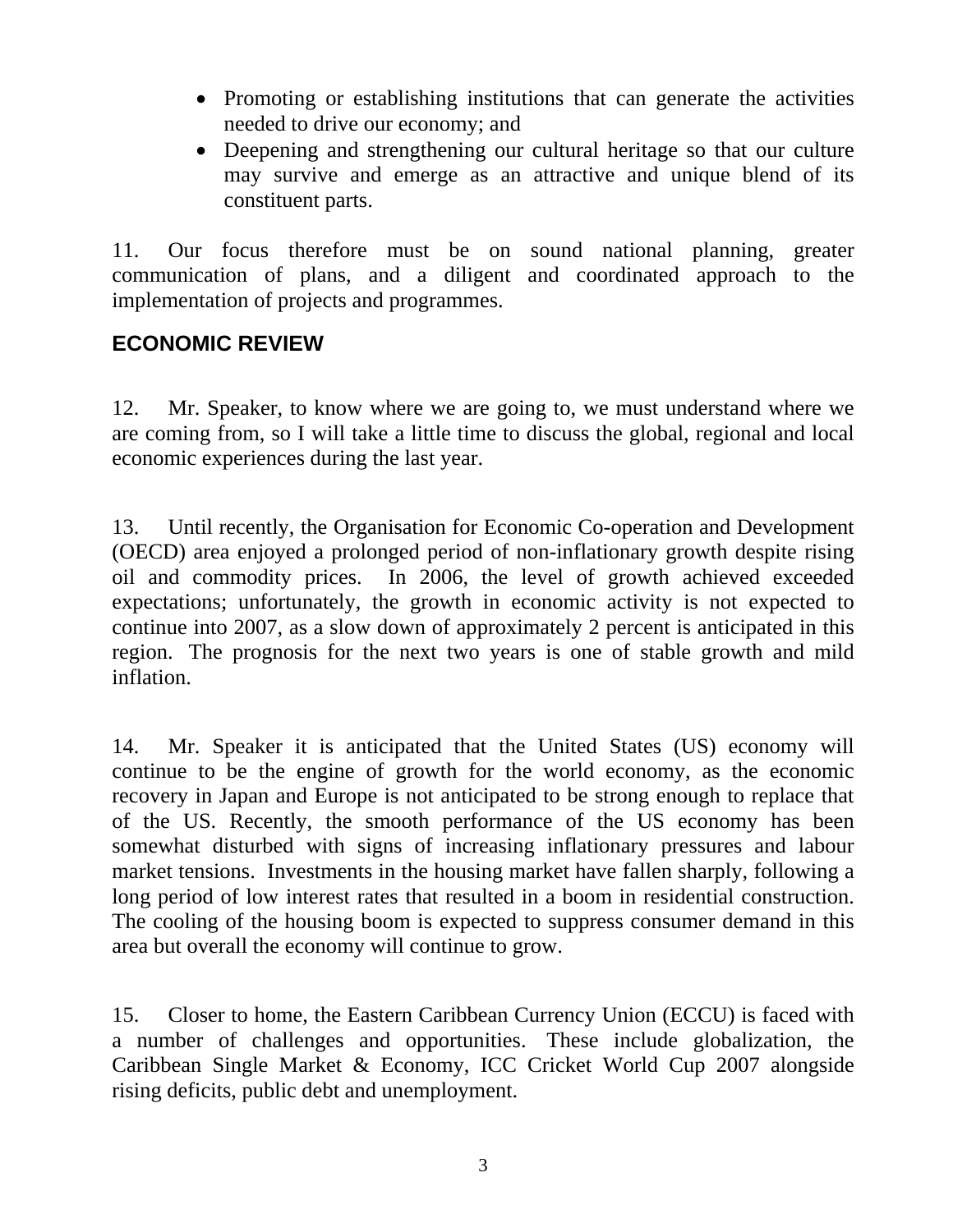16. Nevertheless, the year 2006 was one in which the Currency Union experienced one of its highest growth rates in recent times. The accelerated growth was mainly due to construction activity in both the public and private sector which was intensified in the run up to the ICC Cricket World Cup 2007. Public sector construction of infrastructure and sporting facilities increased significantly as a result of this event. The spurt in economic activity was generally facilitated by the favourable performance of the international economy and improved monetary and credit conditions. We missed out on the benefits of this opportunity.

17. Mr. Speaker, I am pleased to announce that, despite delay in the implementation of a number of projects for the first half of the year, preliminary data indicates that Montserrat's economy recovered in the last two quarters. Economic growth expanded by 3.21 percent in 2006 compared to the revised growth rate of 1.55 percent in 2005. The increased economic activity can mainly be attributed to increases in value added in Mining and Quarrying, Air Transport and Government Services. Mr. Speaker, it is also worthy to note that the Mining and Quarrying sector's contribution to Gross Domestic Product (GDP) was more than seven times that of 2005. The low levels of volcanic activity allowed excavation of sand and aggregate in Plymouth. Additionally there was some removal of sand from the Trants area. Our price for aggregate, despite the high cost of trucking, is sufficiently competitive to make it attractive enough to export to places such as Antigua & Barbuda, Anguilla, St Maarten, Trinidad & Tobago and United States Virgin Islands (USVI). This is indeed an area we must capitalize on to improve our balance of trade, as preliminary data revealed that balance of visible trade expanded from \$76.4m in 2005 to \$77.9m in 2006. This sector can be seen as a potential key private sector activity which provides Montserrat with valuable foreign exchange.

#### *Construction*

18. The construction sector, which is one of the major sectors of the economy, contracted by 5 percent during 2006. This slow down in activity in the construction sector was mainly caused by the delay in the start of the Public sector projects including the European Union funded housing development project in Look Out and the public market in Little Bay. Both projects have commenced and construction on the Look Out housing project is reported to be ahead of the schedule date of completion of August 2007. The GoM is fighting to avoid further delays in the start of the Little Bay infrastructure project and barring any unforeseen circumstances, the contribution of construction to GDP is expected to increase. Private sector construction was buoyant in 2006. I am pleased to report that the Cultural Centre in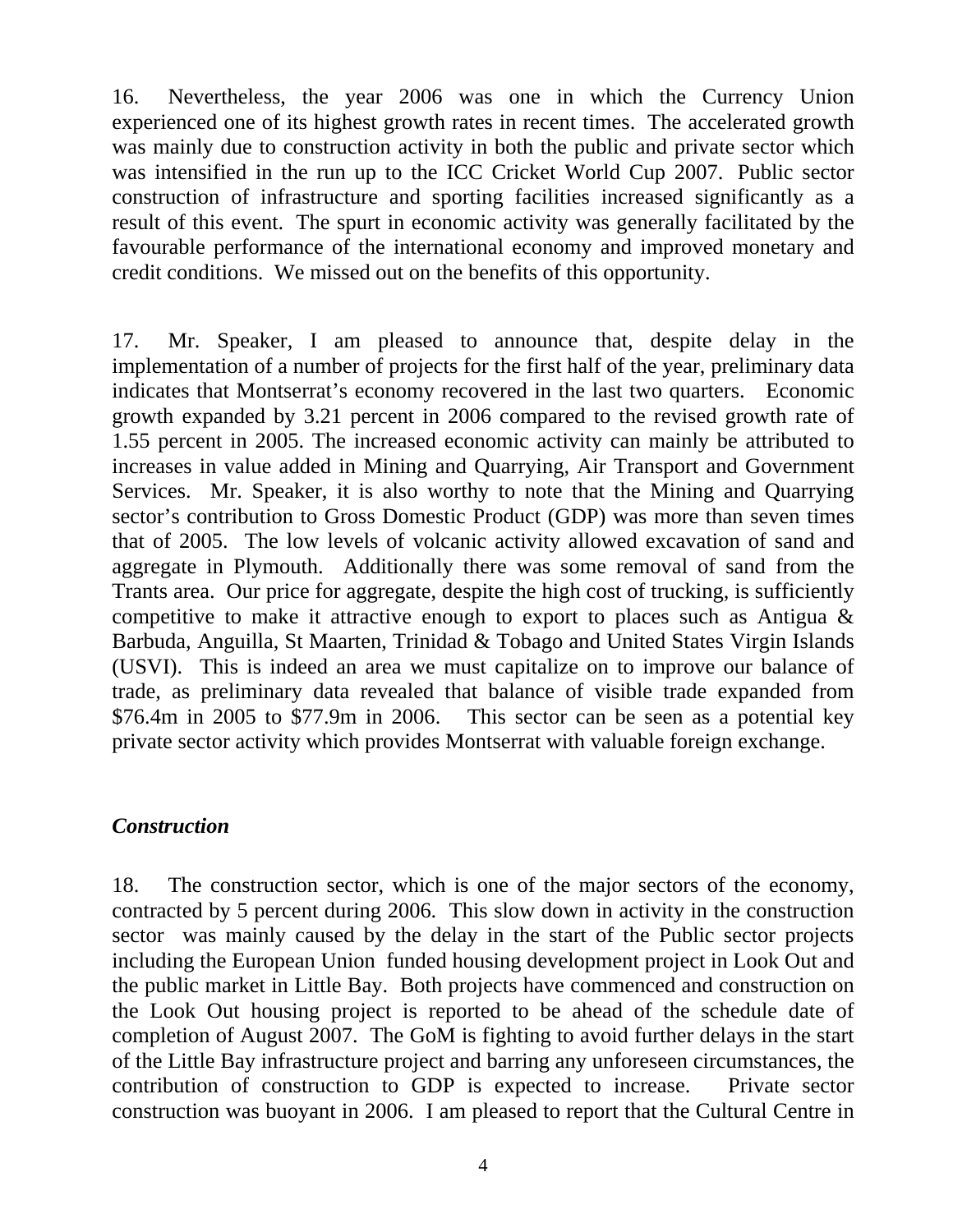Little Bay is now complete. Lending at the commercial banks for home construction and renovation showed a 12.3 percent increase in 2006.

# *Tourism*

19. The tourism sector continued to perform poorly in 2006. Total visitor arrivals fell from 13,085 in 2005 to 9,500 in 2006. There was an overall decline in the tourism sector in terms of tourist arrivals and receipts. The number of stay-over visitors declined by 27.4 percent, resulting in an EC\$3.3 million decline in tourism receipts to EC\$20.9 million in 2006. The loss of the ferry service continued to affect the Tourism market as the Excursionists travelling to Montserrat by sea declined to 245 in 2006 from 2,451 in 2005. Total excursionist arrivals fell by 55 percent from 3,395 in 2005 to 1,509 in 2006.

# *Prices*

20. The rate of inflation during 2006, as measured by the retail price index, increased slightly by 1.1 percent compared with 2.9 percent during the corresponding period of 2005. However, relatively large increase in the Gas, Electricity and Water sub index reflects upward adjustments to the retail price of fuel. Those increases were partially offset by declines in the sub-indices Household Goods and Services and Other.

# *Domestic Credit*

21. Since 2004 there has been a steady increase in domestic credit, from 3 percent increase in 2004 to a 15.5 percent increase in 2005 and a 14.7 percent increase as at September 30, 2006. Most of this credit was for distributive retail trade. Last year it accounted for 14 percent of outstanding domestic loans & advances, and up to September 2006, it accounted for 12 percent credit. Credit to the productive sector decreased significantly. In fact credit to the tourism, agricultural & manufacturing sectors for the first nine months of 2006 was zero or less than EC\$50,000 in each case, while credit to construction remained below 5 percent of total loans & advances.

# *Prospects for 2007*

22. The projection for economic growth is 2.78 percent in 2007 based on the ongoing and programmed projects for next three years. An increase in first quarter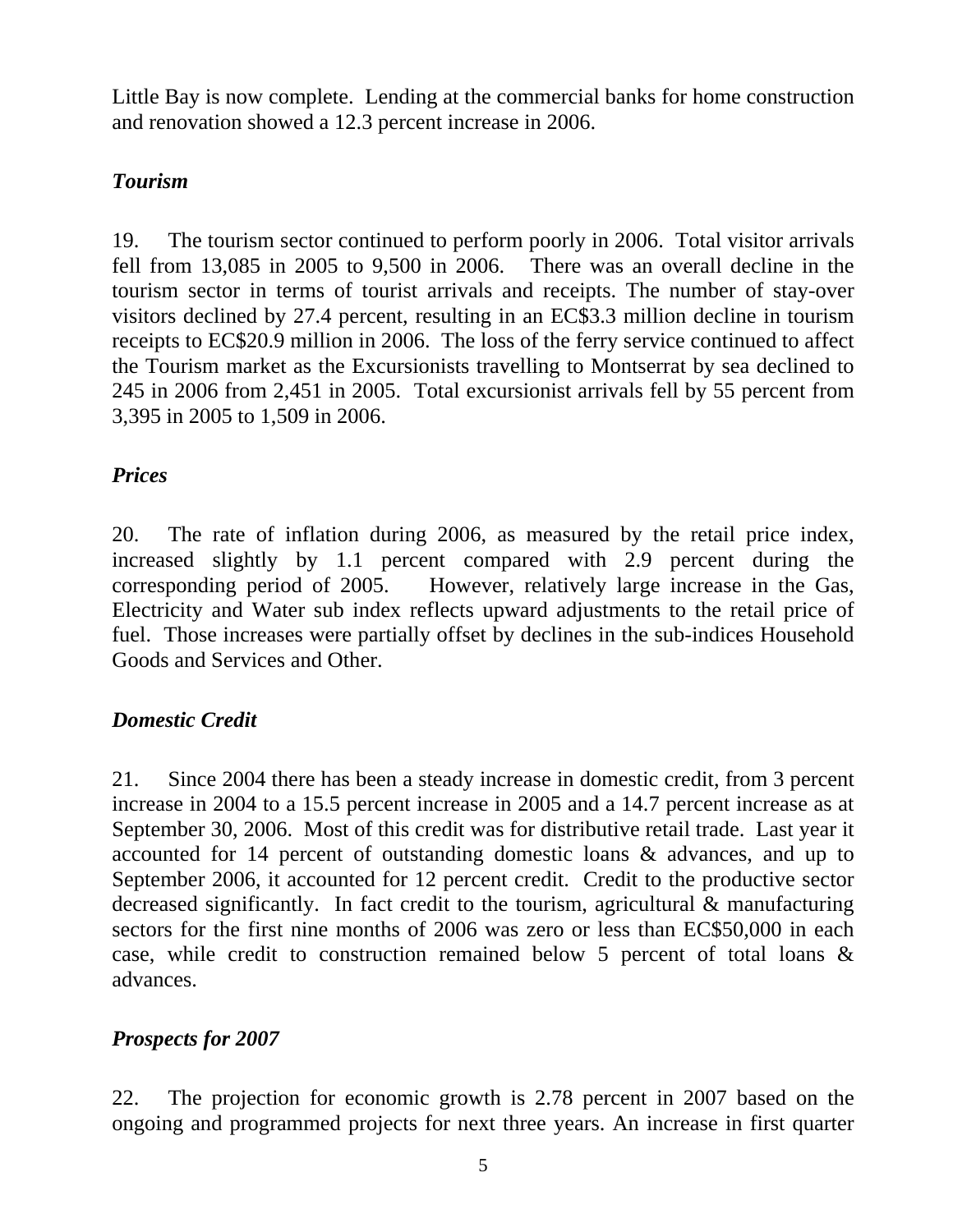(2007) economic activity is anticipated due to the ongoing construction of the public market and the housing development project at Look Out. The Montserrat Development Cooperation (MDC) and the Private Sector Development project (PSD) are expected to commence operations by the second quarter of 2007. Both of these projects are expected to stimulate private sector activity.

23. In addition, Mr. Speaker, this year presents a golden opportunity to use a major event, the ICC Cricket World Cup 2007, to revitalize our ailing tourism industry. The number of visitor arrivals is expected to increase as a result of the large number of cricket fans visiting the region. This is however contingent on the availability and affordability of external transportation and hotel and villa accommodation. A ferry service and the new air charter service, Air Montserrat, are considered viable options to improve substantially visitor arrivals in 2007.

# **THE CHALLENGE: ECONOMIC SUSTAINABILITY**

24. Mr. Speaker, there can be no doubt that achieving economic sustainability remains the key challenge for the government and people of Montserrat.

25. The ongoing volcanic activity in the south of the island has destroyed Montserrat's key economic infrastructure including our only town. Seventy percent of our homes were lost and recent evacuations of some ninety houses in the Isles Bay and Old Towne area have worsened the severe shortage of housing in the north. There are several private sector housing developments proposed, with the capacity for some 500 units of housing, but these will not happen unless government facilitates the implementation of roads and utilities so that the sites are affordable for the displaced residents who need them.

26. For many Montserratians, their largest and only investment was their homes. The fact that this was taken away in many cases with little or no compensation, plunged many persons who were normally independent into a state of dependency. Many have had no choice but to eventually take up residence in the United Kingdom where they depend on welfare handouts. Such is the dilemma of an independent and proud people.

27. Mr. Speaker, to make matters worse, much of the remaining economic infrastructure and resources are in or on the fringe of the volcano threatened area. This has left government in a quandary having to consider the safety of persons residing and doing business in these areas. To date the closure or restriction of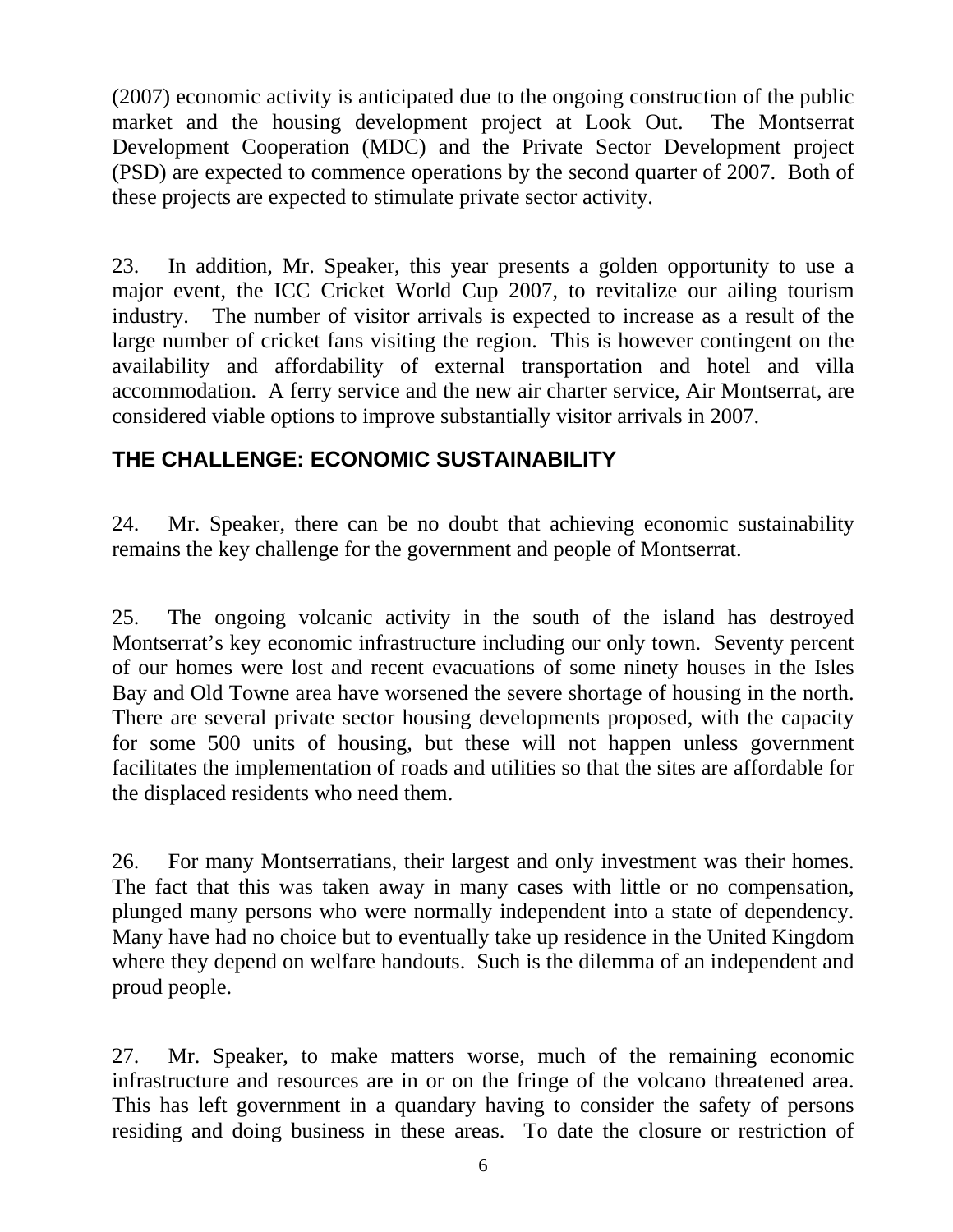business activity in these areas has not been matched by the investment and business activity in the north.

28. There is an urgent need for emergency housing for both residents and businesses in the north of the island, especially given the increased threat to areas around the Belham Valley. In addition to housing needs, substantial resources will be required for roads and utilities, government administrative and social buildings. We will also require investment in the development of the ports infrastructure.

29. Mr. Speaker, the constitutional ties of Montserrat with the United Kingdom (UK) is not always consistent with our development goals. The passing of the European Union tax on savings legislation in respect of Montserrat, despite the issues of capital flight is an example of this. Also the delays in implementing private investment initiatives as we await UK's support have slowed the pace of the recovery process.

30. Notwithstanding the above, the contribution of Her Majesty's Government to the sustainability of the island is unquestionably the main stay of Montserrat's economy. We are grateful. The issue however, is whether it is timely, sufficiently targeted and of an appropriate size to take Montserrat to the point of 'maturity' or 'take off'.

31. Mr. Speaker, the Lord helps those who help themselves, so this Government has embarked, so far with reasonable success, on a programme of seeking additional financial support from our Caribbean neighbours, members of our diaspora, and other countries who are sympathetic to our plight. We are aware of the challenges before us and have pledged to utilise all the available resources in a manner that would encourage sustained growth.

# **2007 BUDGET PRIORITIES**

32. Mr Speaker, having outlined the challenges to our economic sustainability I will now like to draw attention to the key budget priorities from the various business plans (circulated) produced by key ministries and departments for the fiscal year. In the current circumstances investments in the areas outlined below will not only lead to economic growth but are consistent with the achievement of the strategic objectives that I have earlier invited you to support.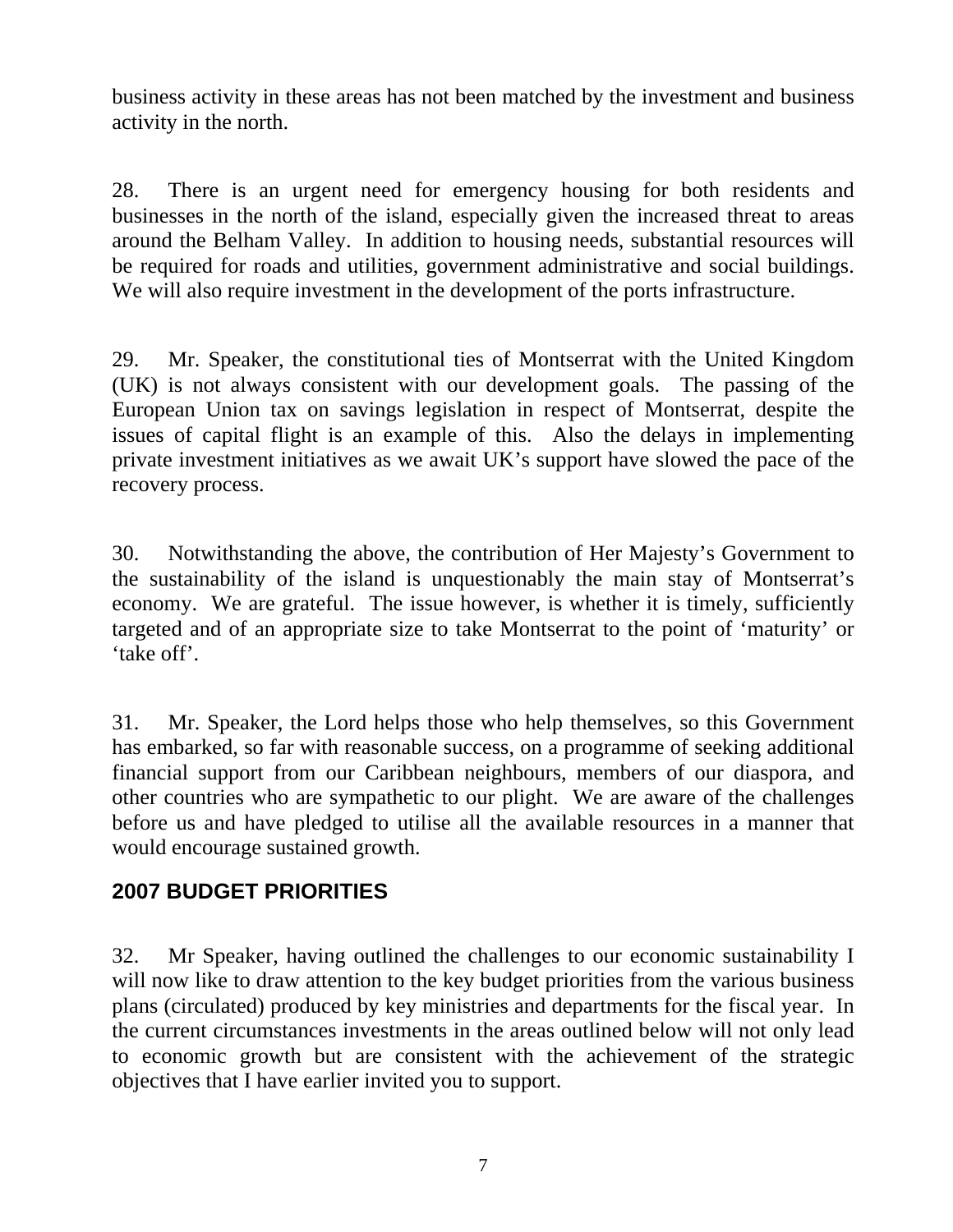- 33. These priorities are as follows:
	- 1) Infrastructure development;
	- 2) Housing
	- 3) Social Services and Community Development
	- 4) Internal Security and Civil Defence;
	- 5) Mining and Manufacturing;
	- 6) Tourism;
	- 7) Agricultural Development and Rehabilitation;
	- 8) Public Service Modernisation and Management;
	- 9) Private Sector Development;
	- 10) Environmental Management;
	- 11) Strengthening the economic planning and financial regulatory frameworks;
	- 12) Regional Integration and External Relations;

# **MAJOR PROGRAMMES AND INITIATIVES**

## *Infrastructure Development*

- 34. Mr. Speaker, the physical and economic infrastructure of the island includes :
	- 1. The roads network;
	- 2. Sea and Airport Development
	- 3. Utilities Services and Management
	- 4. Telecommunications and Information Technology

35. The volcano destroyed and continues to destroy over 80 percent of our infrastructure and especially roads, utilities, Sea Port, Airport and our telecommunication network. To rebuild our country it is important that these must be replaced. This requires money and my rough estimate is for EC\$250 million to \$300 million of capital aid over the next 5 years.

### *Roads Network*

36. We remain steadfast in accomplishing our goal of providing a well-maintained highway network for the safe and effective movement of people and goods throughout the island. We invested over USD\$250,000 in acquiring a new asphalt paver in January 2006, and this facilitated the completion of rehabilitation works. The total spend on these activities was over \$3 million.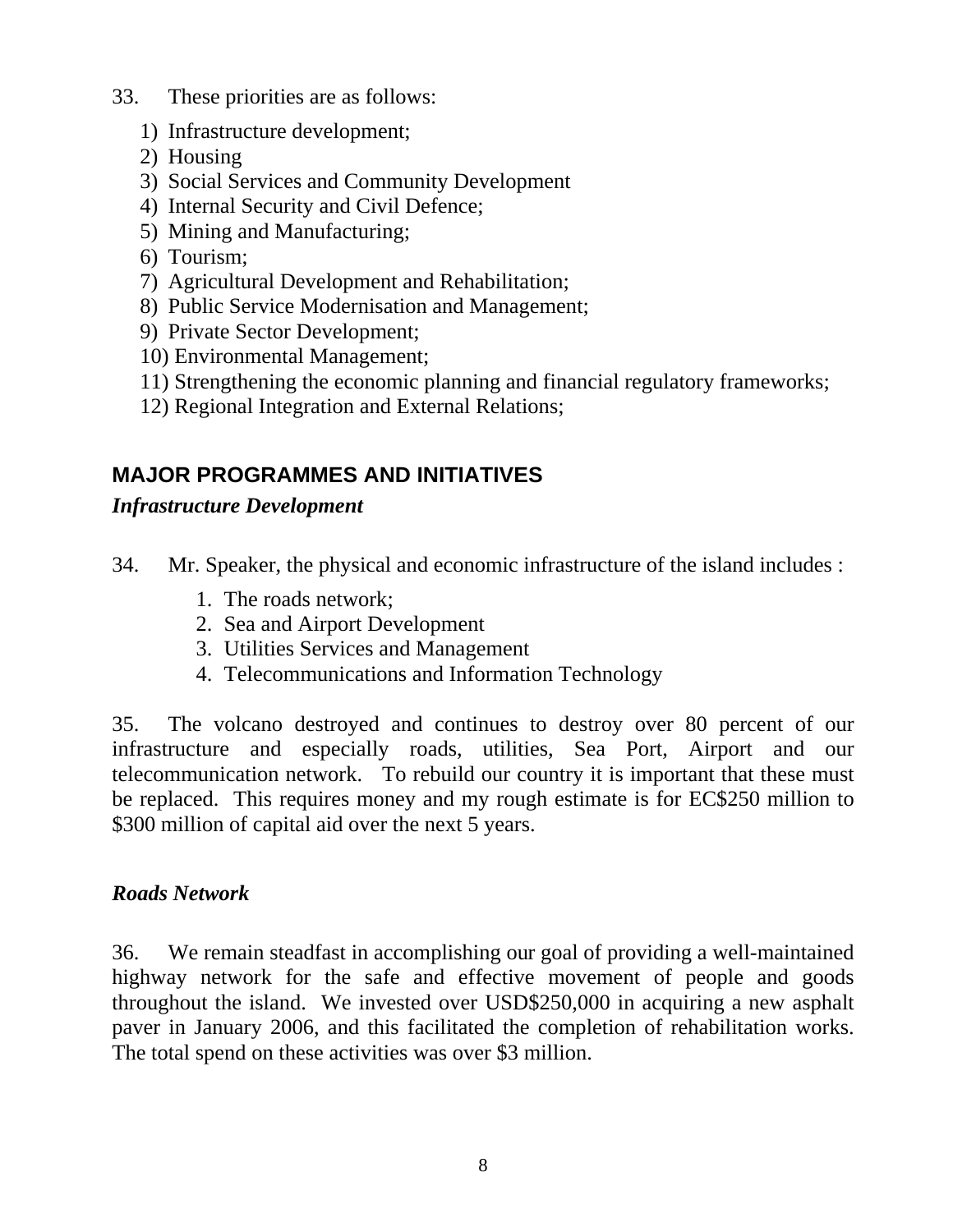37. We also reintroduced the use of surface dressing for minor and estate roads. This allowed the PWD to extend the roads maintenance programme. Towards the end of last year another \$0.5 million was allocated to the maintenance budget and this enabled the Public Works Department to carry out much needed improvements to the road between Runaway Ghaut and the Montserrat Secondary School.

38. The recent increase in operators mining in the Belham Valley, and the lack of access to the jetty in Plymouth has caused a dramatic increase in heavy traffic on the main spine road. An inspection of the main A01 Road from Belham Valley to Little Bay Port indicates that at least 4,800 metres of road is classified as poor and is in urgent need of rehabilitation which can be attributed to increased activity on the roads. This is estimated at EC\$17 million with additional costs for land acquisition and relocation of utility service lines. Funds are being sought from DFID to facilitate this major road reinstatement project.

39. Mr. Speaker, in 2007 we will be placing greater emphasis on pedestrian safety. Government will initiate the process for the construction of a pavement along the Brades main road, commencing from the new Bank of Montserrat. It is expected that this project will be carried out in phases and will involve land acquisition in the areas involved. The junction to Manjack will also have its long over due improvement.

40. Mr. Speaker, our Emergency Resettlement Strategy requires the acquisition of more lands in the north for low and medium cost housing. We will also seek to rezone areas for low density and high end housing and as such this will require more investments in the road infrastructure. GoM will work with developers in making road infrastructure available for these areas.

41. It is important to note that we have submitted a \$20 million roads development project to DFID for consideration over the next five (5) years. However, Mr Speaker, in 2007 we have allocated over \$5 million to road development. The implementation of these projects will depend on Department of Public Works access to engineering staff. Mr Speaker, there are now at least six persons pursuing degrees in civil engineering and architecture and hopefully this will improve delivery process in the medium term.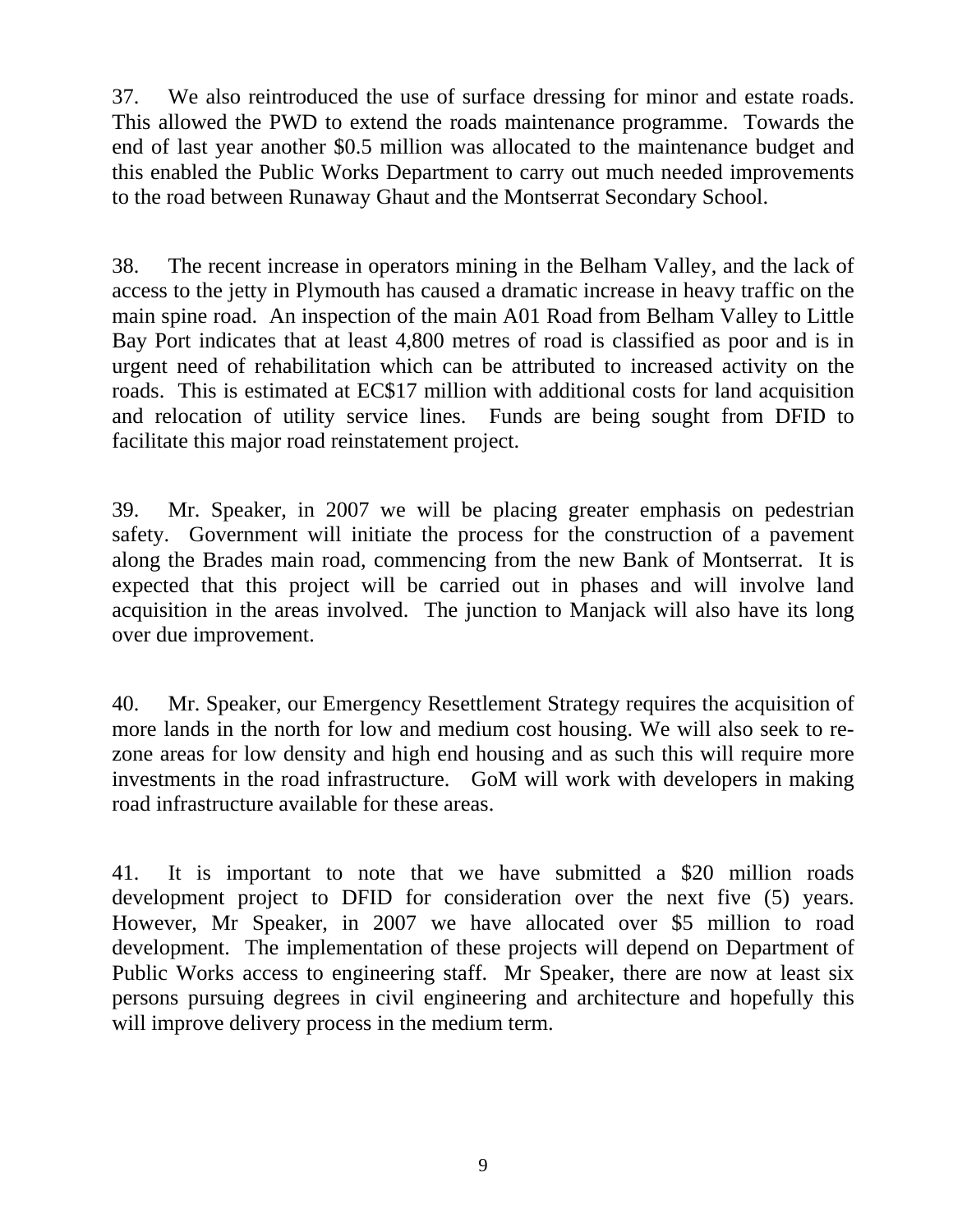## *Air and Sea Ports*

42. Mr. Speaker, Gerald's Airport continues to develop to meet our people's needs. During the first year of operation, it provided international standard aviation services to citizens and visitors to Montserrat with an accident free record. The Airport is under constant scrutiny from the East Caribbean Civil Aviation Authority and the Air Safety Support International regulators, whose reports indicate that a high standard of operation is being maintained by our Airport personnel. The confidence in our small facility has been confirmed by the increased frequency of landings by both private and nonscheduled operators. In fact, we achieved a major milestone when our locally owned Air Montserrat began its charter services on 1 December 2006. Significant efforts were made to enhance and improve airport-related procedures, documentation and infrastructure. For example, the recommended fire-fighting practice facility which cost approximately \$300,000, and was designed and supervised by the PWD Engineering Division, was completed and handed over for use by the Fire Department during the year. Also, to bring the Airport in line with most International Airports, free wireless high-speed internet access was made available for use by persons wishing to use this facility.

43. The Air Services Agreement between Winair and GoM expires this year and the Tender Documents are being prepared for air services provision to the island. GoM will be looking for a proposal which will allow for a variety of routes into and out of Montserrat

44. In 2007, we intend to use a number of initiatives to promote and market the Gerald's Airport in collaboration with the Montserrat Tourist Board to encourage small private aircraft, aircraft clubs and other non-scheduled operators to utilize our airport facilities.

45. With respect to our seaport Mr. Speaker, work continued on the port landslide development project during 2006, and there are plans to upgrade equipment and complete further aspects of the port landside development project in 2007. These form part of the Authority's continued policy for efficient port operations while providing optimum service to all port users.

46. After much discussion and deliberation, I am pleased to report that the Terms of Reference for the development of a jetty, breakwater and potential marina facility is with a pre-qualified list of contractors. They are expected to present feasible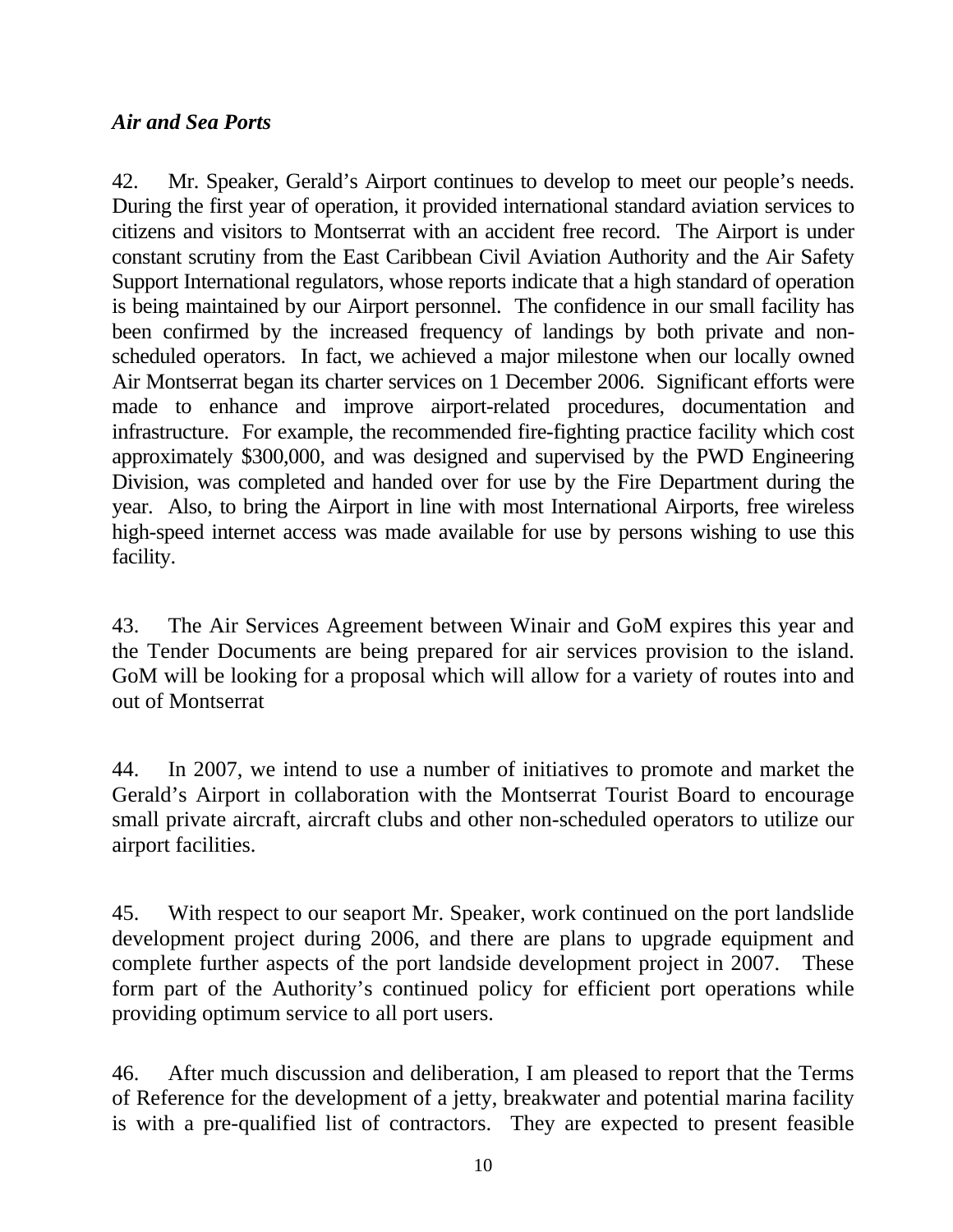options, designs and tender documents for the development of the Port. The facility will be part funded by the European Union, Her Majesty's Government and the Government of Montserrat.

47. This Government believes that only through a partnership of all the primary stakeholders will true and meaningful results be achieved on any development plans for Little Bay. We are therefore playing our part by making provision for a consultancy to be undertaken in 2007 which will look at future seaside development. It is envisaged that this kind of development will ensure the future viability of the Authority and encourage the kind of economic vibrancy the country requires.

## *Utilities Services and Management*

# **Montserrat Utilities Ltd**

48. Mr. Speaker, we have made much progress in 2006 towards the merger of the Montserrat Water Authority (MWA) and the Montserrat Electricity Services Ltd. (MONLEC) into Montserrat Utilities Ltd (MUL) and we expect that this will be finalized during 2007. In July 2006, the MUL Board ratified a summary concept paper setting out MUL's proposed organisational form, governance, business scope, regulatory oversight, organisational structure, pay and grade structure and accommodation plan. The plan is designed to absorb all the current employees into the new organisation on terms that are equal to or more favourable than currently exist. MUL has been given the go ahead to identify a site at Little Bay for their Headquarters building, a building which may also provide permanent accommodation for the Ministry of Communication & Works. As soon as the choice of site has been approved, work will begin on the design of a building which should be complete in 2009.

49. Mr. Speaker, we have a small population and limited capacity available to implement everything that is required. Initiatives such as MUL which, merges public utilities company provide the opportunity for skills to be shared across different organisations, allow for synergies to be gained from similar processes and provide for a structure that can lead to possibly ownership by employees and the Montserrat public in general. Clearly if Montserratians are allowed to invest in their own institutions, they will be more committed to provide quality service and benefit from sources of income when they become older.

# **Water Management**

50. Mr. Speaker, in May 2006, the Montserrat Water Authority faced severe operational challenges when mud slides associated with major volcanic activity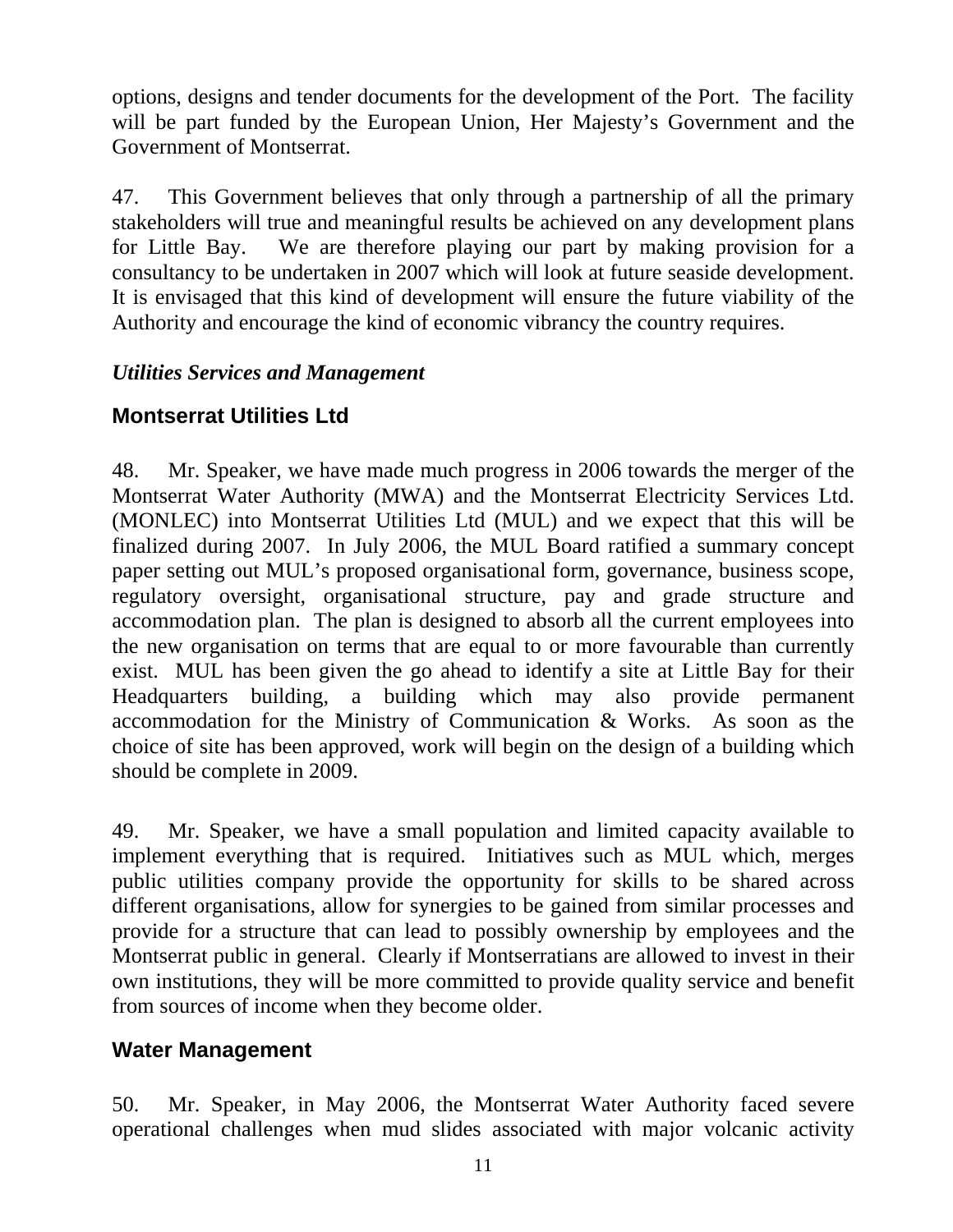swept away a large part of the main water line from Killikrankie spring. During that period the authority experienced substantial reduction in the water supply coupled with significant increase in demand caused by ash clearing activities in affected areas. Effective use was made of alternative sources such as the ground water reserves at Belham, and compulsory water restrictions were avoided. Congratulations are extended to the MWA staff who worked heroically under difficult and dangerous conditions to restore supply so quickly.

51. The long-awaited Water 3 project valuing \$10.9 million was approved in 2006, and the funds are being spent. The majority of materials for upgrading the distribution network in Woodlands and the Northern area were procured during 2006. So far, the Water Authority has upgraded and replaced water mains at Jones Hill and St John's resulting in improved water quality and more consistent supply and pressure. Similar work is currently ongoing in the Woodlands area. Work is also in progress to build a booster pump station to facilitate transfer of water from Dick Hill to Ginger Ground reservoir. Four new reservoirs were constructed in 2006, and the fifth is expected to be completed in early 2007. The total spends anticipated on this project for 2007 is \$1.5 million.

52. Currently, the Authority has rain gauges in Hope and Baker Hill, and these will be supplemented in 2007 by seven additional gauges across the island. This will assist in the monitoring of rainfall data across the island, in an effort to gain a better understanding of the long-term security and sustainability of local springs.

53. Looking to the future, the MWA staff has been directed to carry out work to secure access to water in the wells in the Belham River, even if the area is affected by pyroclastic flows. They have also been asked to start considering sites in the North of Montserrat for irrigation dams, and to prepare plans for a reservoir in the Silver Hills. Government will also take the lead in providing where possible inbuilt cisterns within new housing and commercial developments in the North.

54. Mr. Speaker, all of these activities are aimed at developing appropriate and adequate water infrastructure, and encourage the management of our watershed areas so as to ensure that future generations will be able to benefit from our actions.

### *Power Generation and Management*

55. Mr. Speaker 2006 was a trying year for the Montserrat Electricity Services Ltd. Peak demand on the network increased by 35 percent since January 2001, and hit a new high when it reached 1.97 Megga Watts in September 2006. Since then, cooler weather moderated demand, but the overall trend is equivalent to an increase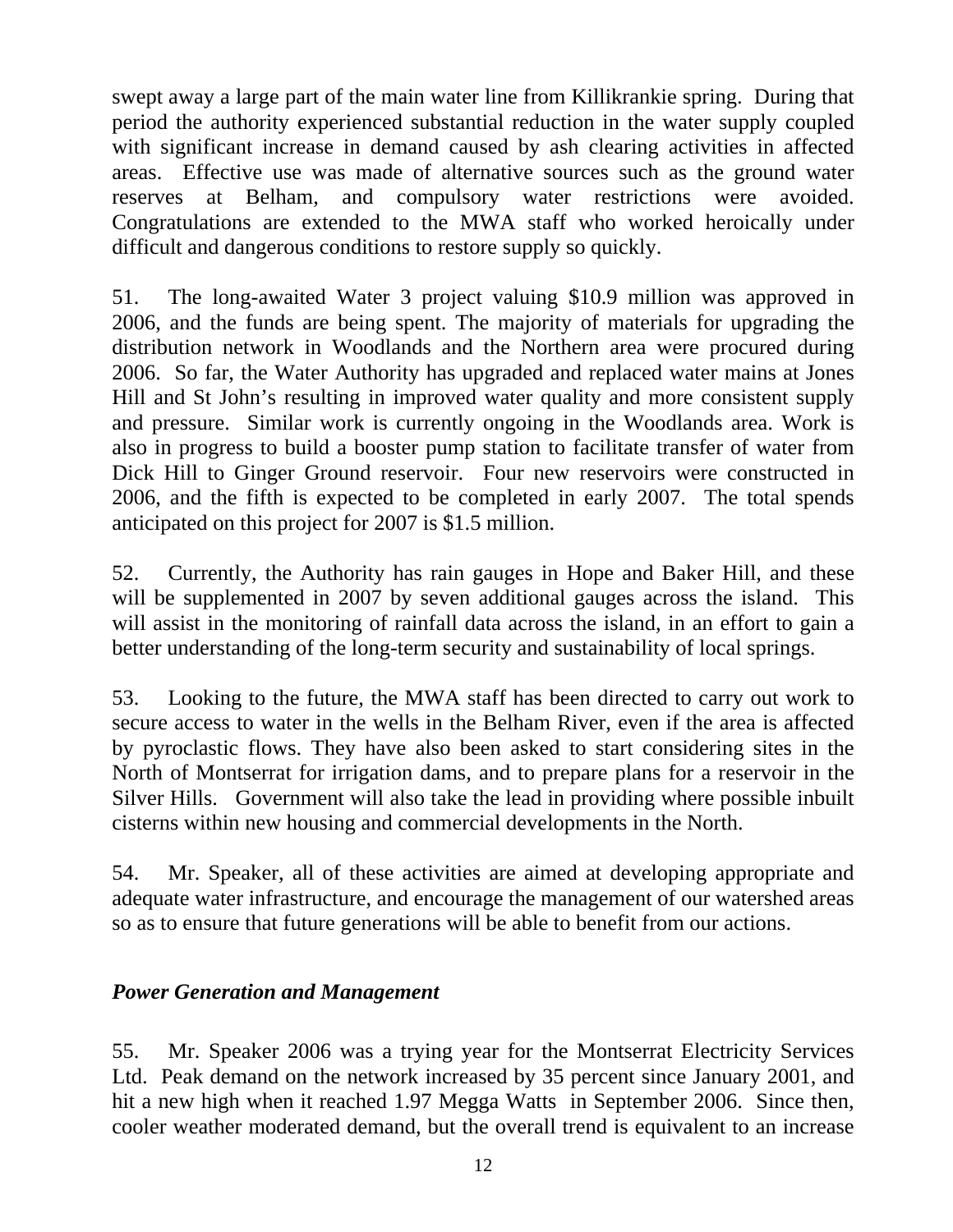of 5.4 percent . Work on the permanent generation facility at Brades is still ongoing, but in the interim it has become clear that additional capacity is required to meet demand. In December 2006, MONLEC ordered a fifth high-speed modular generation unit to supplement the existing four. This increase in capacity is expected to improve station reliability and increase security of supply.

56. There was an increase in consumer demand in spite of higher electricity prices, which hit an all-time high in June 2006. Happily, world fuel prices have abated somewhat recently, and this has been reflected in the price of electricity.

57. The construction of the new stores facility at Brades is expected to start in early 2007. We also expect that the final hurdles blocking the construction of the permanent generating facility at Brades will be addressed, and that work can begin on the new facility in earnest.

58. Mr. Speaker, our reliance on fossil fuel makes us extremely vulnerable to shifting prices. It is for this reason that we are developing a new energy policy aimed at exploring new sources of power generation. Mr. Speaker in 2007 we intend to invite tenders for the development of geothermal power on island. The tender will be designed in such a way that it will invite expressions of interest from donor institutions and governments as well as private groups. We will also seek to explore the use of wind and solar energy to reduce our reliance on the importation of fuel. If we are successful Mr. Speaker the investment in this area will no doubt be in harmony with our environment and will reduce the fuel cost significantly for our people.

## *Telecommunication & Information Technology Development*

59. Mr. Speaker, in responding to global trends, Montserrat must ensure that policy and regulatory frameworks preserve national culture and content, develop local capacities to design and produce media information and services, and improve our ability to manage communication effectively.

60. Later this year, the Government of Montserrat is expecting to implement the recommendations of the Radio Montserrat and Government Information Communication Strategy. The Consultant on Telecommunications Strategy recommended the merging all areas of Government Information under one body, to provide greater efficiencies and synergies. The new framework will also examine ways in which Government of Montserrat can use Television and Radio to boost revenue, thereby limiting the dependence on the Government Budget. We have had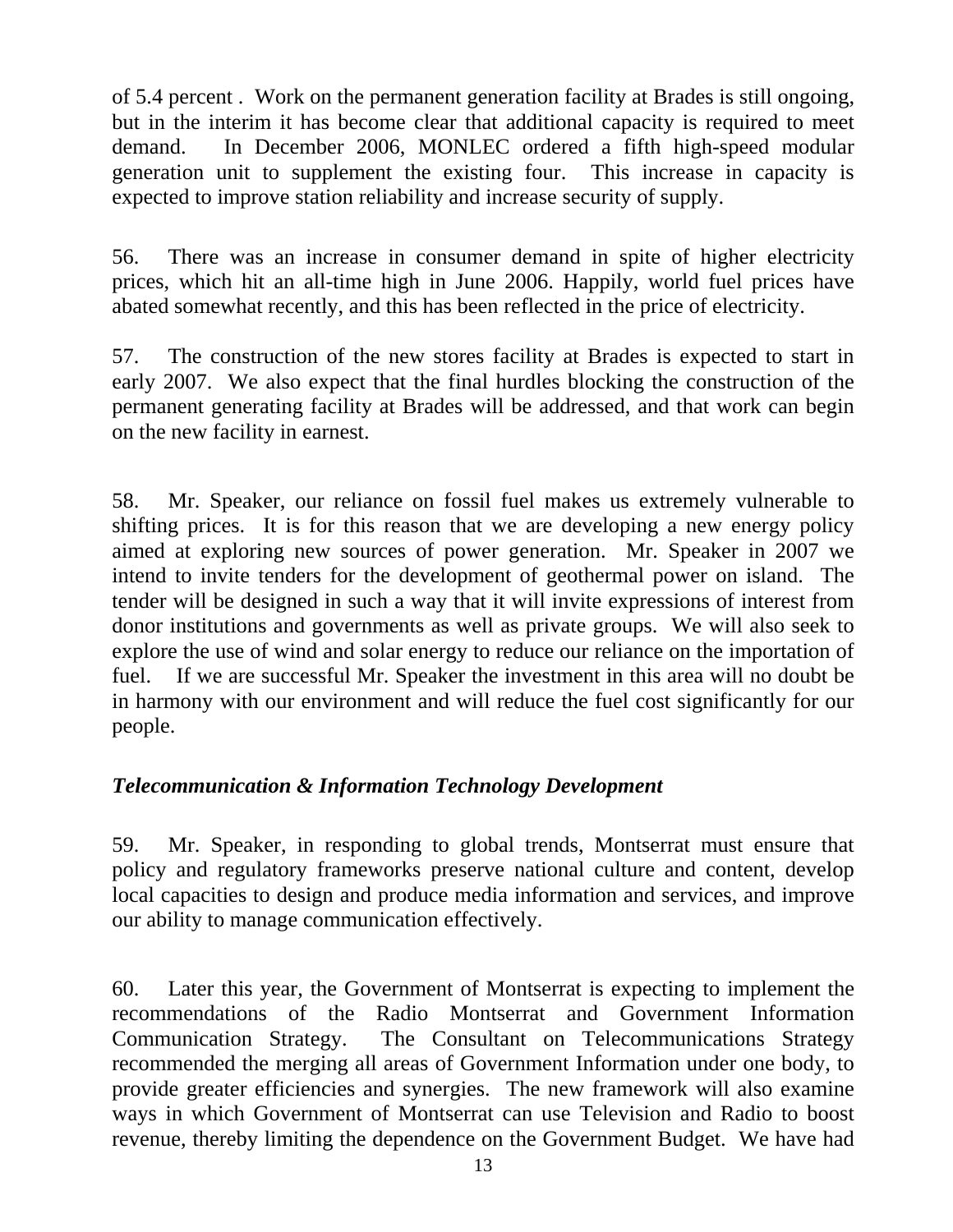discussion with the owners of Caribbean Cable Communications and are preparing to take full use of a GIU dedicated local access channel for broadcasting. This can only be done if we effectively coordinate the activities in this sector.

61. Further Mr Speaker, Government of Montserrat has taken a decision to liberalise the Telecommunication Market on Montserrat. I am mindful of the role that Cable and Wireless has played throughout the years and especially during the on going crisis, however it is this Government's desire to see the technological benefits passed on to the public in the form of lower rates and tariffs. It is with this in mind that we are taking steps to set up a new framework and required legislation, within which Cable and Wireless or any other service provider can operate. Government of Montserrat wants an arrangement similar to that of Anguilla and the British Virgin Islands. We are therefore willing to negotiate with Cable and Wireless to achieve this outcome and the best deal for Montserrat.

62. Mr Speaker, in terms of Government's own use of technology in the way it does business, we will publish an e-Government Strategy paper that will set out the guidelines and principles of a more dynamic and citizen centred ICT enabled government. This government will also be putting forward legislation that will be required to govern business and data transactions in the new e-Government paradigm. To support these initiatives we will be seeking to recruit additional staff for Help Desk services and fill existing vacancies for Programmers and Web Developers.

## *Housing*

63. Mr. Speaker Government remains steadfast in its mission to develop policies and build partnerships that will create a sustainable housing market. Such a market will address the housing needs of all income groups, and provide a good mixture of high quality accommodation options.

64. In pursuit of its goal in the Housing sector, government in 2006 developed the Vision 2010 Strategy for Housing. A Housing Unit was established and a Housing and Land Allocation Committee was set up to make recommendations to Executive Council on the allocation of houses built under the Lookout, Drummonds and Shinnlands housing projects as well as any vacant units registered under the Government Housing stock.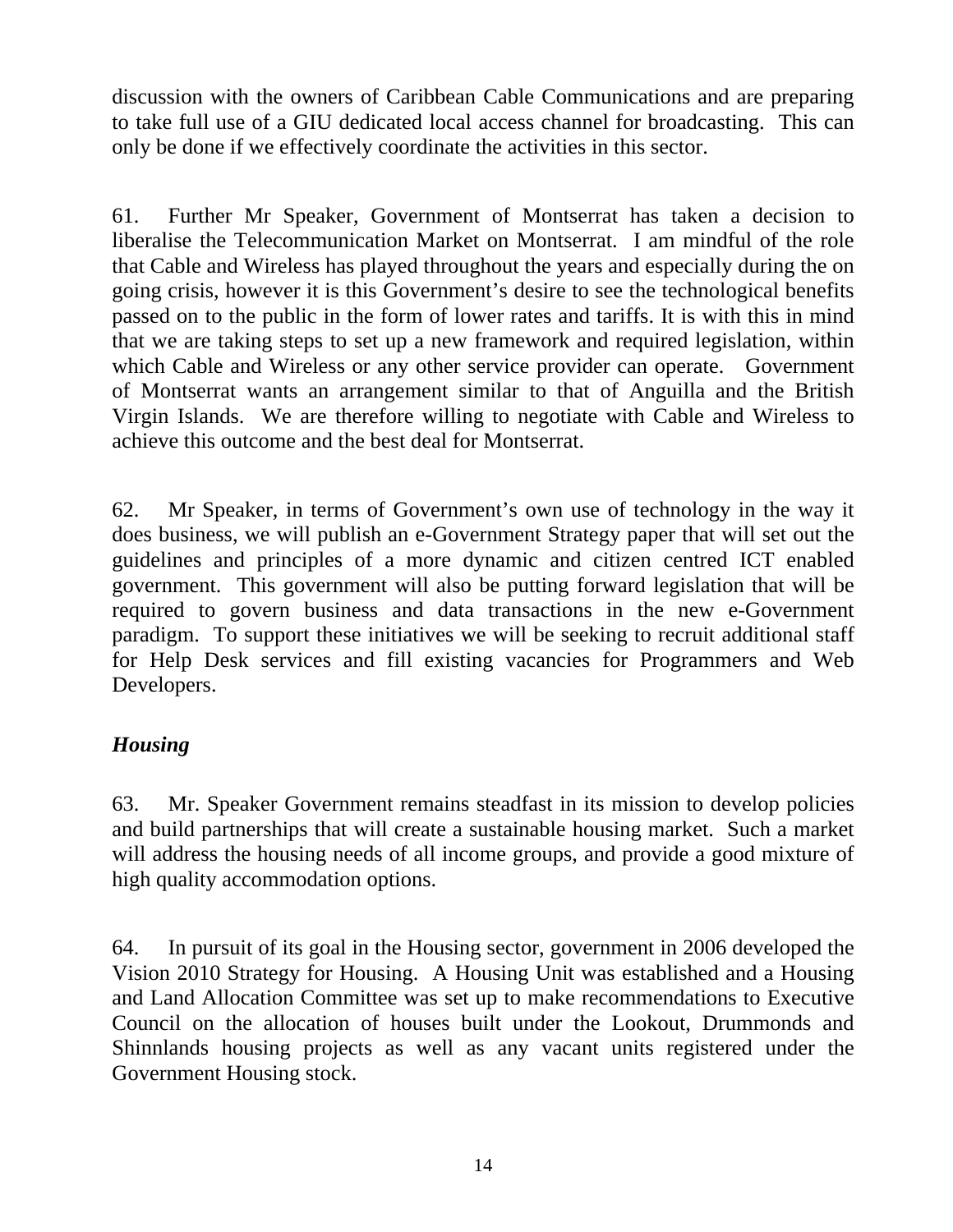65. Mr. Speaker, last year we constructed seven (7) two-bedroom Houses at Drummonds at an approximate cost of EC\$1 million. We allocated all available vacant units, relocated occupants of Family Units at Manjack, and closed two (2) temporary emergency shelters at Brades, both of which have been renovated and handed over for use as office space and light industry.

66. In response to the ongoing volcanic threat to areas south of Nantes River, we have developed a national Emergency Response Resettlement Strategy (ERRS). The ERRS is specifically geared to meeting the Housing Needs of Households relocated from Areas south of Nantes River in the event of an Emergency Order. The funding and implementation of this strategy is critical to our response to the volcanic threat to Belham.

67. Mr. Speaker, this year Government will develop strategies and incentive schemes and initiate new and innovative ways to increase housing construction and home ownership in the North. We will therefore be introducing the housing incentives programme which will offer financial assistance to persons to enable them to secure mortgage financing. This Government will also purchase seven (7) acres of land in Drummonds to provide more permanent housing solutions and increase the availability of residential serviced lots.

68. Additionally Mr. Speaker we will commence construction of one (1) apartment building to house some eight or more shelterees. This will be done in order to close at least one shelter in Sweeneys. We have just undertaken a detailed and comprehensive housing needs survey of households in areas south of the Nantes River to identify and inform policy on Housing needs in an emergency and to facilitate post emergency reconstruction.

69. We have also negotiated and received funding approval for the first phase of the Home Improvement Program to assist the elderly and other vulnerable households. Through the construction of warden-supported housing for the mentally challenged we expect to provide forty two (42) mentally challenged persons with adequate permanent housing.

### *Accommodation of the Public Services*

70. A full structural survey of Government Headquarters was commissioned during 2006, and confirmed that the buildings need to be replaced as a matter of urgency. The re-construction of Government Headquarters commenced with the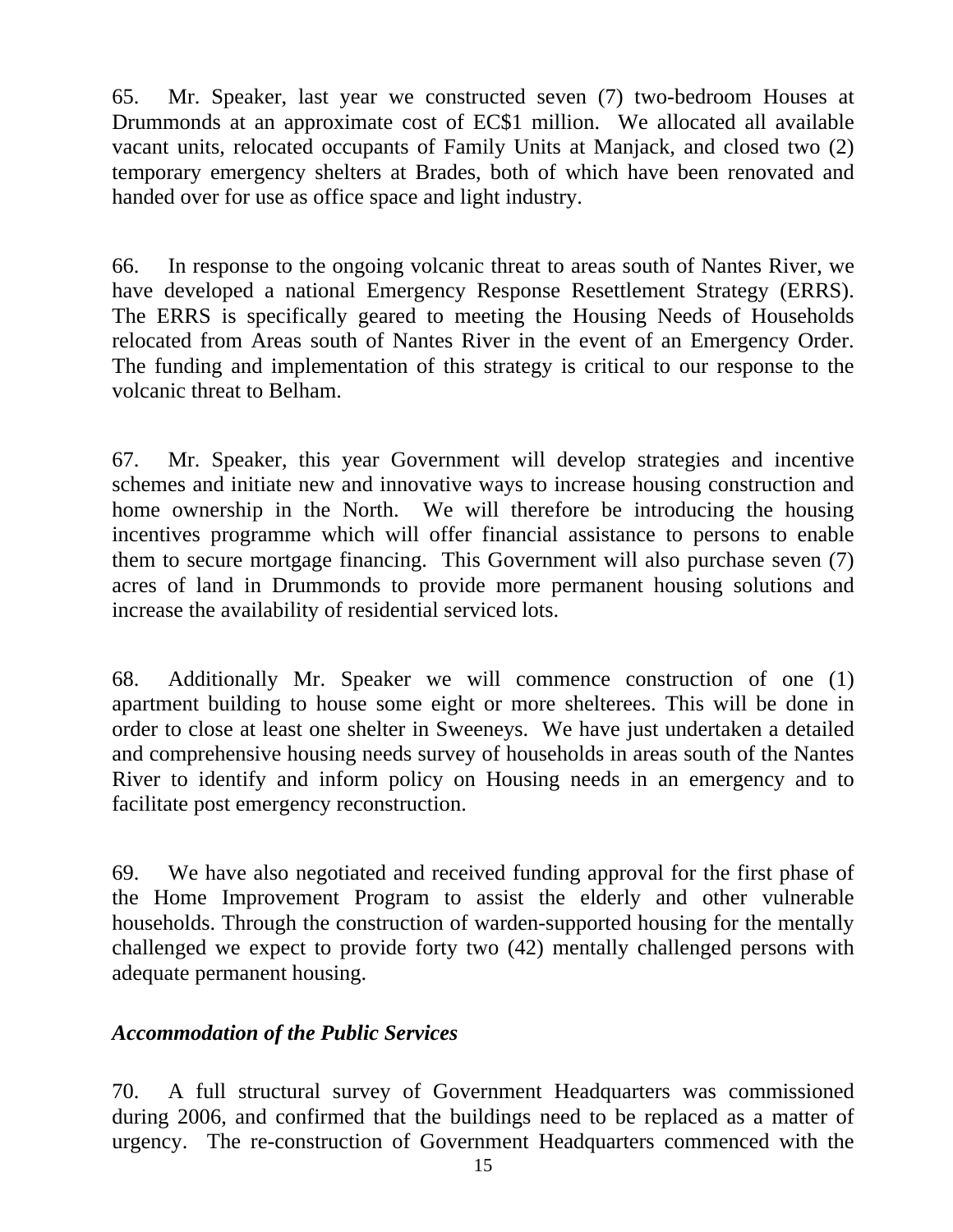construction of a new building which was occupied from October 2006. The building houses the Department of Administration, Government Information Systems Unit and the Public Service Reform Unit.

71. A draft Strategy for Government Accommodation in the North has been developed by a multi-departmental team comprising Administration, Development Unit, Communications & Works and Physical Planning Unit. This will facilitate preparation of project documentation, so that more of the existing prefabricated buildings can be replaced by more spacious, appropriate and hurricane resistant accommodation for Public Officers. Some Government Accommodation will also be constructed at Little Bay. The plan is for at least one, and possibly two new buildings to be started during 2007 at Government Headquarters.

72. Mr Speaker, we recognise the need to invest in infrastructure for quality service to our customers and to provide the legally required space for employees.

## *Social Services and Community Development*

73. Mr. Speaker, once our people have somewhere to live, work and play, our next propriety is to invest in our people to sustain and develop them through education, health care, national pride and productive existence.

### *Education*

74. Mr. Speaker, education and training contribute to building confidence and self-esteem in youths and as such, can help to address the current upsurge in youth crime, violence and ill-discipline. This government therefore remains steadfast in improving the availability and quality of education which is considered key to the development of an innovative and efficient labour force.

75. Mr Speaker we continue to implement the Education Development Plan covering the period 2004 – 2009. Technical assistance for the implementation of the Plan is being provided by the Isle of Wight Education Authority and this technical assistance is in its third year. Thus far, the areas of focus have been Literacy, Numeracy, and Special Education Needs at the Primary level and Information Communication Technology at the Secondary level.

76. Mr Speaker, there are a number of critical activities necessary to improve the development and delivery of education on the island. The first activity is education infrastructure to accommodate the increased demand by nationals or as a result of immigration. We have secured approval from the Caribbean Development Bank (in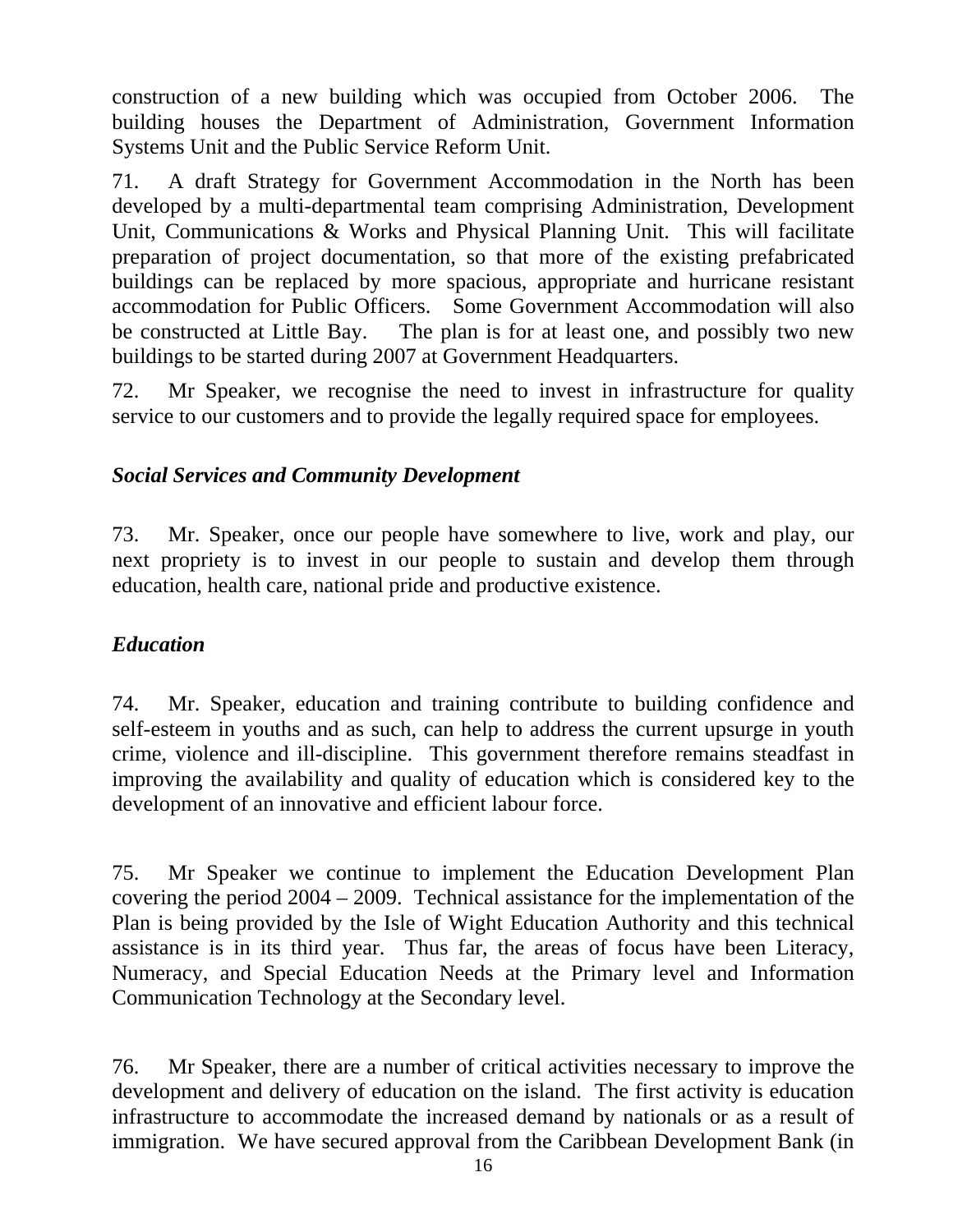BNTF budget) to construct a Centre for the delivery of Early Childhood education in the Salem area. We have also sourced funding for an extension to the St John's Day Care for 2007. It is hoped that these two projects will meet the medium term needs of early childhood education programme. An expansion of the Look Out Primary School is required in 2007/8 to keep pace with the needs of that expanding community.

77. The second critical activity is training for teachers at all levels. As a result, the professional development of teachers continues to be a priority for Ministry of Education. To this end, in-service training was provided for both new and practicing teachers at all levels of the system

78. Mr Speaker, the third activity is improved interventions by special education teachers and expanded curriculum within schools. In the first case special education support is critical to a number of students who experience a variety of challenges trying to cope within the classroom setting. We will continue to support these measures in 2007 and look for opportunities to expand and improve this service. In the latter case efforts will be made to expand the curriculum to provide opportunities generally to all students to experience the expressive and creative arts such as dance, drama, music and physical education.

79. It would be remiss of me not to say that our students continue to do well despite the odds. Mr. Speaker, in the end of year examinations at Montserrat Secondary School, students from forms one to four produced an overall pass rate of 77%, a slight decrease over last year. There were commendable performances in CXC, CSEC examinations with an overall pass rate of 89 percent, a 5 percent increase over last year's performance. Mr Speaker, my Government congratulates the teaching community and hope that they will continue to support and nurture our children.

80. Since the inception of the Montserrat Community College, we have made steady progress in improving student enrolment by expanding its programmes to meet the training needs of this country. The programmes for the 2006/2007 academic year include the Advanced Level programmes, a Nursing Assistant training programme and there has been a significant increase from three to nine in the number of part-time programmes. There have also been corresponding increases in the number of students, from 32 last year to 106 this year. In addition to financing over 95 percent of the College operational budget this past year, Government has provided some EC\$ 512,639.00 to finance the development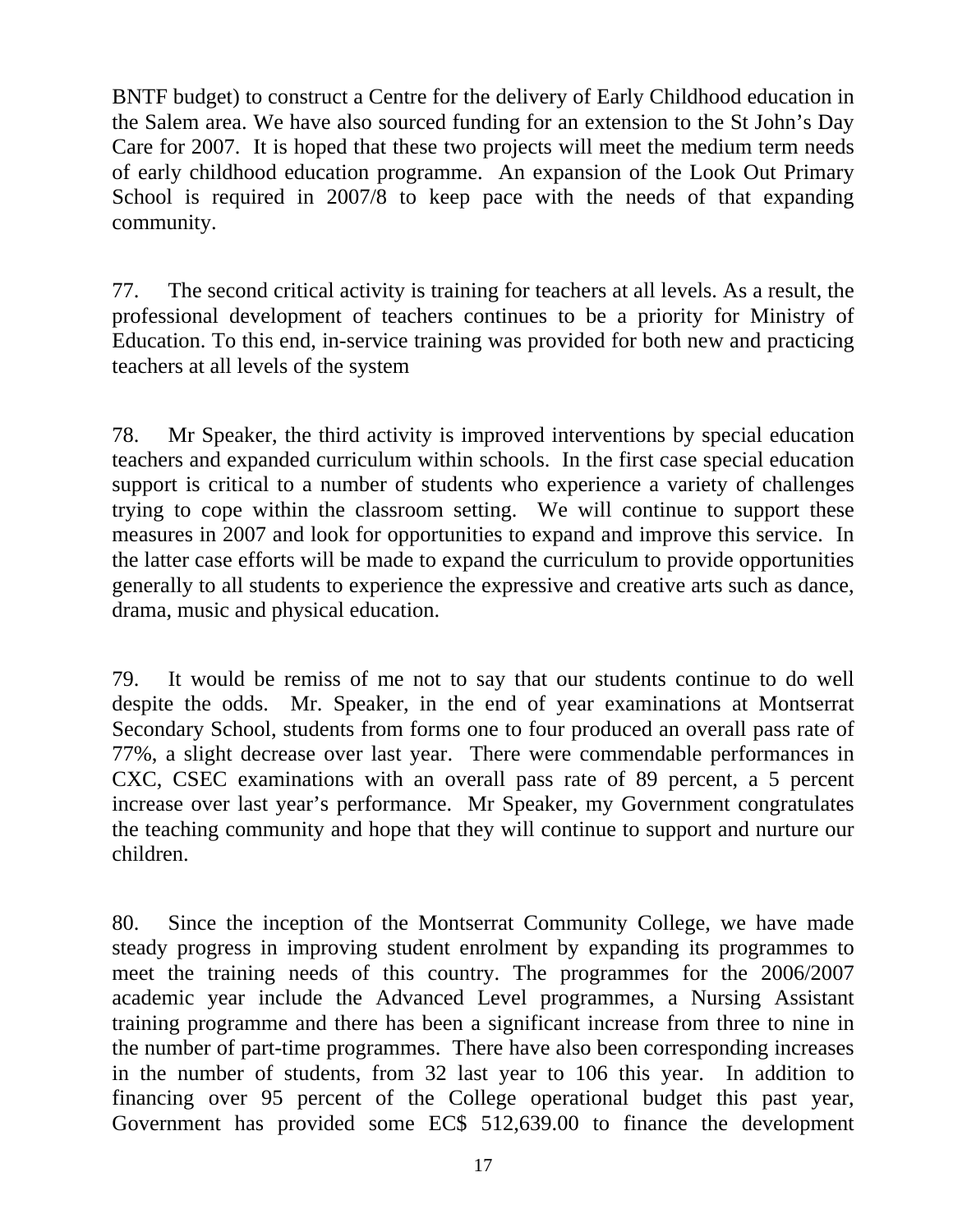programmes within the College. A similar amount has been provided for the 2007 academic year.

81. The College continues to derive income from full-time and part-time fees amounting to about 60 percent of estimated revenue. Additional revenue will be derived from rental of facilities fundraising activities and contributions. The College expects to generate income from the present use of the facilities by the Montserrat Tourist Board for its HOST training programme. The College is negotiating with the School for International Training for rental of its facilities for six weeks during the next summer.

82. It is critical however, that the college continues to look for business opportunities and self sustaining activities in the medium to long term. This will only be possible through partnerships with other institutions and business associations. With the state of the art emergency facilities and volcano monitoring and research capacity on island, greater effort must be made to provide training, research material and other related services to international students. During 2007, we will be looking for a business plan that will among other things, look at the strategic positioning of the College. We look forward to the signing of the agreement for the establishment of a School for the Performing Arts within the College. This is being facilitated by Professor Dr George Irish, a lecturer and Director of the Caribbean Research Centre at Medgar Evers College, City University in New York and a son of the soil.

83. I must record government's congratulations on the 61% pass rate in the CXC CAPE (Advance Level) examinations this year and hope that this number will increase in 2007 and beyond as the College establishes itself. Congratulations are also in order to the College and the Montserrat Debating Team for winning the Leeward Islands Debating Competition. You made us proud and good luck next year.

84. Mr Speaker, we must mention the work of the Public Library. The Montserrat Public Library's aim is to promote lifelong learning and national identity. The Library has therefore embarked on providing the public with greater access to informational, educational, cultural and recreational library materials and services in a variety of formats and technologies.

85. The Library has now acquired an information management system to assist in circulation, patron management and other administrative functions. This automated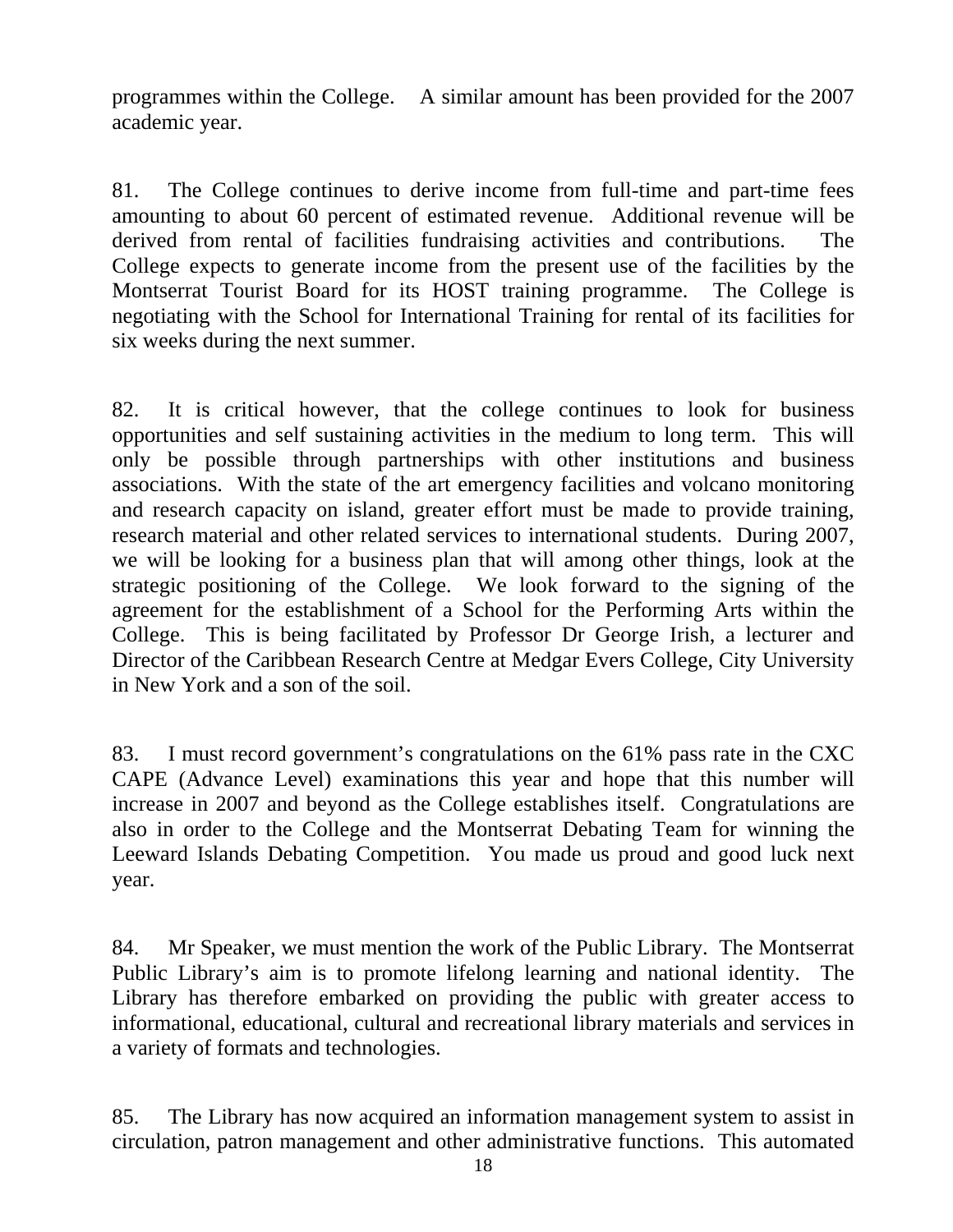system will largely reduce some of the manual processes currently employed, so that more staff can be redeployed to deal with other essential areas of service. Library automation will be extended to the public schools and work has begun at the Montserrat Secondary School library to facilitate this transition and to ensure its functionality in time for the CXC and CAPE examinations of May/June. Later this exercise will be rolled out to the primary schools. Apart from promoting literacy skills, students will be taught useful research and study skills to foster their competitiveness in the regional and international education arena.

86. The library hopes to provide a web-based service and this facility would expand the print collection to include electronic databases so that registered patrons can access this service from remote locations.

87. Mr Speaker, education and related services account for 8% of the recurrent budget and clearly we are receiving good value for monies spent. This is what we meant when this government said that we are investing in people.

## *Health Care Delivery and Community Development*

88. Mr. Speaker, we view health as a fundamental human right and an essential component of our development strategy. It is vital to Montserrat's productivity and sustainability. Our mission is three fold and is articulated as follows:

- 1. To ensure the availability of high quality, accessible, affordable health services for the people of Montserrat to ensure that they lead productive lives;
- 2. To promote the health, well being and enhance the quality of life of persons on Montserrat though empowerment at the individual and community level; and
- 3. To develop and implement social policies that promote individual enterprise; social justice; cultural freedom, community action and problem solving.

89. This is why approximately 8% of the recurrent budget and 9% of the capital budget was allocated for this purpose. Numerous studies have shown that the healthier people are, the more productive they are. The principle of the "health of the nation is the wealth of the nation" was first articulated and adopted by CARICOM Heads of Government in the Nassau Declaration 2001. This has been eloquently captured in the Vision for Montserrat as "… the creation of a healthy and wholesome Montserrat…" as expressed in the Sustainable Development Plan (SDP) which outlines the national development strategy and priorities over the period 2003-2007.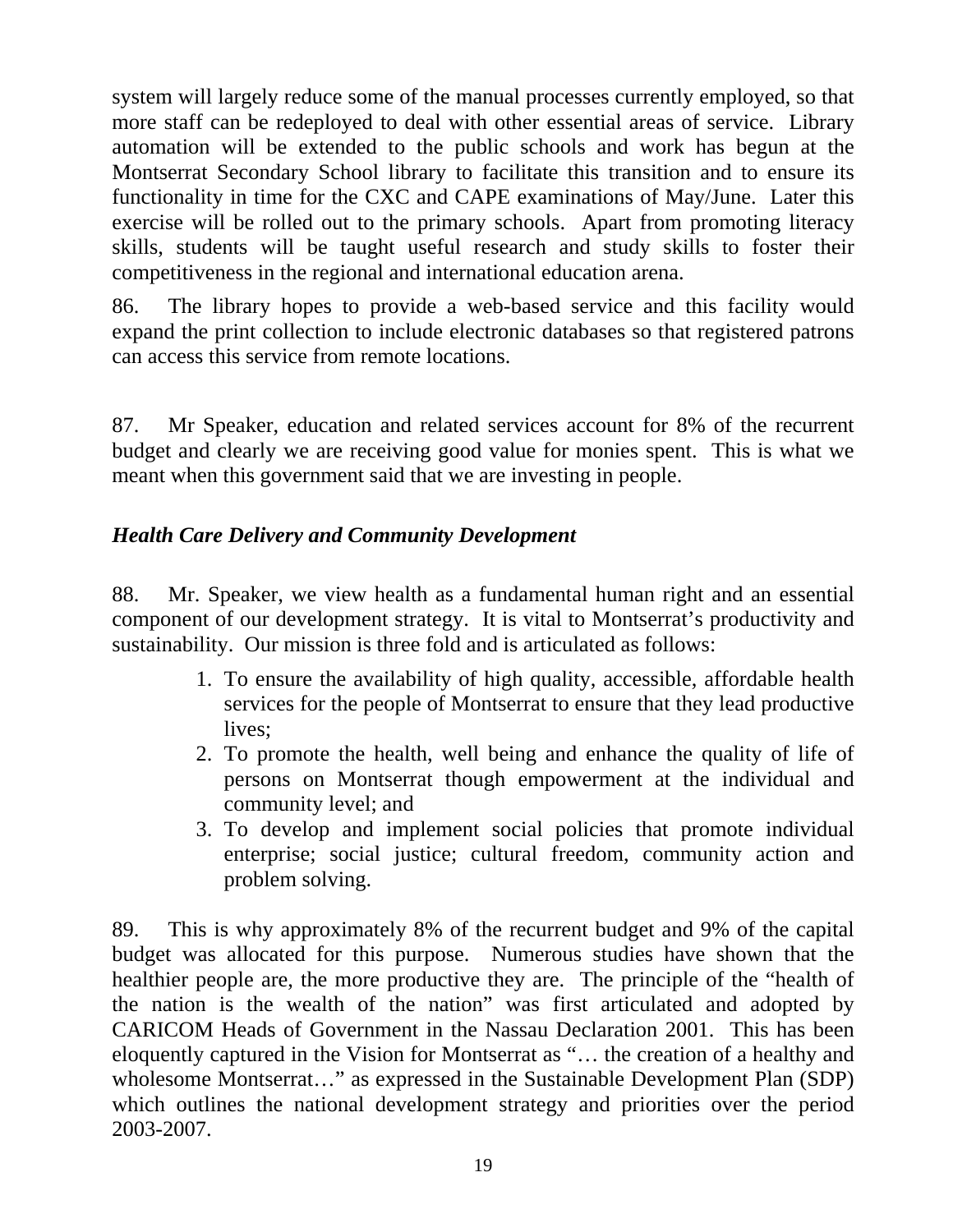90. Mr. Speaker, Government has invested heavily in preventive care because we do not have the facilities for complex care and we aim to keep our people out of hospital care for as long as possible. This places a tremendous burden on the community health care team. Efforts have been concentrated on the young and illnesses that can be managed through lifestyle changes such as Diabetes, Hypertension, HIV/AIDS and maternal and child health, family planning, dental care and reproductive health services.

91. Montserrat continues to lead the region in the area of Immunization and to protect the gains made in this area in 2007, the Immunization Manual will be reviewed and recommendations for amending the legislation put forward for consideration.

92. The annual school health programme which provides for complete medical assessment was expanded to include sexual health. The Cuban Eye Care programme was launched in 2006 and 150 persons were screened on island and 11 persons received further treatment in Cuba.

## **Secondary Health Services**

93. The conditions at the Glendon Hospital in Sweeneys remain unsatisfactory. The Ministry has experienced serious difficulties recruiting medical and nursing staff and the converted school room which houses the wards requires replacement or upgrading. The new health development plan will provide a high dependency area for critically ill persons, an area for children and babies, and separate areas for medical, surgical, and obstetric in patients. A suite of private rooms are also to be provided to facilitate private sector care by visiting specialists.

### **Tertiary Medical Care and overseas referrals**

94. Mr Speaker, the Government of Montserrat provides financial support for patients who require medical services that are not available in Montserrat. The United Kingdom National Health Service provides placement for 5 persons who require specialist medical care that is not available in the region. We have requested an increase in this number. Some tertiary care services are provided by visiting specialists. We are now exploring bilateral arrangements with countries that have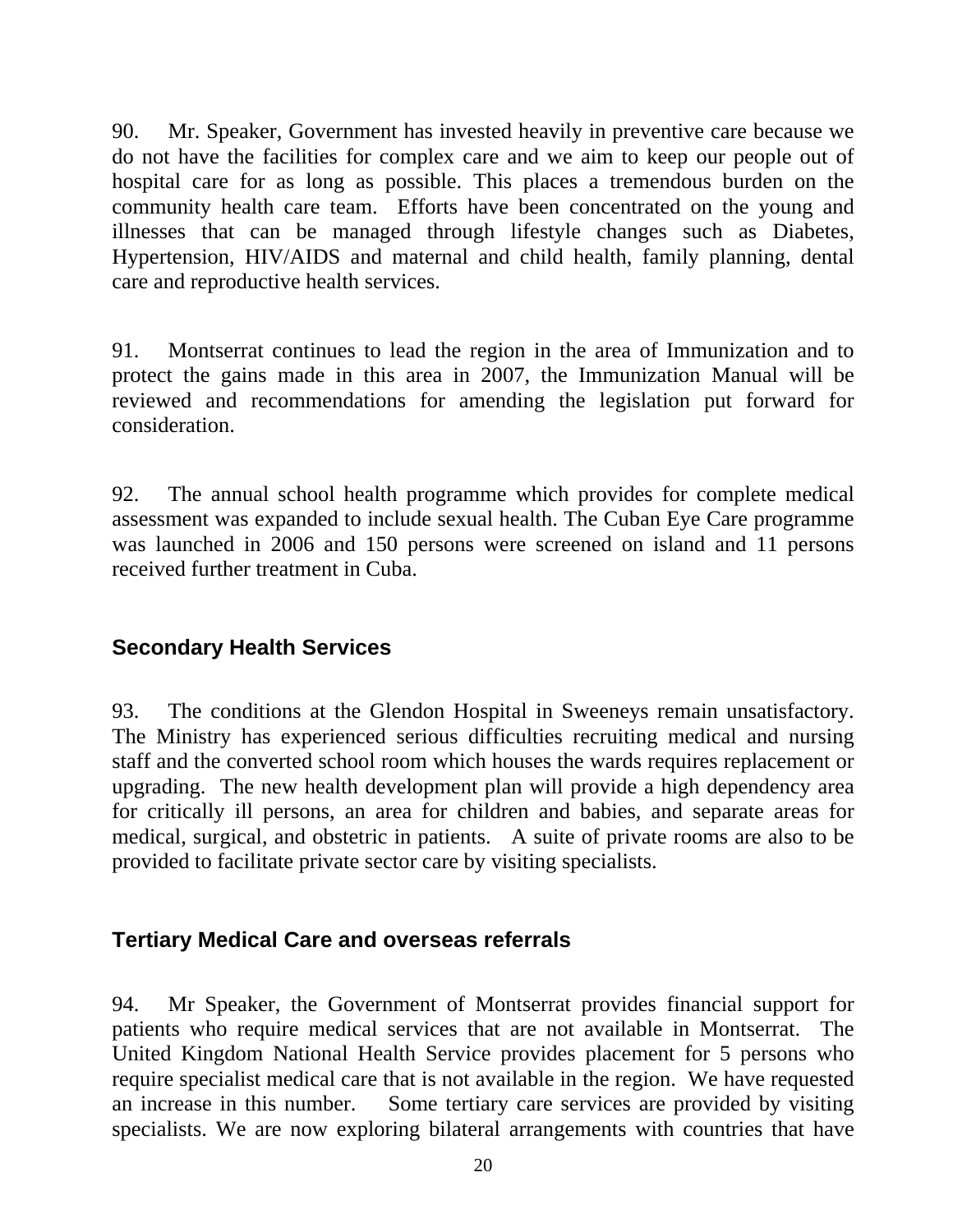offered to assist our people. Considering that one (1) eye problem can cost up to USD\$10,000, we are achieving value for money through strong bilateral and multilateral relationships and by leveraging our limited resources.

# **Dental Health**

95. Mr. Speaker, Government provides both clinical and prophylactic dental health promotion programmes at primary schools as well as counselling services such as nutritional services. We continue to provide free dental clinical emergency services for school age children, the elderly 60 years and over, pregnant women and certain government staff. Government proposes to allow the general public to receive treatments for a fee at special sessions to be arranged at the Dental Clinic.

96. The annual School Health Programme took place during the month of May, 2006. Children from the Nursery, Primary and Secondary schools benefited from a comprehensive health check, which included a dental check at the Dental Unit.

97. Mr. Speaker, our relationship with health institutions and other governments has served to ensured that Government has leveraged the value of every dollar spent from the local budget.

# **Community Development Services**

98. Mr. Speaker, we place people first. The heightened volcanic threat and the ever increasing cost of living created social difficulties that could not be easily resolved. Consequently in 2006 we have embarked on a number of community development initiatives which include the following:-

- 1. An Apprenticeship Programme for school leavers;
- 2. A Skills Training Programme in Sewing for interested persons in the public;
- 3. A Pottery training Project;
- 4. A Guidance Programme, Career Fair and School Leavers Programme;
- 5. The provision of Grants to nine community groups to support targeted social programmes;
- 6. The Elderly Socials & Craft Programmes in Look Out and Salem.

99. Focus was placed on encouraging participation at all levels, with special emphasis on the empowering of youths to be actively contributing members of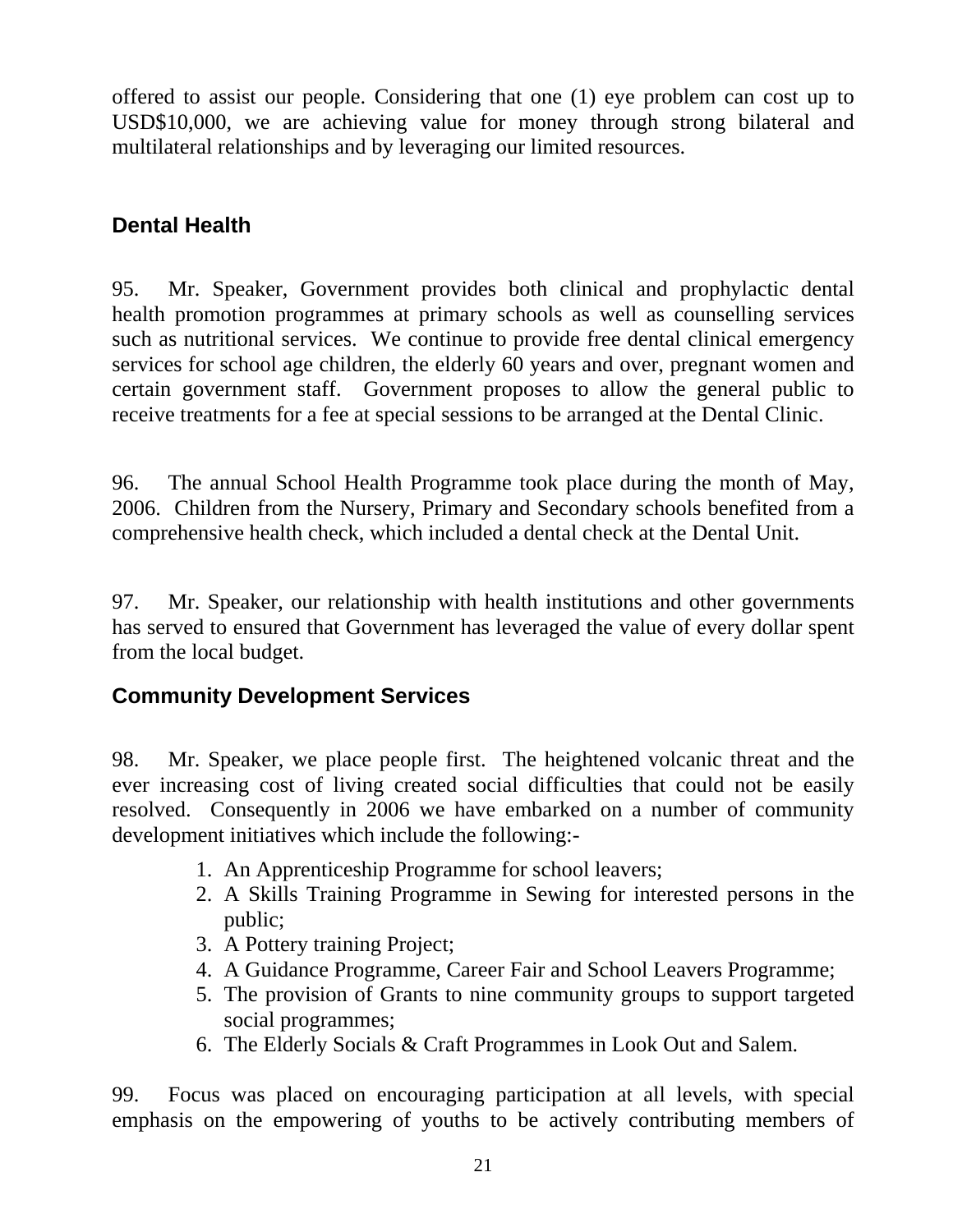society. Community based projects ranged from Steel Pan and Calypso to Basketball and Caring for the Family.

100. Social Welfare Financial Assistance was provided to an average of two hundred and sixty-eight (268) households and three hundred and three (303) individuals on and off island during 2006. Changes in clientele were due mainly to change in circumstances and death, resulting in an overall slight decline in numbers over the year. An average of ninety-five (95) households received rental assistance during 2006, mostly in Look Out. This programme cost approximately \$2.5 million.

101. The Shopping Basket and Utilities Survey reviews in August again revealed an increase in the cost of living and an ever widening gap between benefit levels and cost of living. This was addressed through an increase in the welfare payments to individuals and households. It should be noted that the allocation for this programme increased by 12 percent in 2007.

102. Foster Care allowance was issued on a monthly basis to an average of eleven (11) children during the year. This system was tied into the delivery of Social Welfare financial assistance to make delivery more user-friendly. In addition, oneoff grants continued to be provided throughout the year for medicals, school supplies, food packages, funeral assistance, etc. and these were issued to a number of persons. The total expenditure in this area was approximately EC\$200,000.

103. The Warden Supported Apartments continued to operate mostly at full capacity with vacancies being speedily filled in most instances

104. The Home Care and Meals on Wheels Programmes, operated through the Old People Welfare Association and Meals on Wheels Foundation respectively, provided services to an ever increasing number of persons in the community. As with the Warden Supported Apartments the level of care required has increased markedly even though the number of clients has not necessarily shown any significant increase. As a result, the cost of service provision has escalated and it is evident that the subventions from Government are no longer adequate to ensure appropriate services.

105. The Subvention to Golden Years Home of over \$ 630,000 continued to cover the care costs of the remaining twenty (20) residents accepted as being the responsibility of the state. The possibility of having to place more elderly persons in the Home, should Salem be evacuated, is a very real possibility and necessitates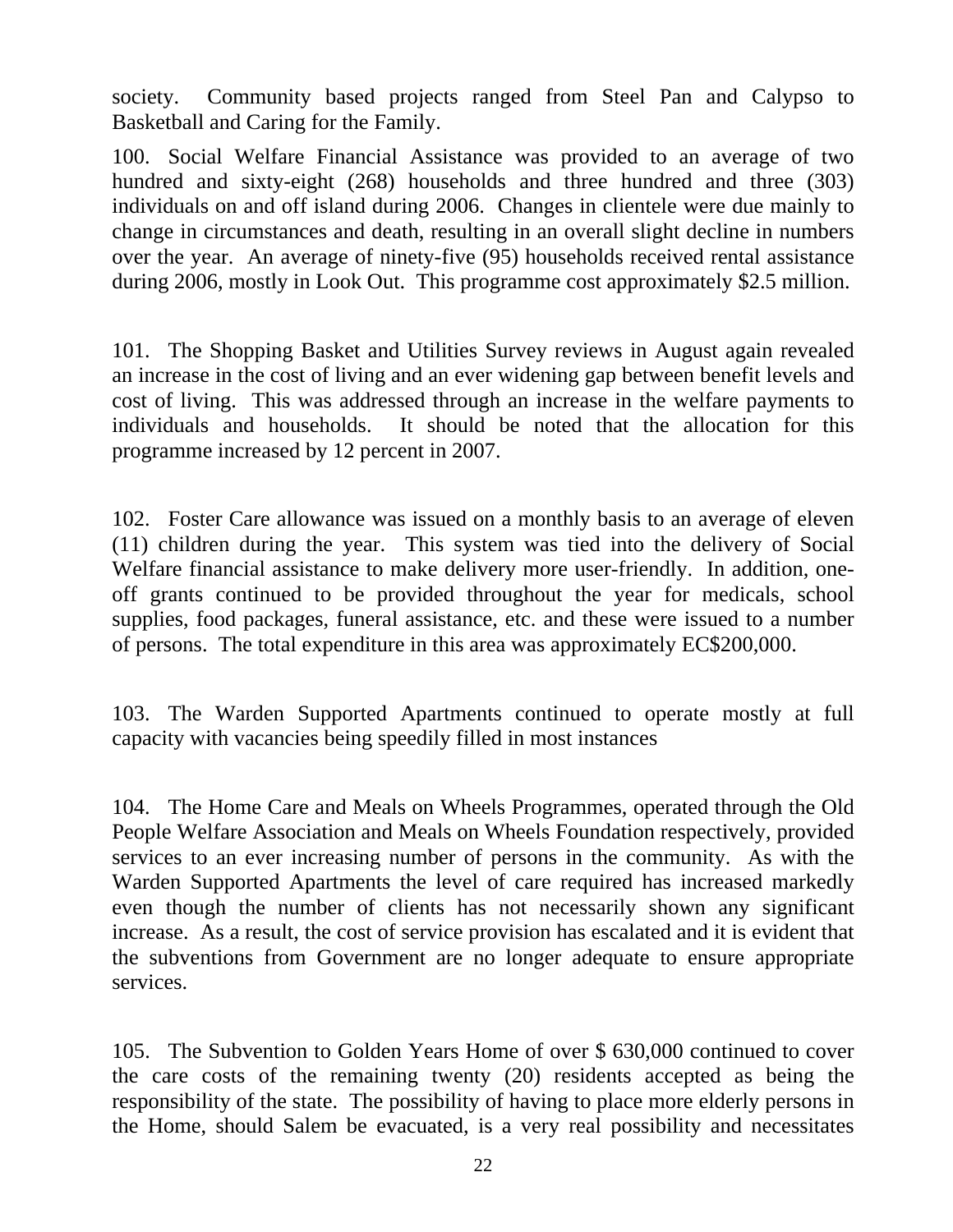continued subvention at a level to ensure that this is an option for emergency evacuation.

## *Sports*

106. Mr Speaker, many of us have derived our national pride and vision from the challenges and thrills of sports.

107. Sport builds and develops the character of individuals and communities. Many people remember my colleague, the Hon Mr David S Brandt thundering away on the Cricket field and overpowering his opponents on the Karate mats. I take particular pride in knowing that my father the late Mr J D Lewis won the first Leeward Island inter-schools 100m championship and having a brother who currently holds the island's sprint records.

108. Our commitment to using sport as one of the vehicles to ensure that our young people rise from the ashes of our volcano and the past mismanagement of the crisis is unquestionable.

109. Sports is not only character building, it is a giant in the field of economic regeneration, as we have seen in all the Caribbean Islands during the ongoing Cricket World Cup 2007.

110. Mr Speaker, we may have missed out on the major benefits at this time, but we shall endeavour to be part of any regional leagues which arise out to the plethora of new sporting facilities in the region. Through this activity the spirit of friendly competition will grow, the healthy entertainment that exercises bodies will create a climate of achievement, that spurs our youth to higher levels of endurance, agility, coordination, flexibility and attainment.

111. Despite limited facilities and sparse human and capital resources the Sports Department continues to provide opportunities for sporting activities in Montserrat and facilitate teams engaging in regional and international competitions.

112. The Montserrat Cricket Team participated in the Annual Leeward Islands Cricket Tournament and three players were selected on the Leeward Islands Training Squad.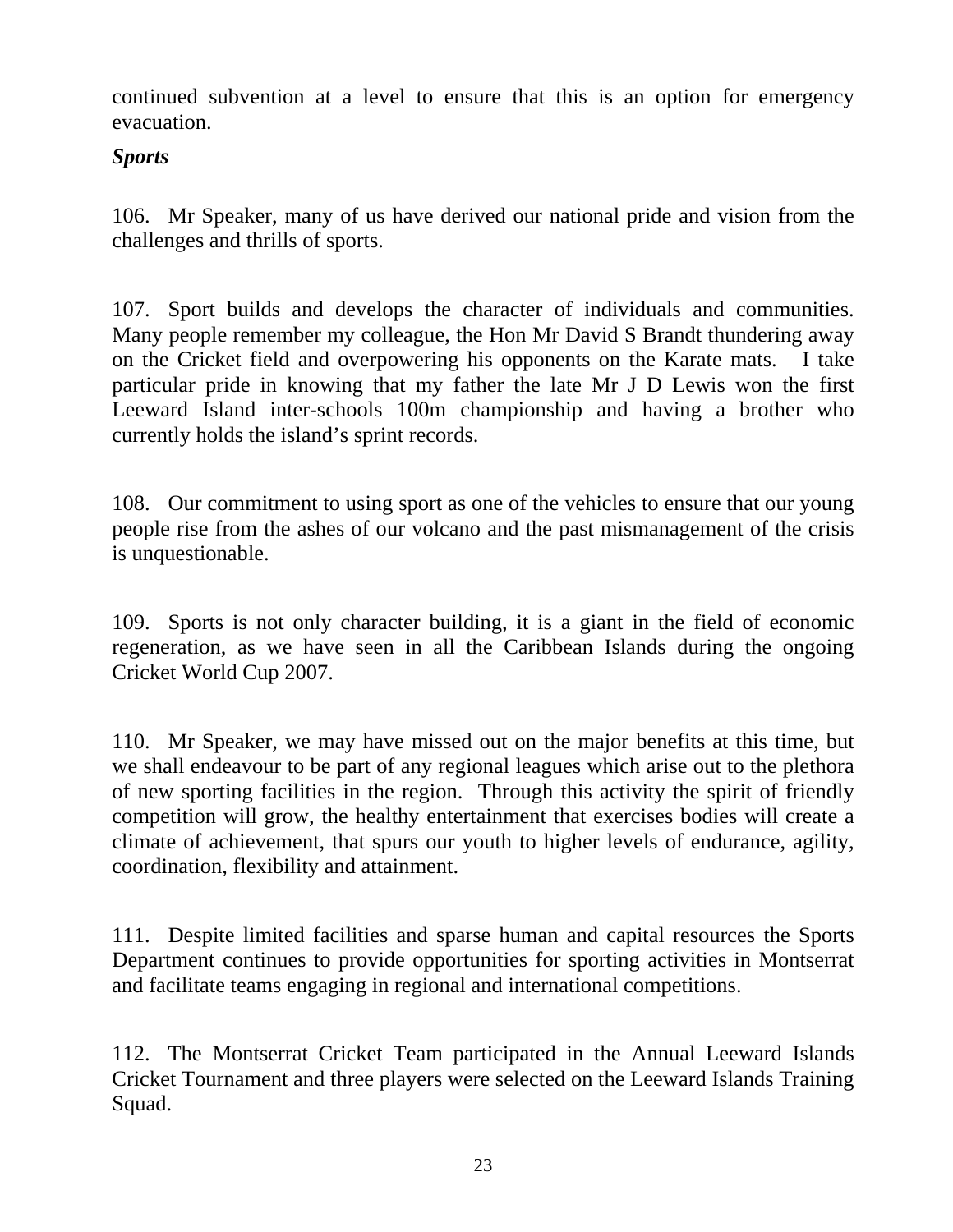113. In Athletics the Sports Department continues to conduct an intense training programme to ensure that athletes can compete at regional and international levels. Mr Michael Henry gained an athletic scholarship and is now attending a high performance centre in Jamaica, training alongside the world's fastest sprinter Osafa Powell. This came about after he impressed a number of IAAF Coaches at meets in Australia and Santo Domingo. Mr Henry is currently running the 100m at 10.5 seconds and is aiming on improving this time over the next year.

114. Despite not having training facilities for Golf on Montserrat, the Montserrat Golf Veteran, Ivan Hixon represented the OECS in the regional Golf Tournament in Jamaica. We salute him and wish him well.

115. Our sports development program will focus on the provision of facilities, expert coaching and support of travelling opportunities for our sports men and sports women.

116. Sporting facilities to be developed in the short term include:

- The multipurpose recreational facility at Little Bay.
- A covered basket ball and gym complex at Brades school. We have allocated \$100,000 for the design and preliminary works.
- Fixing the access road to the FIFA football ground at Blakes.
- Improvements at the Look Out Village and School, to include provision of a gymnasium and additional outdoor sports facilities.
- Improvement of facilities at the Montserrat Secondary School. \$100,000 has been allocated to the provision of a gymnasium.
- In the long term, we will also consider improvement and expansion of the Salem Park and the construction of a golf course in the northern part of the island

# *Culture*

117. Mr. Speaker, in keeping with the recommendations of the Regional Cultural Policy of the Caribbean Community, the Montserrat National Policy Framework will comprise the following:-

- Cultural and Artistic Promotion and Development
- Cultural Heritage Preservation and Protection
- Culture and Development
- Cultural Relations and
- Cultural Financing and Administration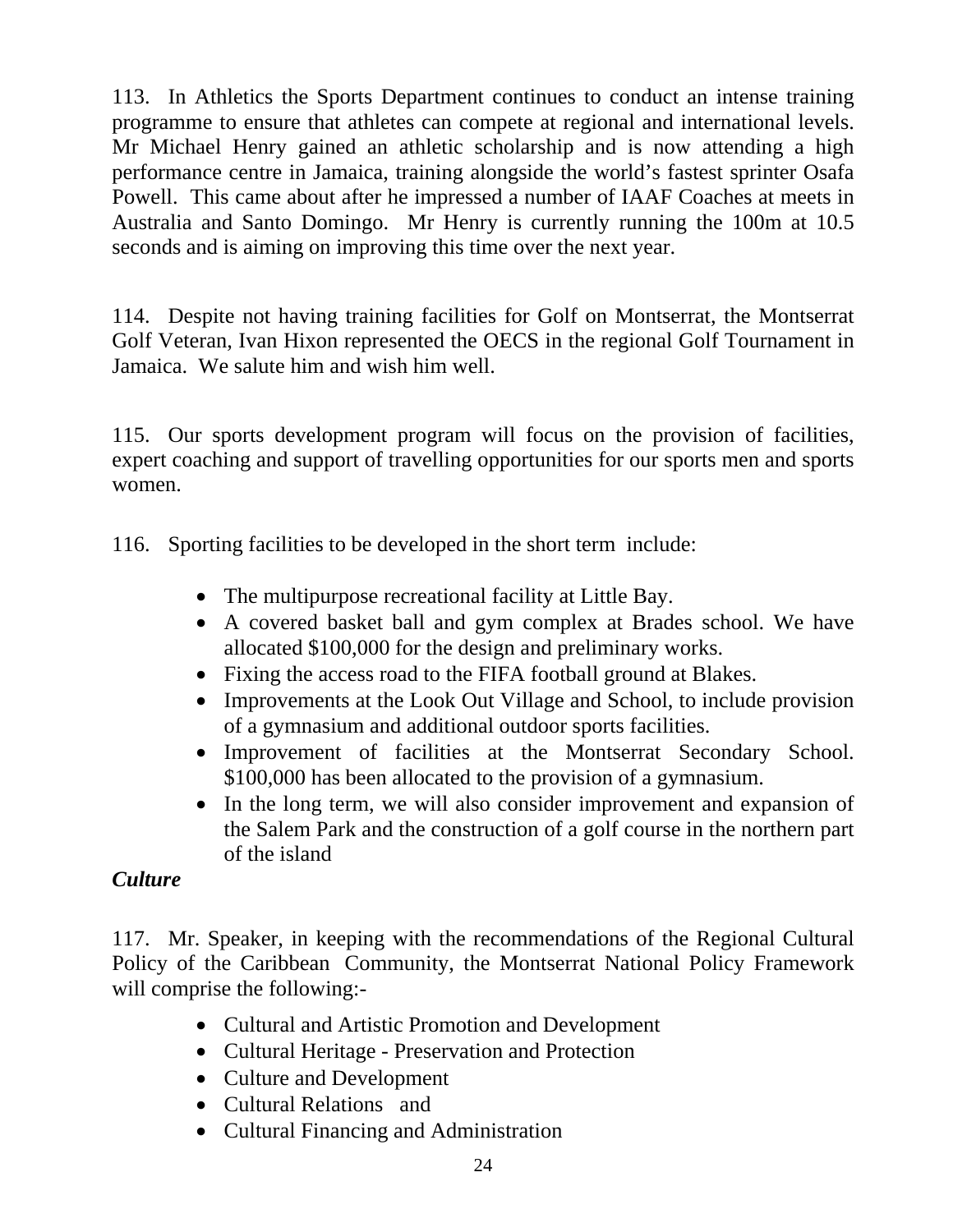118. Culture is our identity, our past, present and future. We are proud to share with Olaudah Equiano, an islander, one who created opportunity for freedom. Unlike him, when he bought his own manumission and freedom in 1766, we do not risk being taken back in to slavery by unscrupulous slave owners. He had to go to the United Kingdom to escape this fate. We must follow his example and not refuse to act and think for ourselves, and thus remain subject to external domination and dependence on British aid.

119. With the completion of the Cultural Centre, not only do we now have a venue to promote our artists, but we will be able to attract artists of regional and international repute to Montserrat. I especially at this juncture wish to place on record the appreciation of the Government of Montserrat to Sir George and Lady Martin for this important facility.

120. The Montserrat Cultural Centre provides us with the opportunity to have a unique cultural heritage tourism product. It has already served as the catalyst for a proposal for an internationally recognised School of Performing Arts and Film studies. On Saturday 30th March , we expect a site visit from an international film super star, who is considering being patron of this institution.

121. Our two major Festivals held during St. Patrick's Week and in December respectively, showcased the talent and culture of our people and drew both visitors and returning Montserratians to the island. The Calabash Festival held last summer was a useful addition to our cultural product. I wish to see a fourth annual festival, a Soca Festival, celebrating the achievements of the Mighty Arrow, Mr Alphonso Cassell and his brother Mr Justin "Hero" Cassell. We salute both brothers and all the other talented people that help to showcase culture in Montserrat and abroad.

122. Government's policy is to see these festivals well established and then become self sustaining corporate businesses that provide employment opportunities and revenues for our people.

123. Montserrat was represented at CARIFESTA 1X held in Trinidad. The Emerald Shamioles Masqueraders and the drama group Plenty, Plenty Yac Yac Ya gave impressive performances and samples of Montserrat's products were displayed. Montserrat was also represented in several regional shows including Calypso Shows, Queen Pageants and Steel Pan Competition.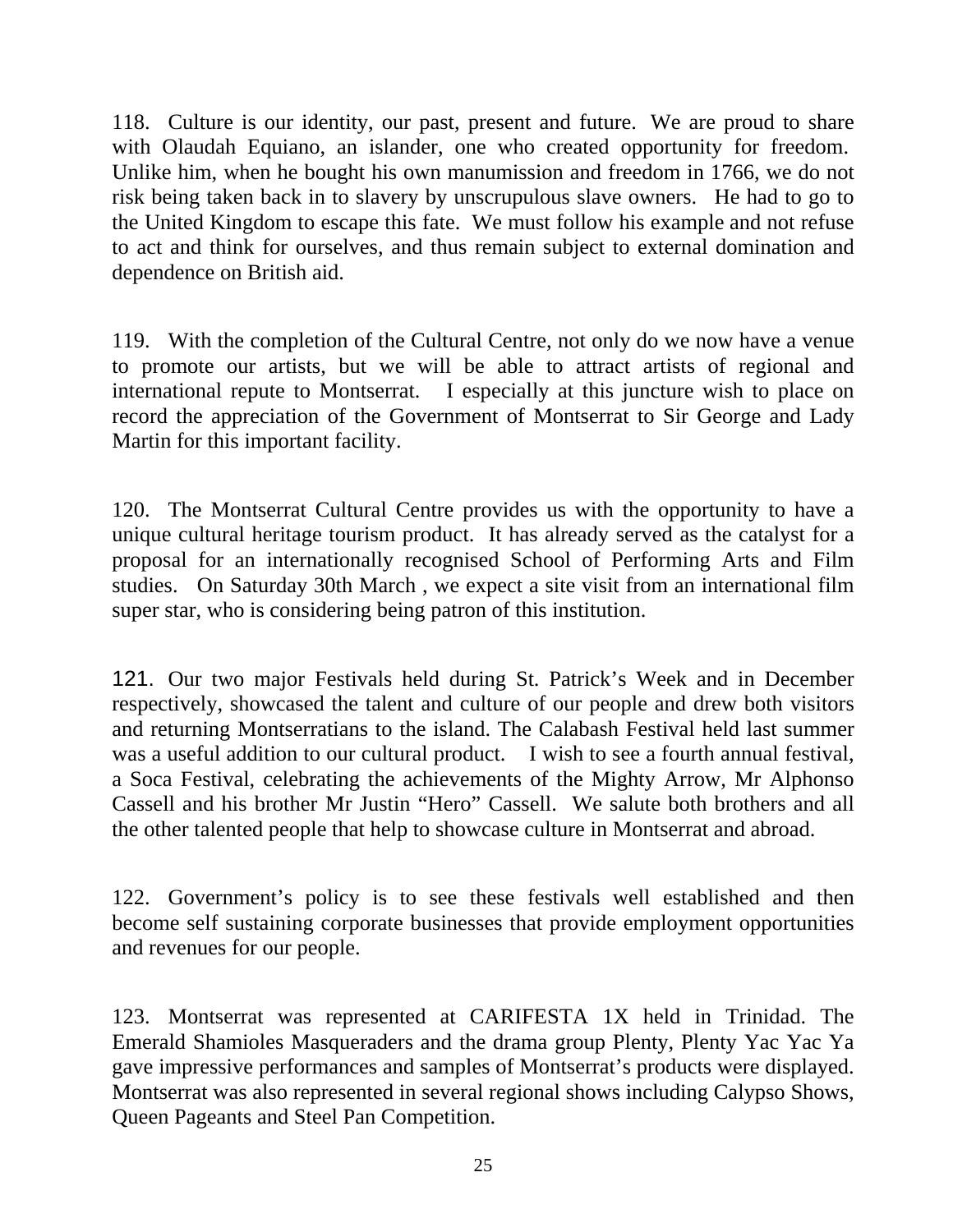124. During this year, it is expected that fruits will be born from a visit by a delegation to Cuba which took place in January. The Department will be working to ensure that an overall Cultural Policy is developed which would chart the direction for Cultural Development on island.

125. We continue to applaud the work of the National Trust. This budget provides direct assistance for their work and we will endeavour to have some of the Little Bay Project funds allocated to their Carr's Bay Plantation restoration project.

126. I wish to record this government's appreciation for the continued efforts of many volunteers who worked diligently to ensure that Festivals and other cultural activities continue throughout the year.

## *Internal Security and Civil Defence*

127. Mr Speaker, internal security and civil defence are essential to the orderly conduct in the affairs of a country and its ability to respond to crisis. The main players in this vital area are the Police, Fire, Disaster Management Agency and the Montserrat Volcano Observatory and I take this opportunity on behalf of the Government and people of Montserrat to compliment them for their hard work during this trying period of our development.

128. The work programme of the Police and Fire Department are outlined in their business plan. These activities involve actions aimed at reducing crime, monitoring and enforcing drug trafficking offences, detecting money laundering and financial fraud, reduction of illegal immigration and border control, enhanced road safety, continuation of community policing programmes and intelligence led police investigations. We are also experiencing a long period of drought and many areas are quite dry, the fire department alongside its other operational activities will be even more vigilant in ensuring that members of the public act in a manner that will not lead to a major fire hazard.

129. Mr Speaker, Government of Montserrat has invested in state of the art volcano and emergency management systems. We are therefore confident that the information required to manage continues to be available. However, the management remains difficult because of the slow pace at which the north of the island is being developed and appropriate accommodation constructed in that area. The track record is commendable as we have not had any loss of life since 1997 and the response to the impacts of volcanic activity has been quick and effective. You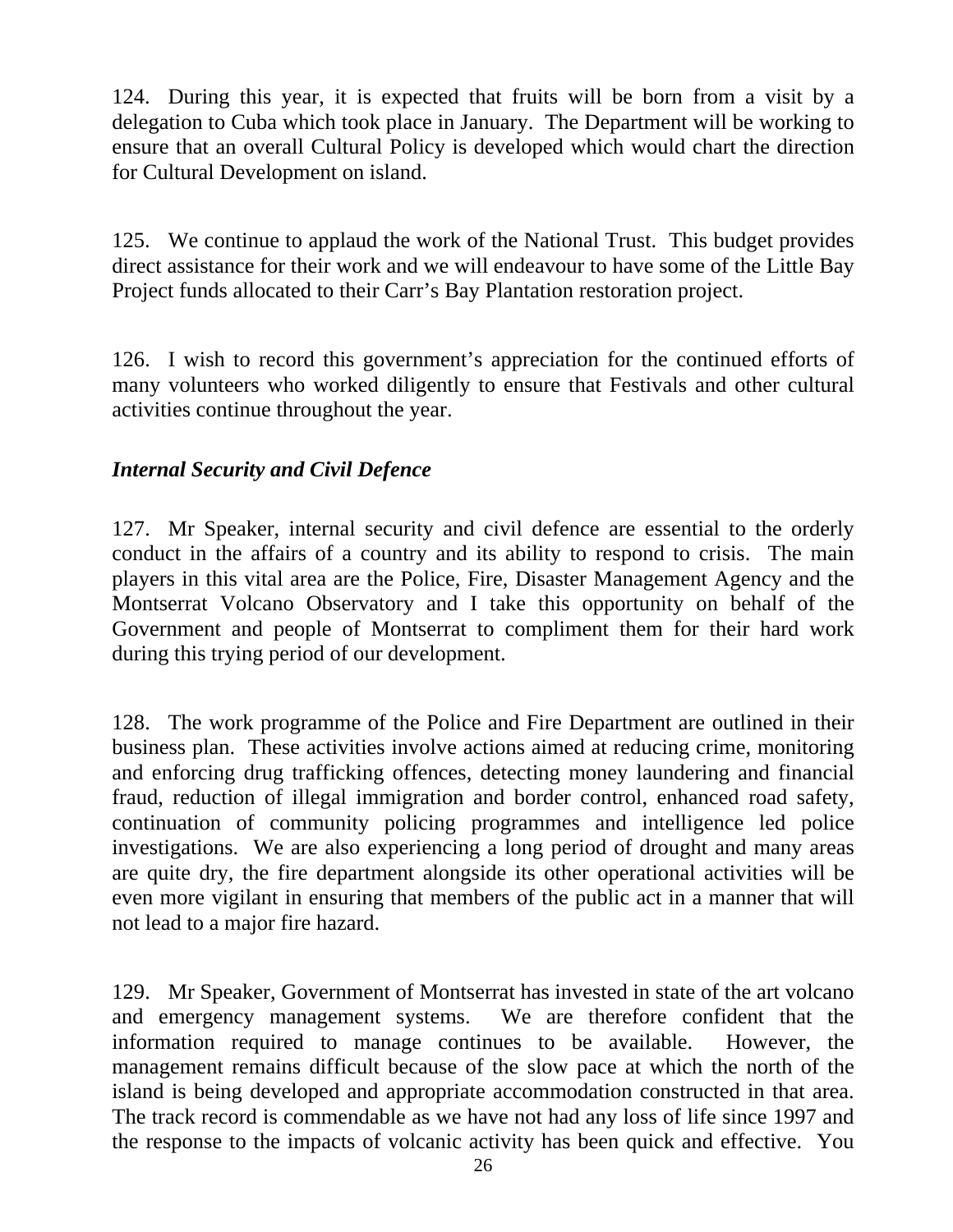will recall that volcanic activities of 20 May 2006 were addressed in less than two months including procurement of resources from external sources. In that event GoM/DFID made available approximately \$2 million to clear roads and public buildings, repair water lines, replace volcanic equipment and provide animal feed for animals kept in the ash affected areas.

130. My Government is intent on keeping Montserrat open for business but the safety of residents and visitors are of paramount importance. In this regard, the departments responsible for internal security and emergency services will be allocated over \$12 million dollars of the recurrent budget along with a call down arrangement for additional funding from DFID should that become necessary. Also, in approving the 2007 Appropriation Bill, Mr. Speaker this House will be increasing the overdraft facility from \$2.5 million to \$5 million which will allow the Government to respond promptly to the immediate needs of the island and cover any timing issues that may arise between DFID receiving our request and such funds deposited in the Consolidated Fund Account here on island.

131. Mr Speaker, we are duty bound to be prepared for all eventualities. We are told that the current probability for a pyroclastic flow affected the Lower Belham area is about 1 percent and the probability of a lateral blast affecting areas up to Nantes River is about 0.05 percent . But we know that the mountain is getting bigger, and that the probability of these events is also rising.

132. Our pre disaster plans include prevention through public education, and evacuations, of affected areas increasing housing shelter stock and mobilising of resources to assist displaced persons. During the disaster, there will hopefully be no casualties, as all persons should be out of harms way, and after the disaster, we will respond as we are now accustomed to restoring and maintaining our normal activities, conducting a clean up program, and eventually the return of people to their homes in the evacuated area that remains intact.

133. Mr Speaker, we understand the emotional issues and difficulties caused by the volcano but we will endeavour to do our best, trust God in our every undertaking and make the best use of every opportunity that presents itself.

### *Mining and Manufacturing*

134. Mr. Speaker, it is ironic that the volcanic material that took life will give it back again. The volcano has produced millions of cubic meters of sand, ash, pumice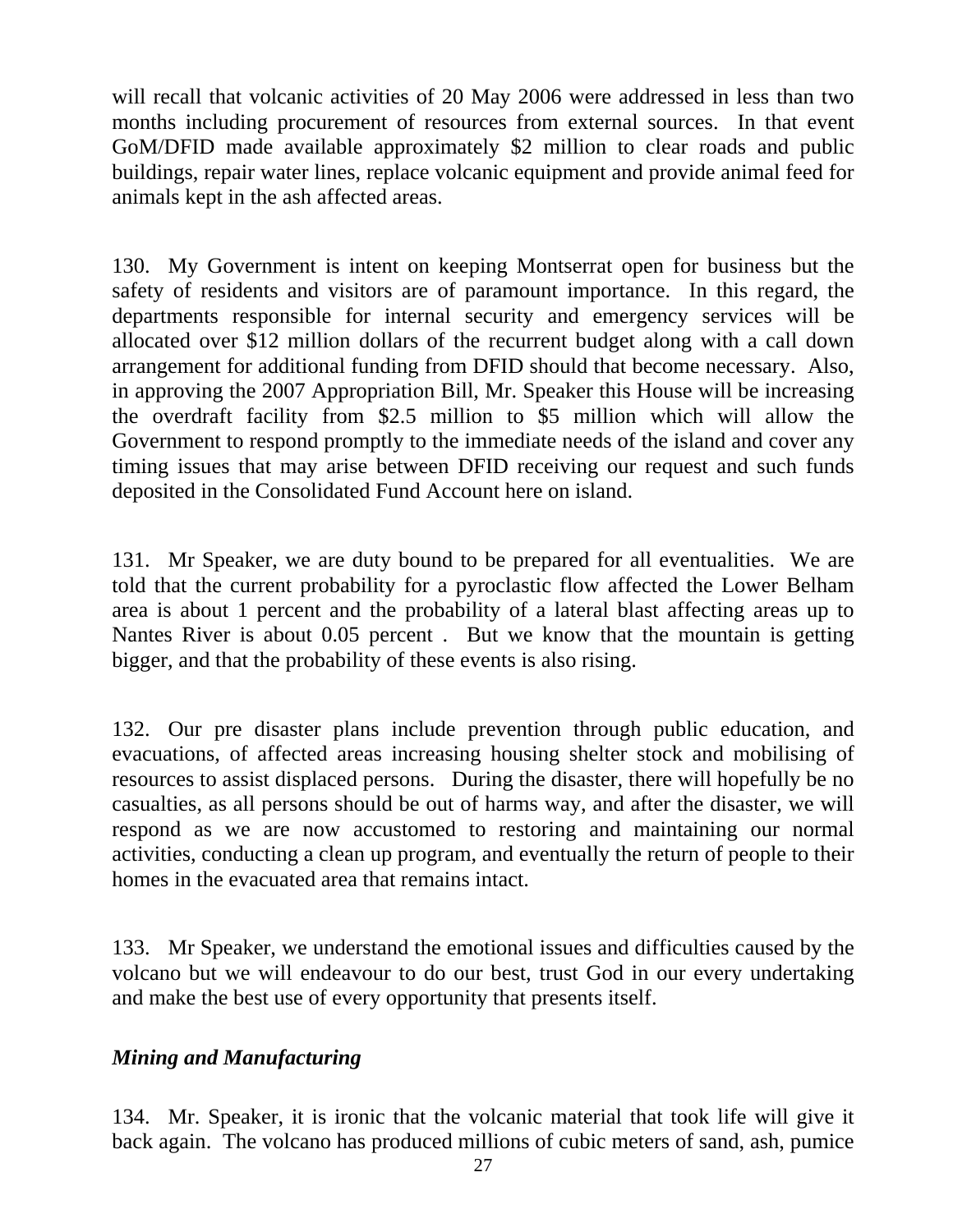and aggregate that can be exported throughout the region. It is potentially Montserrat's gold mine.

135. The potential is evident as some six local companies have established businesses in this sector with contracts for the sale of sand and other volcanic material throughout the Caribbean. In fact several companies have been able to export shipments of sand and aggregate prior to the area being declared unsafe. Mr. Speaker, we are of the view that whereas this sector at this moment contributes less than 2 percent of GDP; it can contribute well in excess of 5 percent in the future.

136. Mr. Speaker, one of the companies has requested permission to construct a jetty either at Isles Bay or Foxes Bay to minimise disruptions of their exports from volcanic activity. I am pleased to report that my Government has approved this request subject to the planning regulations. This matter was discussed with officials from the Department for International Development (DFID) who have indicated their interest in and willingness to support it.

137. In addition, the Government of Trinidad and Tobago and the other CARICOM countries approved a grant of EC\$500,000 towards ensuring access by sea to that part of Montserrat to the South of Belham, which is always low risk, and not affected by the maritime exclusion zone.

138. Given the potential of this sector, Government of Montserrat will request a quick feasibility study to develop a jetty in the area. This will take some time to design and complete the project. In the meantime the Ministry of Agriculture, Lands, Housing and the Environment will continue to issue permits to allow materials to be mined from certain areas where the threat from volcanic activity is low.

139. Government is renovating a factory unit at Brades and provided a leasepurchase agreement to Montserrat Composites Limited for the purpose of manufacturing ash slates and other building materials including composite products for export. It is hoped that volcanic activity will subside and the financing arrangements will materialise in 2007 to enable the company to start its operations.

140. Mr. Speaker, we have granted generous duty concessions to businesses investing in relevant plant and machinery, and we have delayed the introduction of royalties to assist investors in recouping some of their investment cost and repay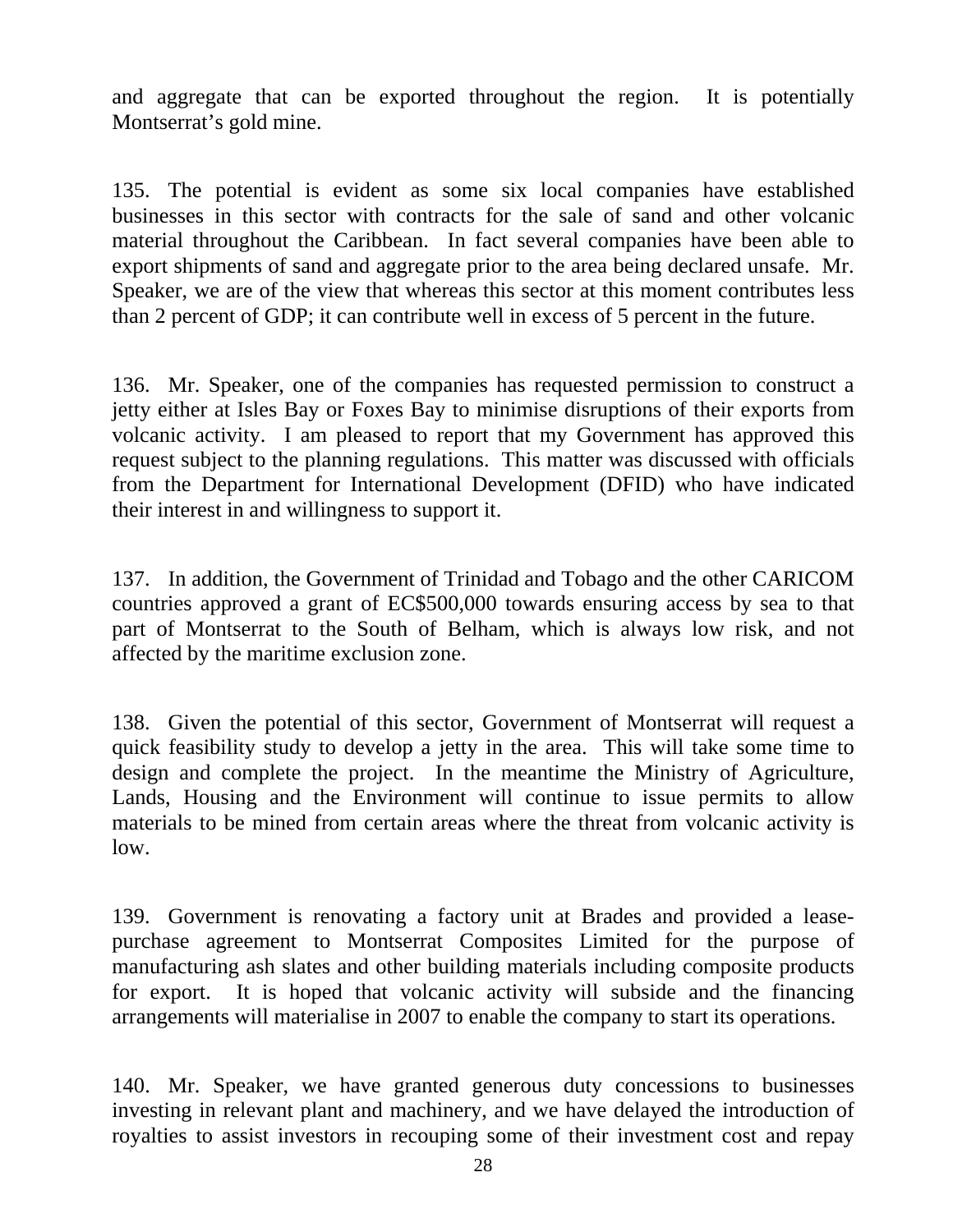loans. At an appropriate time we will introduce mining charge and export charges to among other things, pay for the repair of roads which are being heavily damaged.

141. It is clear Mr. Speaker, that this Government values the partnership that exists between Government and the private sector and it is for this reason that we continue to give support to the local private sector, so that they can eventually become major players in the future development of businesses on Montserrat. We are investing today in activities, mining and manufacturing of volcano material products, activities that will generate employment and foreign exchange and contribute to prosperity in the future.

## *Tourism Development*

142. Mr. Speaker, Tourism is a significant employment generator, foreign exchange earner, and an important contributor to GDP. In 2006, the Montserrat Tourist Board (MTB) continued its strong promotional and product development thrust that started in 2004, to rejuvenate the tourism sector. Through the efforts of the MTBs public relations and trade representation companies in the US, UK and Europe, Montserrat was able to obtain significant favourable media coverage in the international media.

143. Additionally , Mr. Speaker, attendance at major travel trade shows in Berlin, New York, St. Maarten and London, a new destination website and the production and distribution of new tourism brochures have also aided in raising Montserrat's profile in the international tourism marketplace. Last year has also seen the continuation and commencement of work on a number tourism development initiatives and projects on-island. These include an island-wide signage project, the MTB Host Training Programme, the MVO Interpretation Centre, enhancement of hiking trails, the establishment of a National Park for the Centre Hills area and the dive promotion initiative. There are now 3 companies providing diving activities for tourists.

144. As stated earlier, overall visitor arrivals declined by 27 percent as a direct consequence of the cessation of the ferry service and the operational challenges of the only scheduled fixed wing service.

145. Notwithstanding this, compared with 2005, stay-over visitors from the United States have increased by 6 percent. Leisure tourists in main markets are up by 20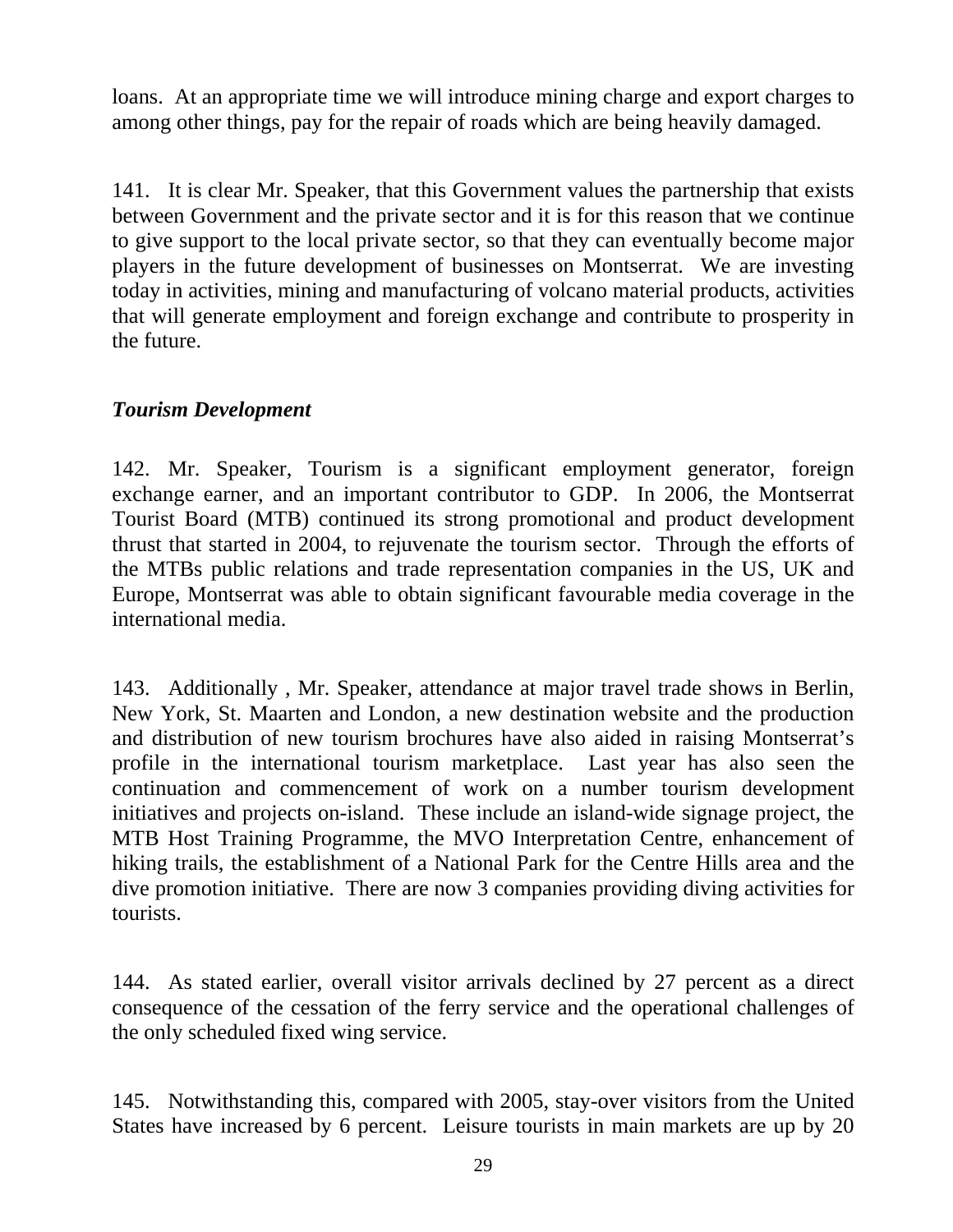percent. Guest house stays have increased by 21 percent. Villa stays have topped 300, which is an increase of 41 percent.

146. This year, we will continue our concerted promotional and product development initiatives. In particular, we will continue to promote Montserrat to persons coming to the Caribbean for the ICC World Cup Cricket and who need reasonable accommodation in an island close to hosting countries. We will also be updating our National Tourism Strategy and Business Plan in order to garner a new finance package from DFID for the next phase of its tourism development programme.

147. The MTB is highly optimistic about future tourism growth in Montserrat and plans to continue its heavy promotional and product development work to ensure that this occurs. Some of the key initiatives that will be undertaken are as follows:

- Facilitate the completion of a strategic review of the MTB to secure a second phase of funding from DFID
- Continue to focus its destination promotional efforts in the area of public relations. The MTB plans to host several press trips in 2007
- The MTB was able to get eight (8) tour operators in Europe to feature the island in 2006. It plans to double this number in 2007 by continuing to target niche tour operators by organising familiarisation trips to the island.
- The MTB will maintain a strong presence in the international marketplace by attending and promoting at key international trade shows. It also plans to exhibit at some eco-adventure shows and to undertake additional promotional work in the neighbouring islands.
- The MTB will continue to keep fresh and market the destination website [www.visitmontserrat.com](http://www.visitmontserrat.com/). This site has grown into an immense promotional tool and currently receives over 40,000 hits per day
- Continue to lobby for the resumption of some kind of ferry service and also to work with the scheduled air carrier and Air Montserrat to promote day trips and stay-over vacations
- In term of product development the MTB will continue to:
	- o Increase the number of destinations and viewing points for tour buses and enhance nature trails including adding amenities such as interpretation signs and rest stops
	- o Improve yachting, fishing and beach facilities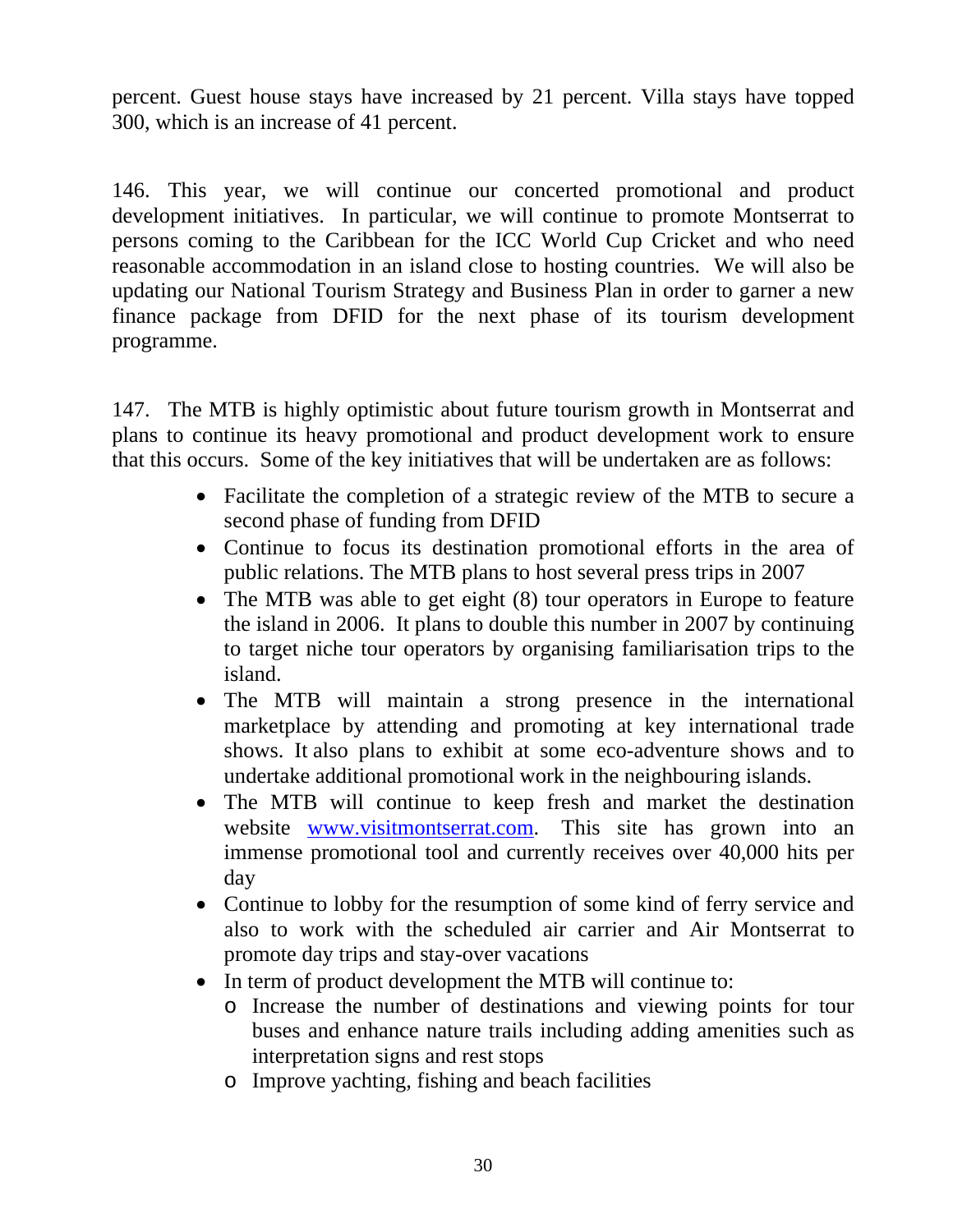- o Create biking/horseback riding trails
- o Execute customer service and other hospitality sector programmes for industry personnel

148. Mr. Speaker the odds are against Montserrat, but we will continue to create a variety of tourism products, we will also continue to improve all tourism infrastructure and I assure you Mr. Speaker that we will win. Again that is why Mr. Speaker we will continue to invest in and support private proposals for investment in this area.

149. Government has received a request from the Vue Pointe Hotel, for land at Little Bay for the construction of a Hotel. Government will support this request, and other requests to re-establish or to establish tourist oriented and leisure facilities in the North of Montserrat.

## *Agricultural Development and Rehabilitation*

150. Mr. Speaker, there is no doubt that Agriculture is a very small but an economically and socially important sector. Agricultural production, once again suffered a major setback in May 2006 when volcanic activity devastated the agricultural sector and greatly impacted the livestock sector. It is estimated that there was close to 100 percent losses in the major farming areas of Duck Pond and Water Works. The estimated value of crop losses was EC\$ 600,000.00. It was also apparent that livestock in Salem and Cork Hill faced starvation with the total devastation of the ground cover in these areas. We, however, reacted quickly to the threat of starvation and a total of 2,550 bags of animal feed was imported and distributed to livestock owners in the affected areas. This Government also responded to the farmers' losses in income directly resulting from the destruction of arable farming, by providing approximately EC\$70,000.00 as cash relief to affected farmers and backyard gardeners.

151. Despite the effects of volcanic activity early in the year 2006, agricultural production has increased by approximately 50 percent from the 2005 level. In 2006 we introduced and commissioned two green houses which are now being used as training tools to expose farmers and staff to new technology. The greenhouse sited on a farmer's plot is presently producing a large variety of high quality produce, in the middle of an area, that has been seriously impacted by volcanic activity. A project was also approved for the purchase of six more similar greenhouses for the farmers association.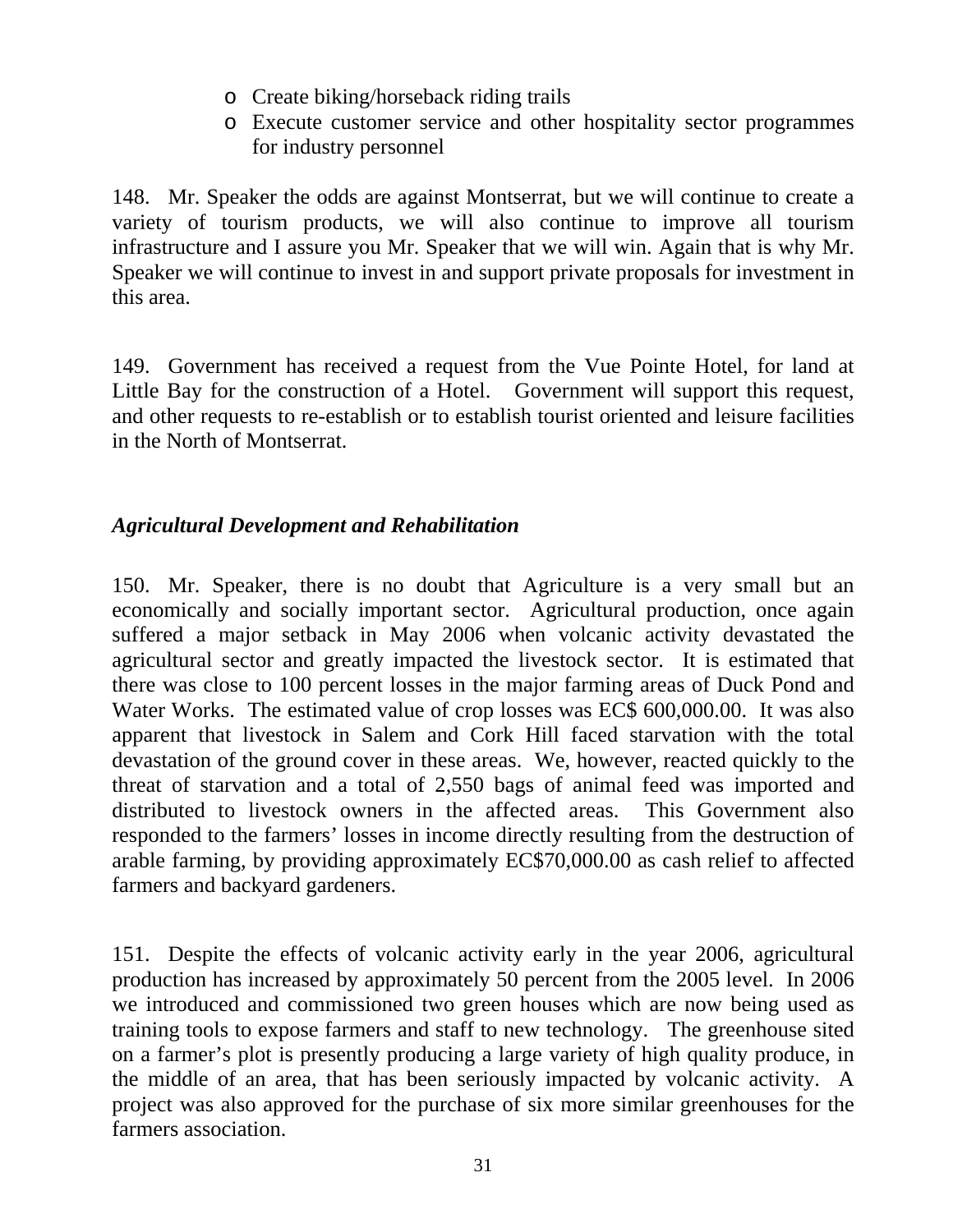152. In 2007 the Department of Agriculture through the on-going public service review, will seek to strengthen its capacity to deliver its services to the public. The business plan also provides for training for key members of staff in a variety of areas.

153. Mr Speaker, the construction of the public market is at an advanced stage. When completed this market facility will provide some seventy (70) stalls for farmers, fishermen, butchers and craftsmen. This project is funded under the CDB Basic Needs Trust Fund Programme. The construction of the abattoir which would compliment the market will commence later this year. Both projects will cost in excess of \$3 million. The completion of these projects will be a great boost to the agricultural sector.

154. Mr Speaker, the Department of Agriculture intends to continue to maintain its plant nursery programme including the sourcing and introduction of a variety of vegetable, fruits and ornamental plants. Alongside this, we intend to strengthen the department's phytosanitary services, to ensure that there are no adverse effects experienced from imported products.

155. The area of livestock farming remains a critical component of the work delivered by the Department of Agriculture. The problems of managing loose livestock and providing veterinary services to Farmers persist. I am pleased to report that in 2007 increased efforts will be taken to reduce the livestock problem through culling, corralling and export of animals. A coral has been built for this purpose. The post of Veterinary Officer has been advertised and the post is expected to be filled by mid 2007. Government is currently engaged in discussions with a North American group who are considering establishing in Montserrat an off-shore veterinary school.

156. There is scope in the medium term for Agro-processing ventures. We do have an abundance of fruits and other items that are wasted and could be used for trading purposes. Government intends to take steps to construct a food technology laboratory. This will also serve as a bureau of standards and quality control unit here on island, as we seek to trade with our neighbours within the CARICOM Single Market and Economy.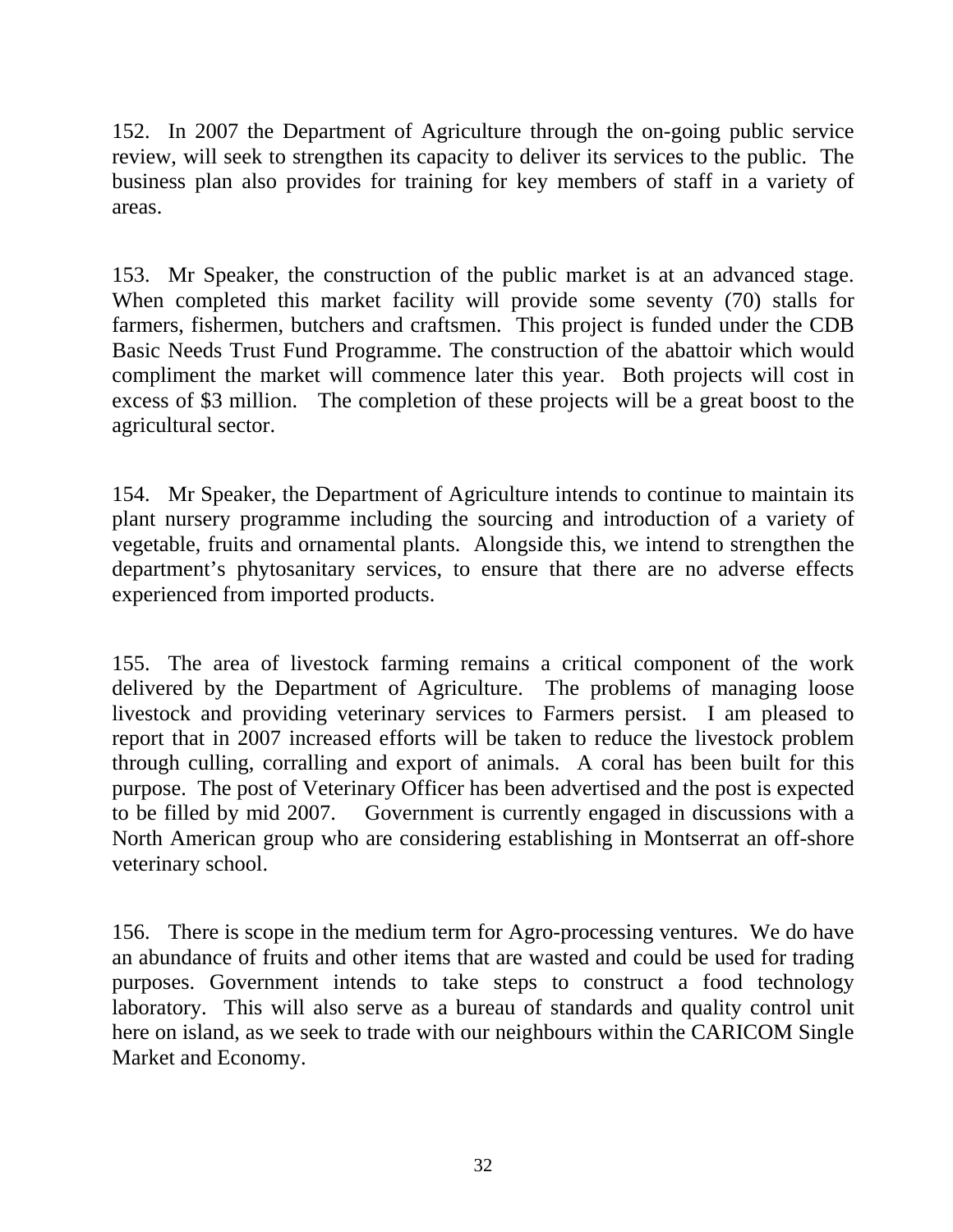157. Mr. Speaker, the Department of Agriculture will continue to provide a variety of incentives to both farmers and fishermen who demonstrate that they are serious about farming. The Business Plans reflects the Ministries emphasis on building capacity within the Departments in 2007. The plans show the Departments push to have in place the necessary infrastructure to support the farming community, including back yard farmers. We have embarked on \$750,000 improvement of the feeder roads to Duck Pond, Blakes Mountain and the Silver Hills, to improve agricultural production and animal husbandry. We also recognise that we live with an active volcano and that there will be a need to provide relief from time to time, in cases where farmers' livelihood is destroyed by severe ashing.

158. In 2007 Mr. Speaker we will participate fully in the regional programmes available both at the OECS and CARICOM level, including the new Jagdeo initiative. This will ensure that we set in motion our own strategy for obtaining the benefits from integration into the Caribbean community. We are investing in agriculture today, so that we can feed ourselves tomorrow.

# **Public Service Modernisation and Management**

159. Mr. Speaker, over the past year, Phase Two of the Public Service Reform Programme (PRSP) got underway. The aim of the Reform programme is to transform the public service, enabling it to deliver effective and high quality services that respond to the needs of its customers. The Public Service Reform Programme focuses on three interlinked strands of activities aimed at:

- Improving performance through strategic and output orientation
- Improving human resource management across government
- Ensuring that our organizational structures are efficient and effective.

160. A recent review of the Public Service Reform Programme by the funding agency has reported that *"… the project is locally owned, is producing tangible results, is responsive and flexible, and is supported by committed GOM Officials*."

161. Mr Speaker, progress made in 2006 includes the following:

- 1. The establishment of the Public Service Reform Unit, this is a new government department. The staff is now in post and are energetically developing new initiatives and leading the implementation of the programme.
- 2. In improving our focus on performance, all Ministries and Departments were required to prepare and submit business plans for the 2007 budget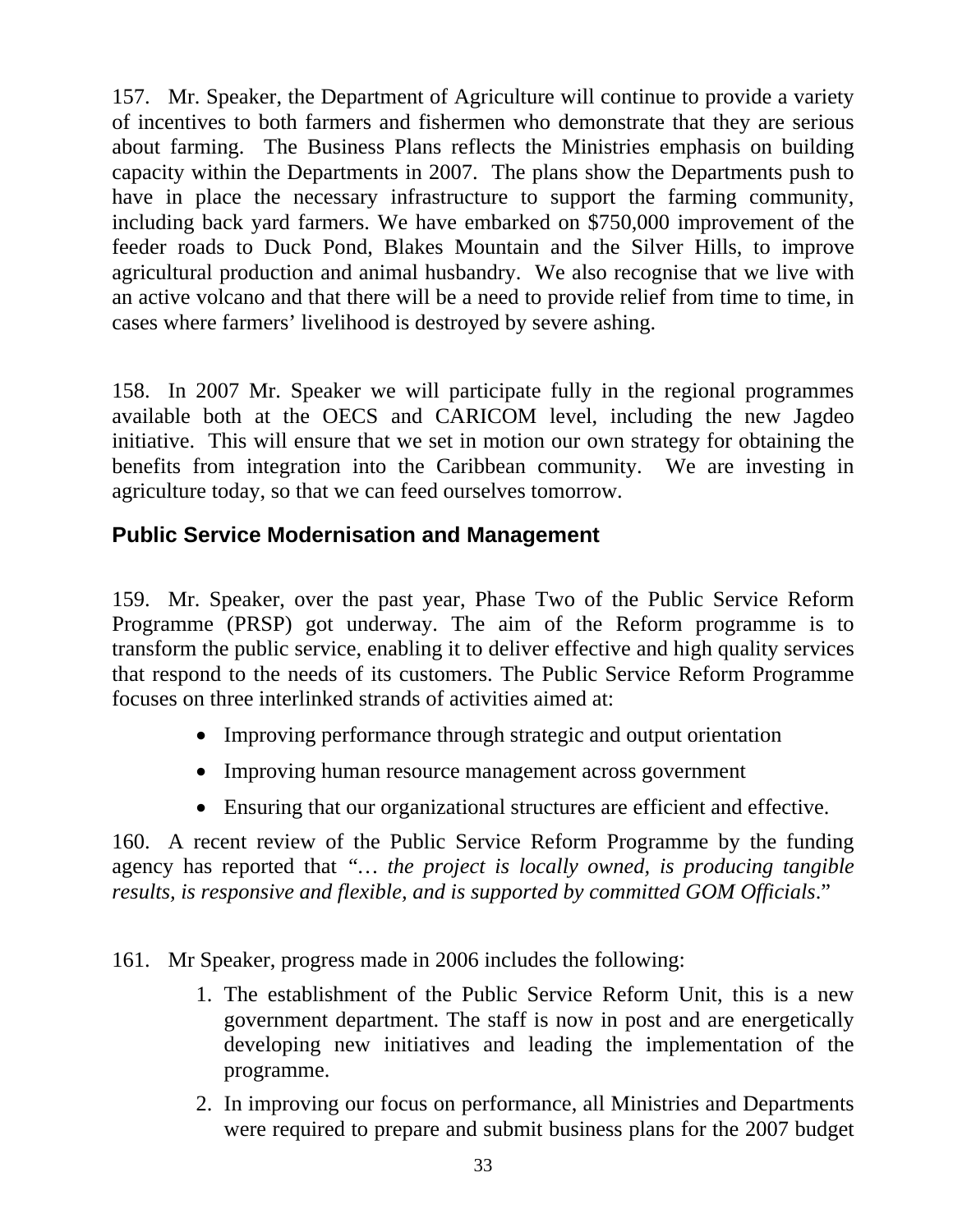submissions. The business planning process was extremely useful in guiding the final budget allocation.

162. Mr. Speaker, the Ministry of Health has volunteered to be the pilot Ministry for anew approach to performance appraisal. The current system within the public service has largely fallen into disuse. The new approach will incorporate SMART objectives, creating a link between individual, work related objectives and departmental objectives as set out in the department's corporate and work plan.

163. Under Organizational development, the focus has been on the review of two ministries, the Ministry of Agriculture, Lands Housing and the Environment and the Ministry of Finance. We are taking forward some options for new structures for the Public Works Department and developing ways forward in the Revenue Departments. These reviews will provide recommendations for improvement of operations and efficiency.

164. Good Progress has been made in Customer Service Improvement. The initial pilot being Customs and Exercise Department. A range of customer service surveys were undertaken. The survey results have provided valuable information on the level of satisfaction of customers who use the services of customs department. An action plan has been developed based on the survey results. This plan will be implemented over the next twelve months and will focus on the development of appropriate information mechanisms, Customer Service Training, Public Education Programmes and the development of a Customer Service Charter and a follow up survey to monitor the success of the various actions.

165. Mr. Speaker, a pilot job evaluation process has been completed and is being rolled out across the Public Service under the human resource management work stream. All the processes have been established and the necessary working groups and committees were established. This will enable Government to accord the proper weighing to jobs across the service to support the salary review.

166. Other human resource initiatives are planned under the reform programme. They include the greater delegation of operational human resource management activities to line ministries. This will therefore demand a higher level of dedication, accountability and transparency. This will become enshrined in the revised constitution and a Civil Service Act which will provide the enabling legislation for a suite of new governance documents: a code of Ethics, new PSC regulations and General orders. General Orders would be supported by a detailed procedural manual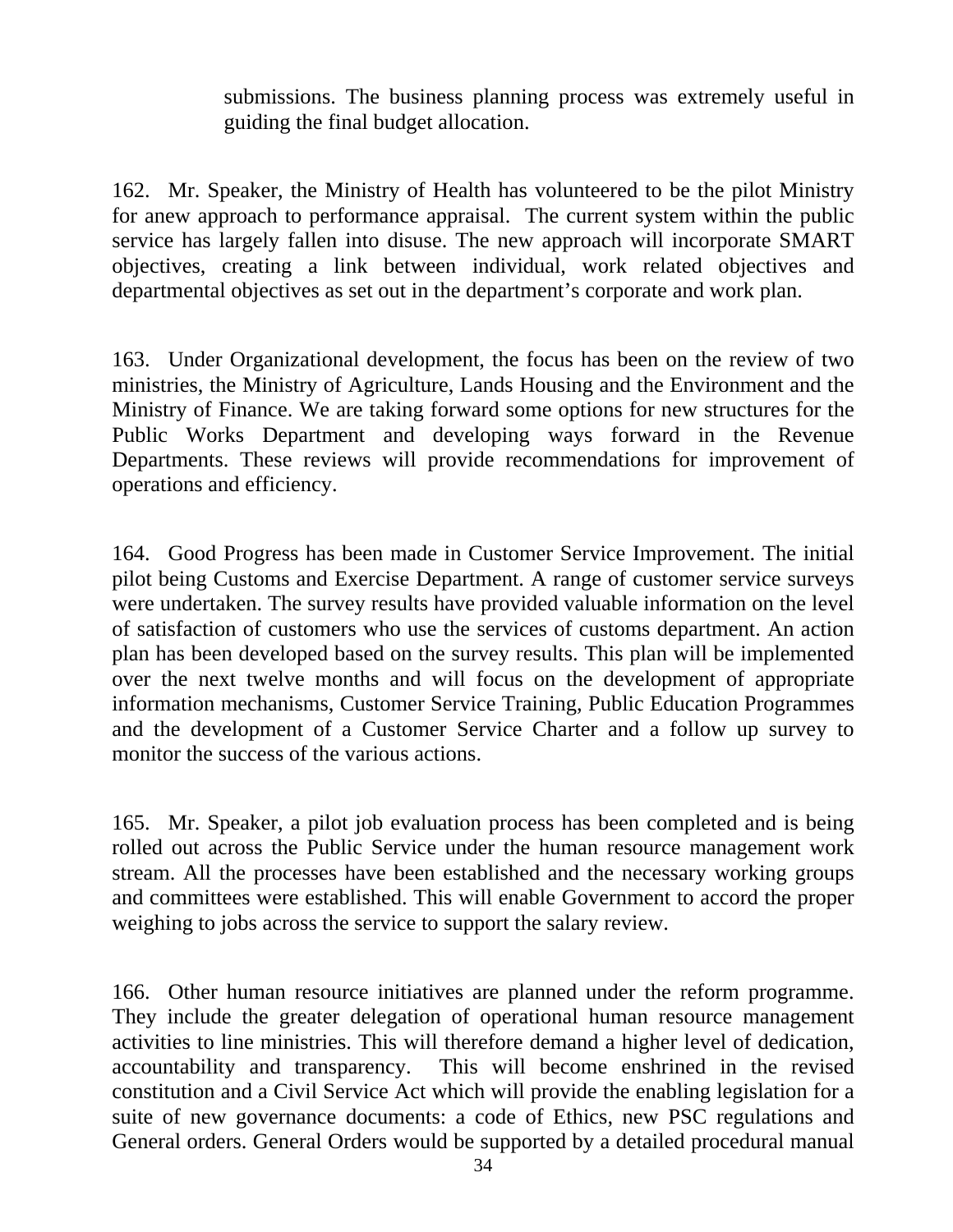incorporating all of the newly developed procedures emerging from the public service reform process. This framework is being designed to ensure that public officers are held to account for the management of the business units they have been assigned.

167. Mr Speaker, Government of Montserrat values training as a vital component of empowering its people however, many persons who have benefited from such awards have not acted responsibly in helping Montserrat to achieve its strategic objectives. In 2007, Government of Montserrat will invest and work alongside financial institutions to provide affordable arrangements for student loans for long term training. We will focus on short term targeted training programmes aimed at skills development at the top, middle and operational levels of the service.

168. Notwithstanding we will continue to fund persons currently on long term training to whom we are already committed. We will also finance programmes that are essential to the achievement of the development plan and delivery of service in sectors areas in both the public and private sector. Finally, Mr Speaker, we intend to finance person(s) selected for the Montserrat Island Scholarship to pursue studies in regional or international training institutions.

## *Private Sector Development*

169. Mr Speaker, we cannot achieve sustainable economic growth without a strong and vibrant private sector. It is for this reason that the Government of Montserrat is placing much emphasis on the development of an institution that can focus its attention on the needs of the local private sector, with financial and non financial support where necessary.

170. We have in place a number of concessions for private sector investors. In August 2006 the heavy equipment policy was renewed giving wide ranging concessions to heavy equipment operators on the acquisition of plant and machinery. Other concessions that are available and are widely used are tax holidays, and customs duty and consumption exemptions in key growth areas such as tourism, mining, manufacturing, construction.

171. In order to respond to particular hardship brought about by a deteriorating economy, at the end of last year, a small business grant of \$50,000 was distributed among 15 small businesses in the productive and service industries in an effort to alleviate a critical need for support among these businesses. This grant was designed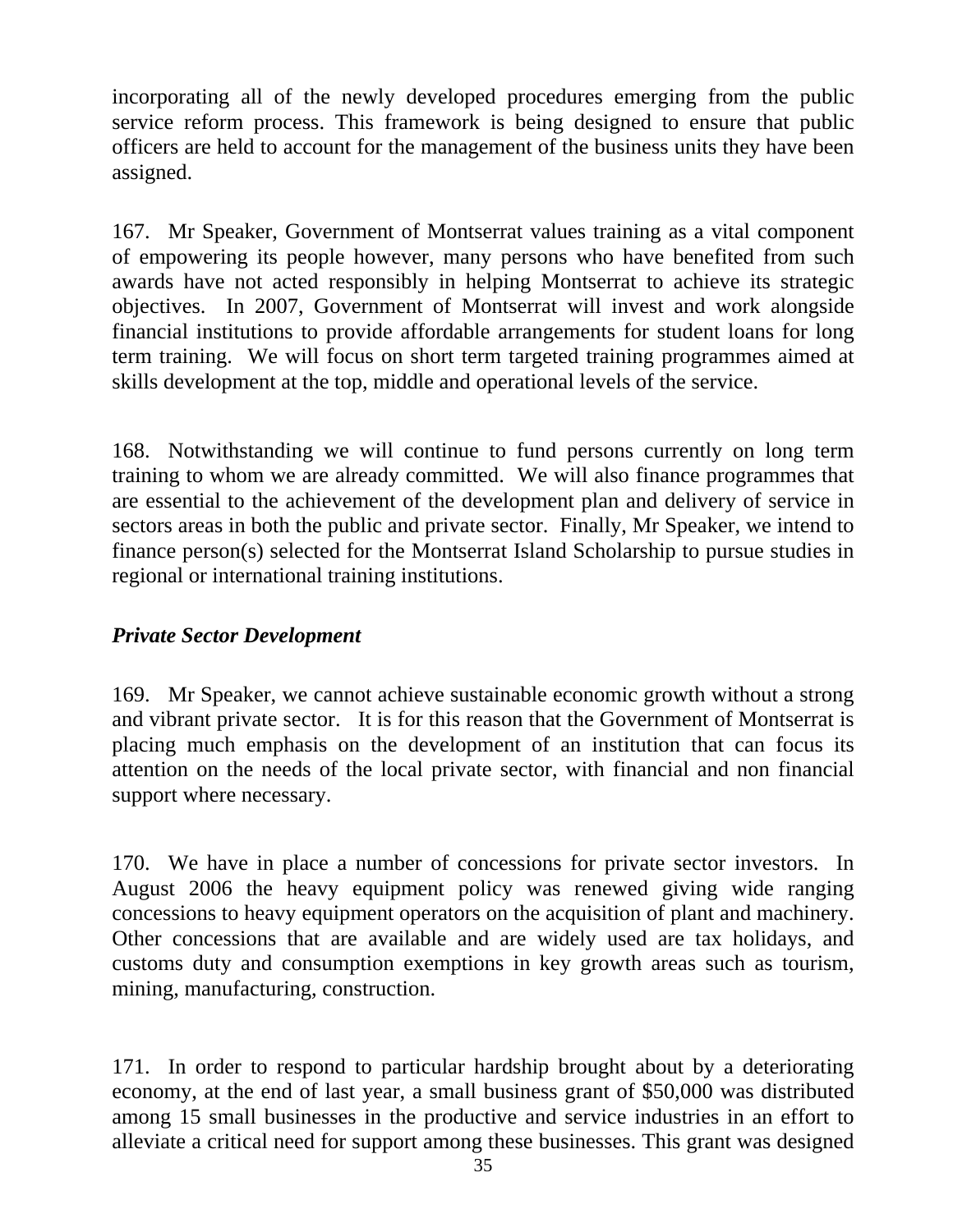to improve the quality of services or products that those businesses offer. We hope to extend this programme in 2007.

172. Mr Speaker, later this year we will see the establishment of the Montserrat Development Corporation (MDC). The MDC has been tasked with implementation of the Private Sector Development project which includes the implementation of a venture capital fund supported by a credit guarantee fund. The implementation of these two elements of Private Sector Development project is expected to provide necessary investment financing to the private sector. The MDC is expected to be more flexible and readily respond to the needs of the business community.

173. We are mindful that a DFID sponsored Business Confidence and Outlook Survey 2006 designed to provide information on the private sector concluded that business confidence is tempered by the presence of an unquantifiable risk posed by the presence of an active volcano. Seventy percent (70 percent) of businesses experienced reduced sales in 2006 according to the findings of this survey.

174. In order to address the dwindling level of confidence, we have to look at those services in the public sector that can be delivered by the private sector independently or through some partnership arrangement. In 2007 this must become a reality and will provide the foundation on which to expand.

175. The Little Bay Development project starting later this year will enable some of the businesses near the Belham area to find a permanent home in the new Town centre. New businesses from overseas, are also expected to emerge in the area.

176. Mr Speaker, this is what we meant when we say that we are investing in our institutions and people, for a prosperous tomorrow.

### *Environmental Management*

177. Mr Speaker, in 2006 this Government has shown its commitment to sound environmental management by providing the resources for setting up the Department of Environment (DOE). In this light, we also revised and officially approved the National Environmental Management Plan. Our intention is to address current environmental priorities, meet international environmental obligations and provide a supporting environmental framework to ensure the sustainable development of Montserrat.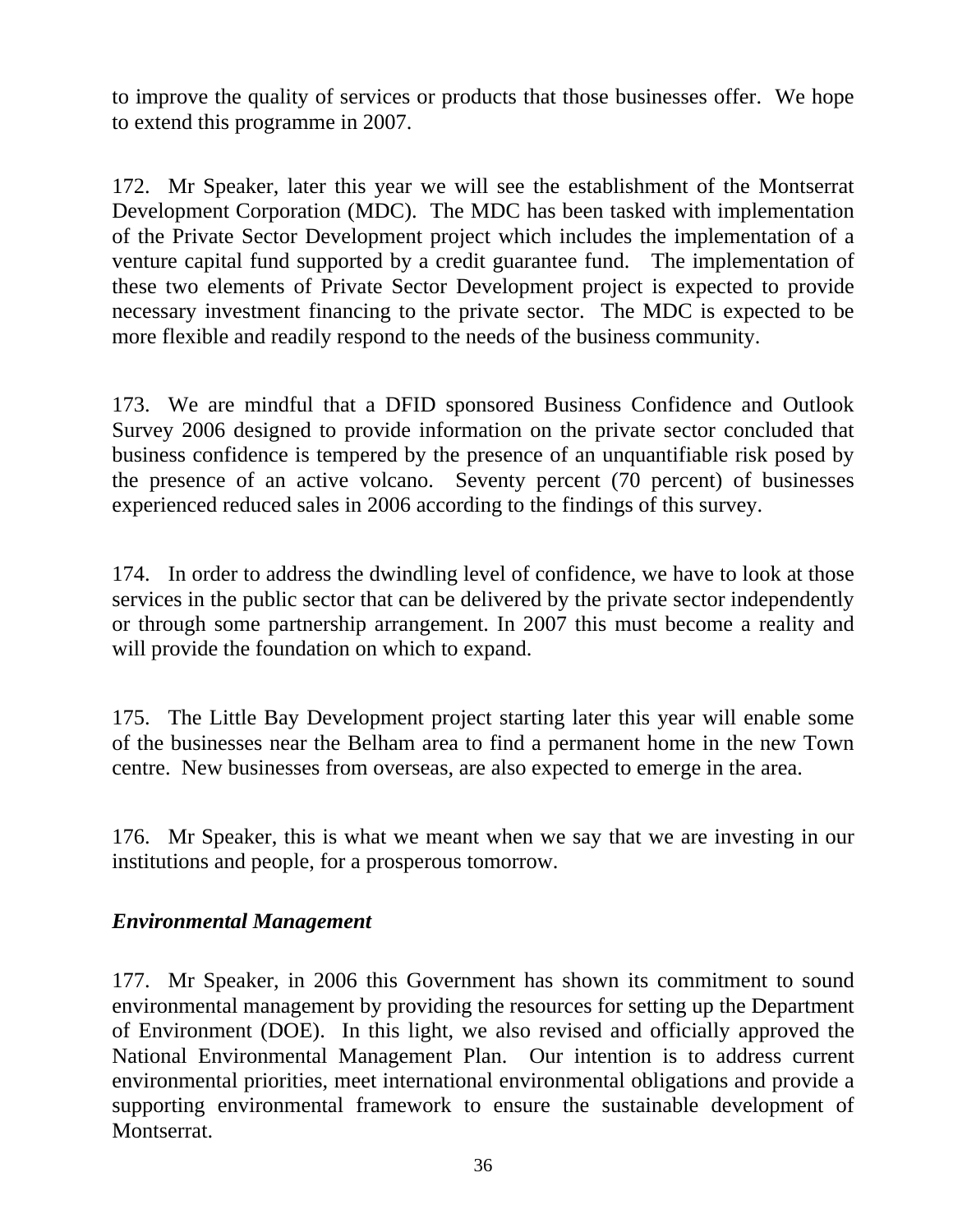178. Mr. Speaker, our successes to date include the creation of an Environmental Advisory Board, the revision of current environmental legislation, the revision of the current national system of protected areas, improved data collection and management to promote environmental decision making and the creation of a public education and community outreach programme.

179. During this year Government's primary goal will be to strengthen its position to deliver enhanced environmental management and to begin to address priority environmental issues. This will involve the promulgation of environmental legislation to give effect to DOE and revision of existing environmental legislation to reduce conflicts in institutional mandates caused by the initiation of DOE; the development of policy and operational guidelines to address priority environmental issues; and the development of a new national protected areas plan. Further activities that will be undertaken are working collaboratively to upgrade the programme of control for loose livestock and facilitate the development of sustainable livestock production systems; the development of community forestry; the implementation of a programme to enhance public attitudes to environmental issues; and the development of national climate change adaptation strategies and the initiation of implementation of these strategies.

### *Strengthening the economic planning and financial regulatory frameworks*

180. Mr. Speaker, the current Sustainable Development Plan comes to an end this year and a new plan will be in place by the end of 2007. This will provide the basis for aid negotiations, project selection and for targeting public expenditure over the period of the plan. As I mentioned earlier, it is critical that all stakeholders and interested parties participate in this important process. The plan will also seek to outline GoM strategy to participate and maximise the benefits of its accession as a member of CARICOM and the OECS.

181. There are also a number of initiatives at the regional level that will need to be incorporated in our economic programmes – Jagdeo Initiative for Agriculture; Caribbean Tourism Organisation's initiatives in training, joint marketing etc; Caribbean Investment Fund initiatives and the use of the Regional Securities Exchange to encourage and provide access to investment capital.

182. Mr. Speaker, key to all of these initiatives is access to information and statistics. It is for this reason that the Monetary Council mandated the Eastern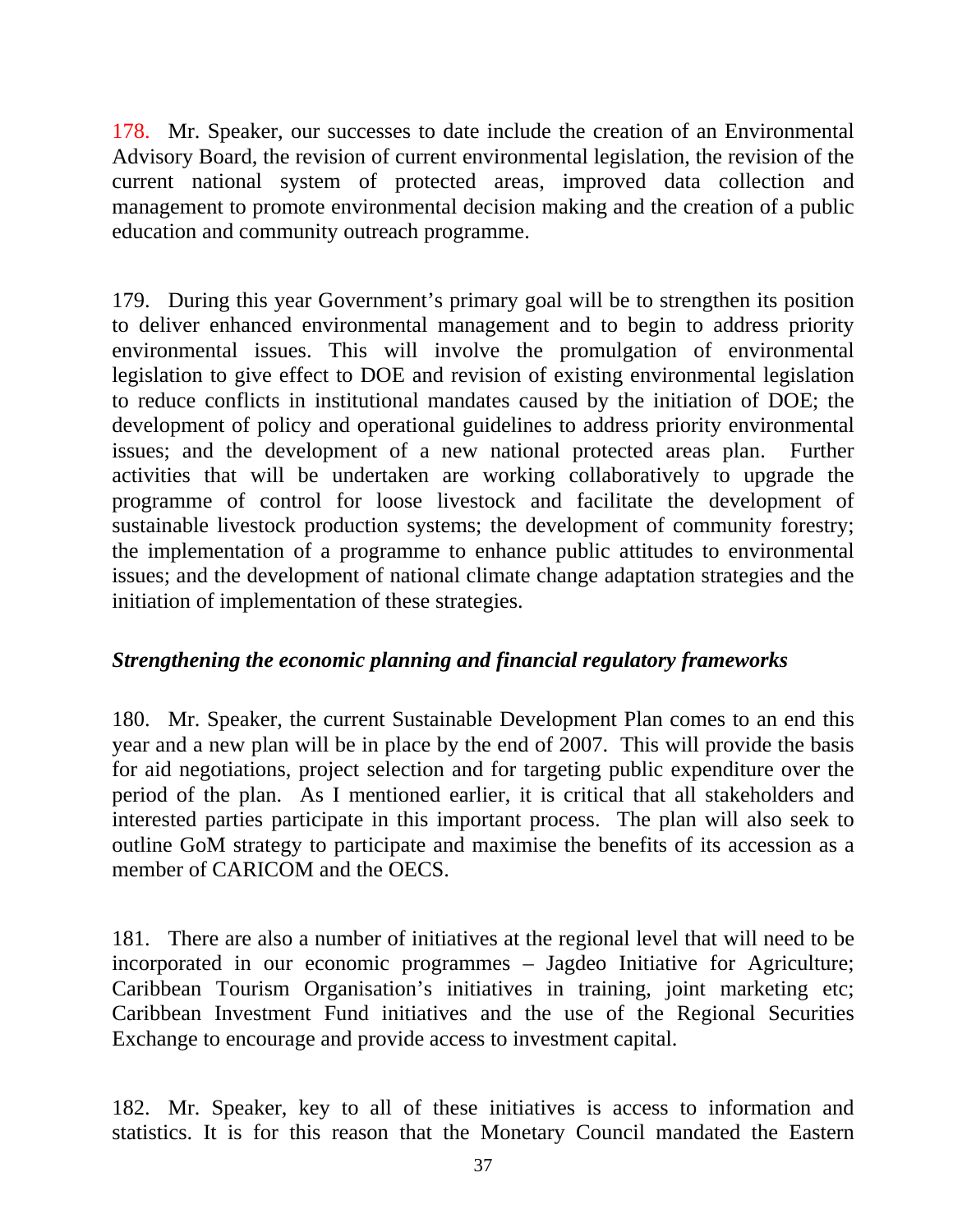Caribbean Central Bank to assist member territories in strengthening their statistical and data management systems. I am pleased to report that a model act has been submitted for the establishment of a Statistical Commission with the necessary structure to supply critical information to the public. This option will be considered under the Public Service Review.

183. Mr. Speaker in 2006, a fiduciary risk assessment was done of the Government of Montserrat Financial Management System. This was the first assessment and sought to compare the financial practices within Government to international standards established for public financial management. The assessment and the resulting report was welcomed and will be used as a benchmark to monitor future progress in this area.

184. The action plan envisages substantial changes to the financial regulations, restructuring of the Treasury Department and the expansion of the internal audit function within the Ministry of Finance. Mr. Speaker as you are aware, a chapter on Finance has been included in the proposed constitution and new public finance regulations is being drafted by the Office of the Attorney General. Other proposed changes will be developed further in Organisational Reviews submitted through the Public Sector Reform Project.

185. As you can see from these initiatives Mr. Speaker, this government is committed to good governance, accountability and transparency. Integrity in public office is based on transparency, equity and justice. A draft Integrity Bill is also in circulation for discussion, but government will demonstrate its commitment to open and fair governance by making available to the public in the Office of the Chief Minister and Public Library , a monthly summary of all the decisions of Executive Council, and all reports and documents approved by Executive Council.

### *Regional Integration and External Relations*

186. Mr. Speaker, Montserrat maintains a special relationship with the people of the Caribbean. As a founding member of both the Caribbean Community (CARICOM) and the Organization of Eastern Caribbean States (OECS), Montserrat has to date participated actively in the establishment, deepening and widening of these regional integration processes and my Government wishes to maintain and improve these relationships as well as develop bilateral relations with these islands, the British Overseas Territories and other islands in the Caribbean.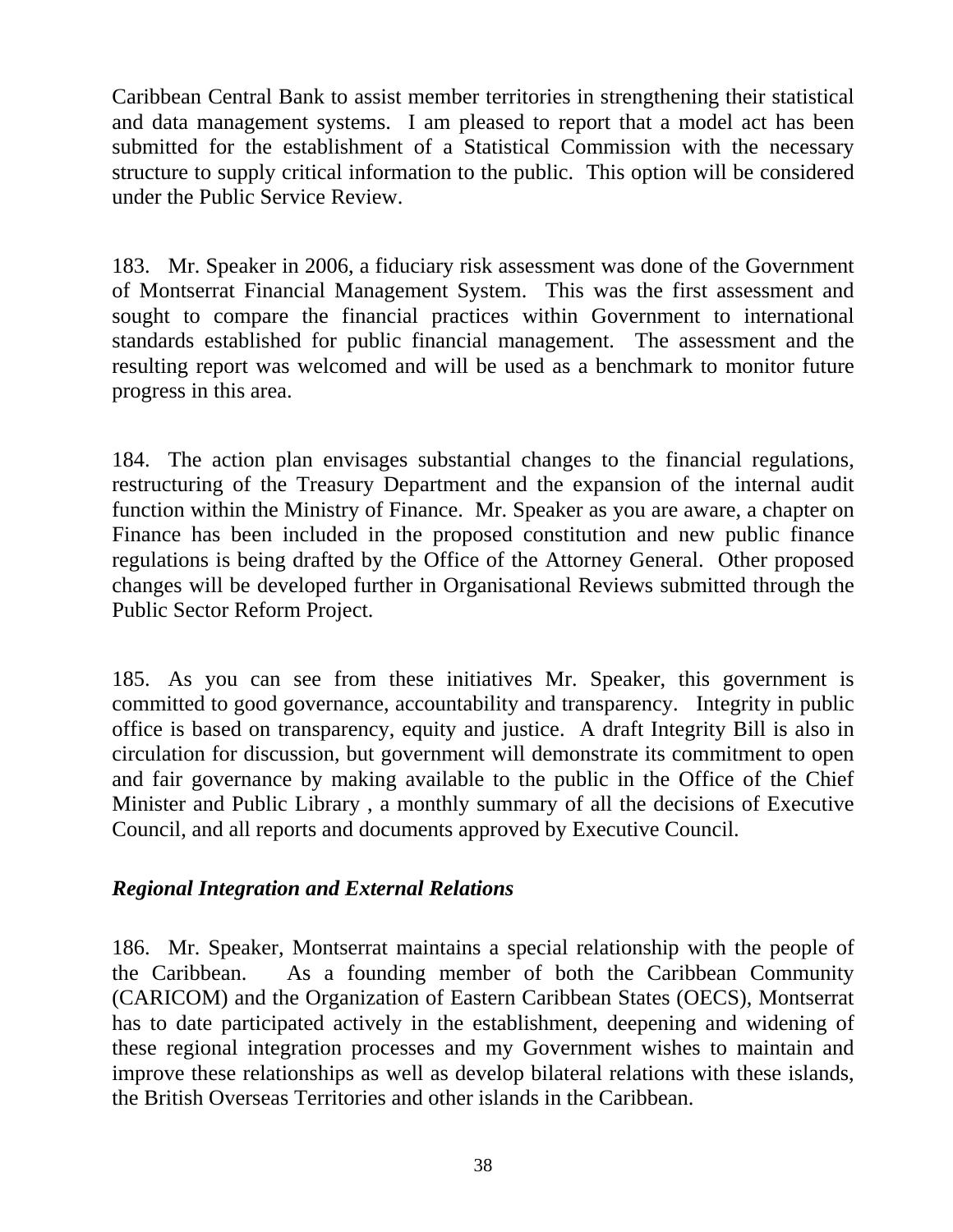187. In this regard my Government has approved the recommendation of the Patrick Antoine's Report: *Prospects for Integration with special reference to the CARICOM Single Market and Economy (CSME) and the European Union.* This month we will finalize the work programme which will take forward accession negotiations so that we can receive the Instrument of Entrustment to sign unto the Revised Treaty of Chaguaramas.

188. Mr. Speaker, Montserrat continues to receive tangible evidence of the importance of these relationships to our island. In January 2007 the Heads of the Caribbean Community allocated EC\$5.1M to the Government of Montserrat from the Petroleum Stabilization Fund to support Poverty Reduction Initiatives as well as Disaster Mitigation, Preparedness and Prevention projects. In February the OECS Secretariat confirmed that Montserrat will also benefit from the Petroleum Stabilization Fund – Special OECS Window which will support implementation of OECS projects. As a CARICOM designated disadvantaged country I am confident that Montserrat will continue to get the assistance, collaboration and support from the region leaders and people.

189. We expect to receive considerable financial assistance from the Regional Development Fund which becomes operational in July 2007. However, this will only happen if the United Kingdom gives us the entrustments to sign the Revised Treaty of Chaguaramas.

190. Mr. Speaker, my Government has indicated commitment to the CARIFORUM Financing Proposal for the Antigua-Montserrat Ferry Docking Facility in which the Little Bay Jetty will be rehabilitated and the existing access road upgraded as part of the Montserrat component of the project. This will cater to ferry service in the event of a volcanic emergency as well as enhance economic activities in services and goods.

191. To manage the servicing of these obligations and to cater for the range of issues which will develop from our relationships, a Regional Affairs Department will be established. We are considering proposals for such a department that would also deal with immigration, labour and consular matters. In the first instance, an institutional strengthening project financed by the OECS special window of the Petroleum Stabilization Fund will facilitate the required human resources capacity.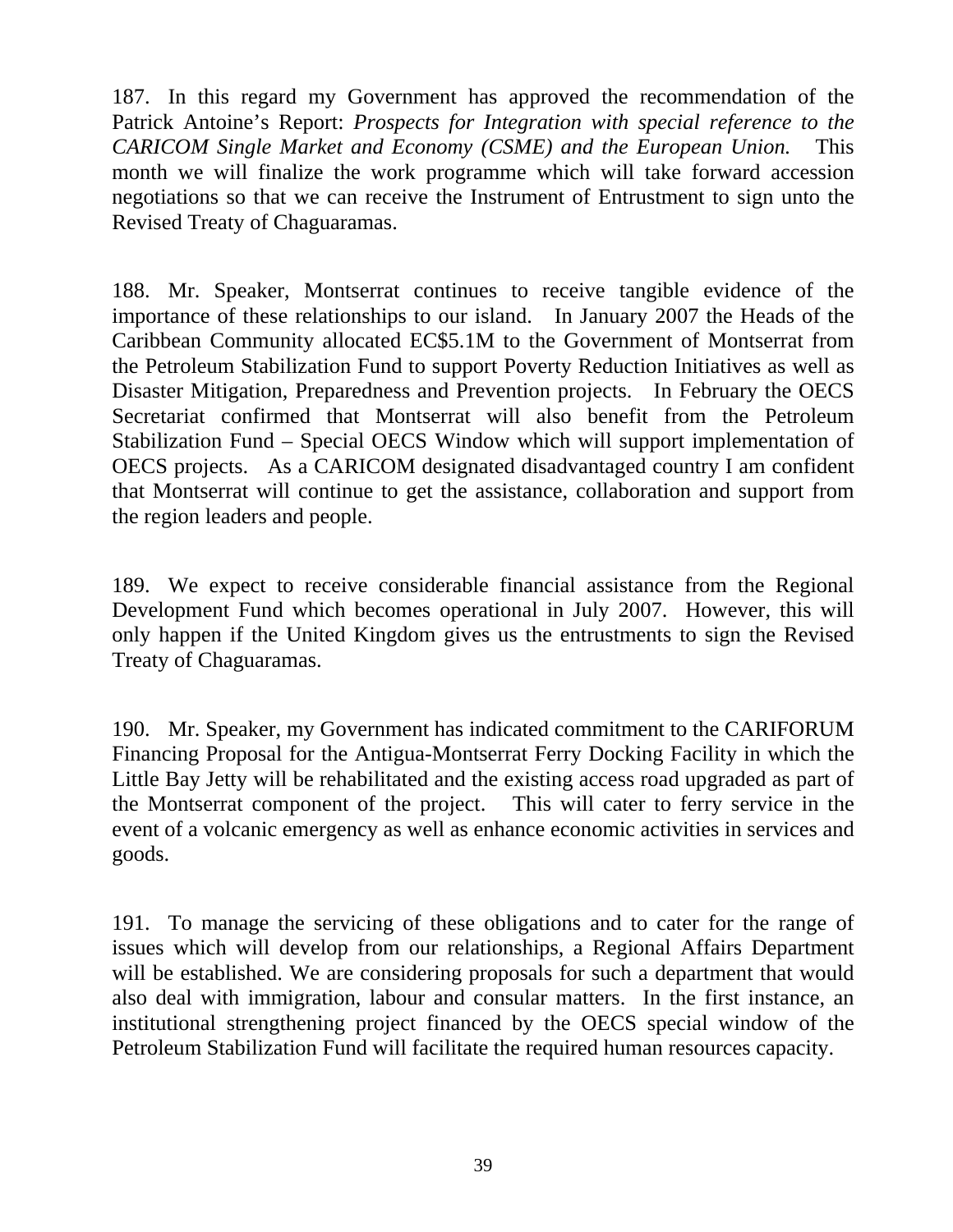# **FINANCING CENTRAL GOVERNMENT ACTIVITIES**

192. Mr Speaker, while we remain committed to the six (6) strategic objectives outlined in the Sustainable Development Plan, in this budget we have sought to target specific projects and programmes that will lead to the achievement of these objectives. You will no doubt have noted that we have discussed these activities throughout the budget.

193. The total budget for the 2007 fiscal year is one hundred and thirty one million one hundred and forty seven thousand seven hundred and forty eight dollars (\$131,147,748), recurrent expenditure will account for ninety million and two thousand five hundred dollars (\$90,002,500) and the capital budget will account for a further forty one million one hundred and forty five thousand two hundred and forty eight dollars (\$41,145,248). The estimates have been revised upwards to take into consideration the effects of inflation, approved policies and programmes for 2007, and currently approved recommendations of the Public Service Review.

### *Recurrent Revenue*

194. Mr. Speaker, the revenue required to fund last year's budget was eighty three million two hundred and thirteen thousand eight hundred and eighty seven dollars (\$83,213,877). This year the budget requirement is just over \$90 million. It is estimated that thirty eight million five hundred and fifty two thousand five hundred dollars (\$38,552,500) will be raised locally and fifty one million four hundred and fifty thousand dollars (\$51,450,000) will be funded by DFID through our Financial Aid Agreement.

195. Honourable Members will note that revenue raised locally shows an increase of approximately 8 percent over last year. This is not a result of further taxes but the result of a shift away from self-balancing votes to appropriately budgeting for both revenues and expenditure under these heads. Also, we anticipated increased revenues from international trade taxes and employment income on account of activities in the Tourism, Mining and Construction Sectors.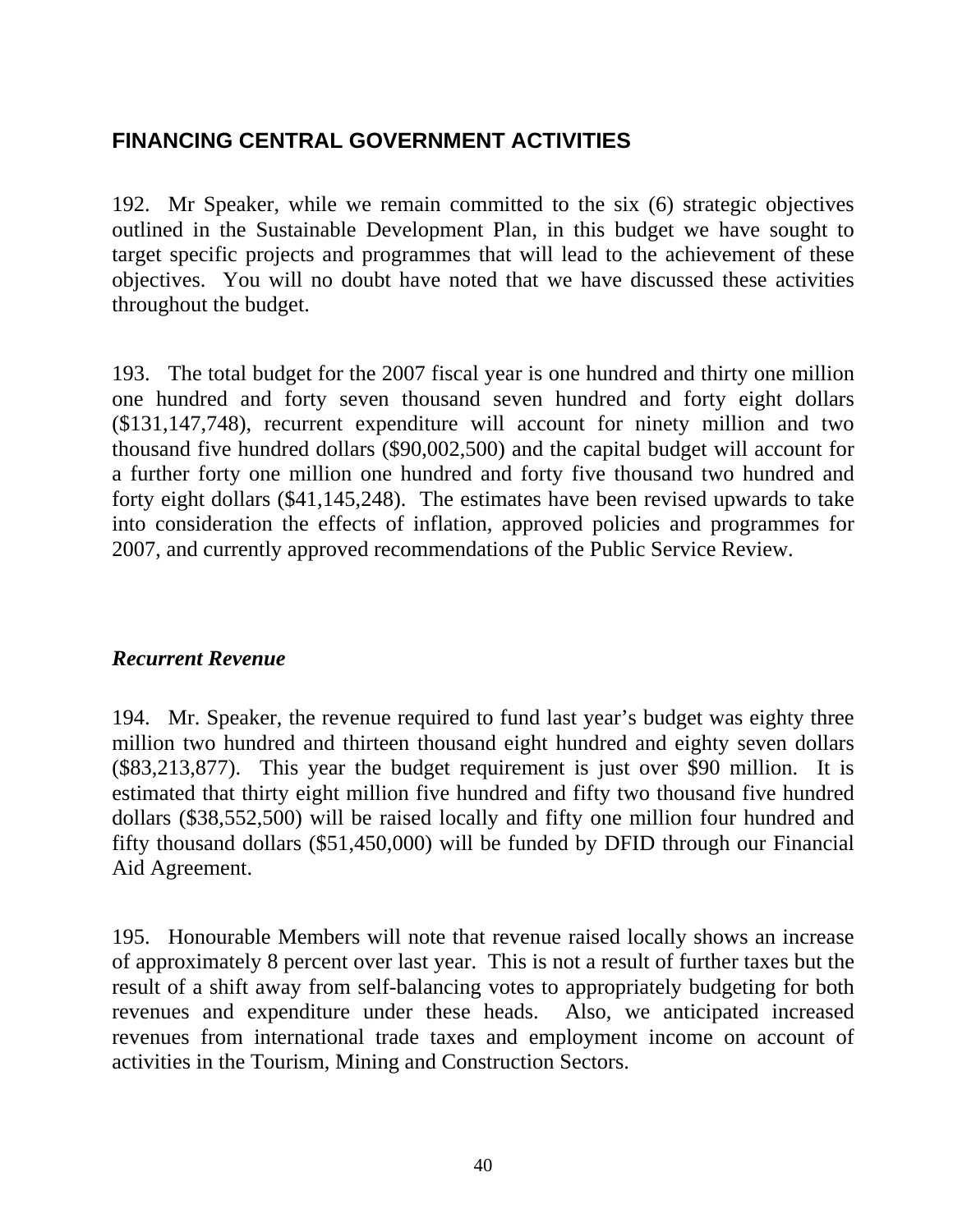### *Recurrent Expenditure*

196. Mr. Speaker, the recurrent expenditure has expanded from approximately \$83 million to \$90 million. This represents an increase of approximately 8 percent. The reasons for this were explained earlier.

197. It will be noted that there are substantial increases in the areas linked to public service management, internal security, infrastructure, education, health and social welfare. The estimates do not take account of expenses that are likely to occur later in the year as a result of the on-going public services review. It also does not take into account emergency expenditure relating to volcanic activity as this is an unknown factor and therefore a 'call down arrangement' has been agreed with DFID. Ministries and departments with responsibilities under the emergency plan are required to prepare operational plans and estimates based on the scenarios outlined by the Scientists so that the required funds can be called down quickly. Further, in light of the threat the island faces at this time, members will note the request in the Appropriation Act for the overdraft facility to be increased from \$2.5 million to \$5 million in the event that a rapid response is required to an emergency/event.

#### *Development Expenditure*

198. Mr Speaker, the total development fund estimates for 2007 will be forty one million one hundred and forty five thousand two hundred and forty eight dollars (\$41, 145,248) which is 26 percent more than the approved 2006 estimates. We also estimate over \$12 million in receipts from the sale of Government houses. The proceeds will be re-invested in public houses in the north of the island. The major allocation of twenty four million six hundred and twelve thousand four hundred and thirty eight dollars (\$24,612,438) will be managed by the Ministry of Finance and Economic Development even though the implementation and supervising of the projects will fall to ministries and departments across the public service, the Department of Administration will be responsible for one million four hundred and seventy thousand (\$1,470,000) and MAHLE has been allocated five million four hundred and twenty three thousand five hundred and eighty dollars (\$5,423,580). The other major programmes on the development side will be handled by the Ministry of Communication and Works through an allocation of nine million three hundred and fifty three thousand and ninety nine dollars (\$9,353,099) and the Ministry of Health and Community Services through an allocation of three million nine hundred and fifty seven thousand eight hundred and nine dollars (\$3,957,809).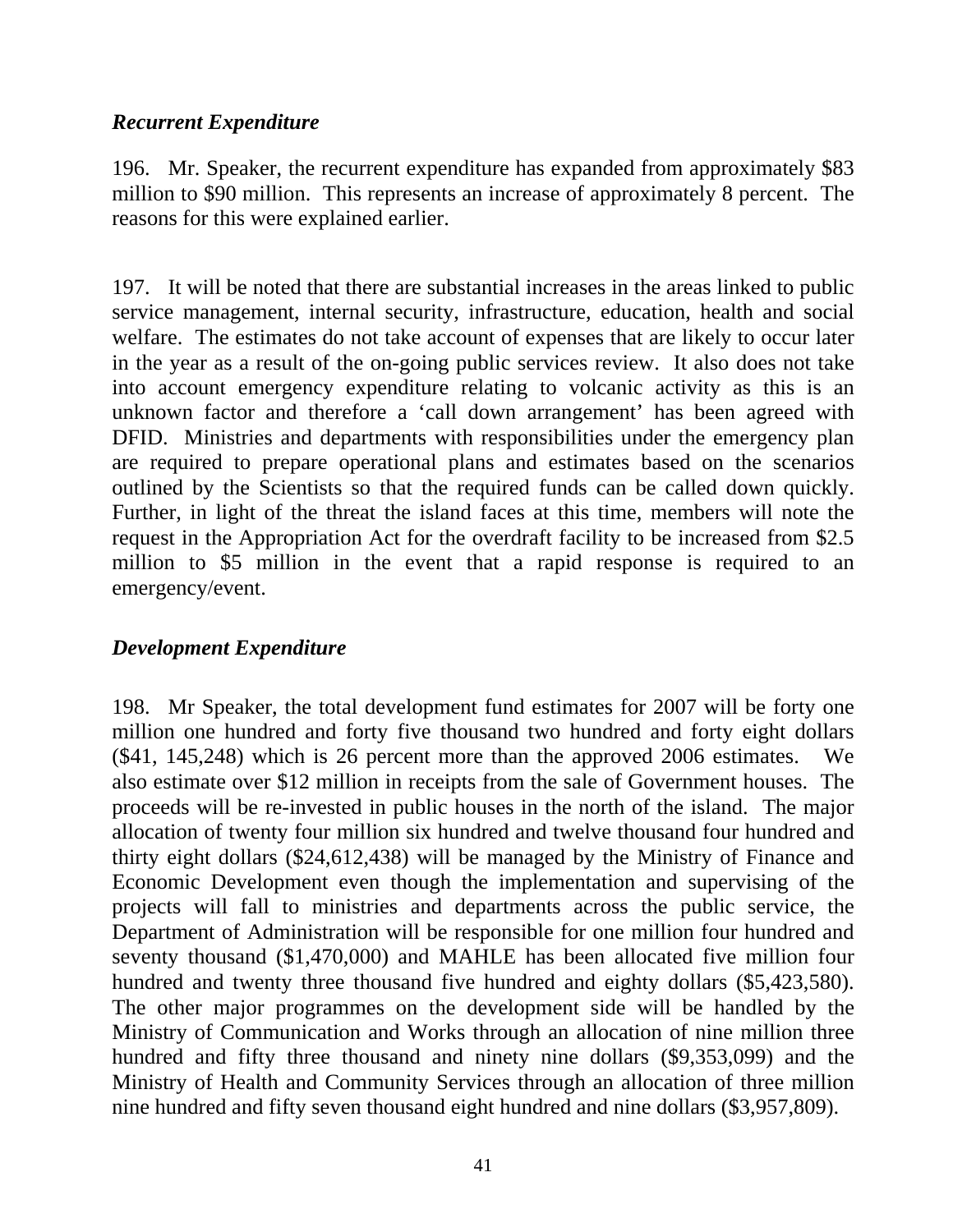## *DFID/GoM Aid Framework*

199. Mr. Speaker, the three-year planning period for Sustainable Development Plan expires this year. This means that GoM will, with contributions from the private sector and other development partners prepare a new development plan which will form the basis for negotiations on future aid.

200. Notwithstanding this, the current arrangement is for UK budgetary support of £10.5 million ((EC\$51.4m) support for the recurrent budget for 2007 and an indicative figure of £10.3 million (EC\$50.3m) for 2008. In addition, for the 2007 fiscal year the sum of £0.75 million (EC\$3.7 million) was provided for capital asset replacement and implementing small development projects that are consistent with our development goals. A similar allocation is anticipated in 2008.

201. The total DFID budget support for 2007 is £17 million (EC\$83.3m) and this means that the funding available for allocation to development projects over the 2007/8 UK financial year is £5.75 million (EC\$28.2m).

### *Additional Funding Arrangements*

202. In addition to EC\$83.3 in financing available from DFID and EC\$ 38.6 in local revenues, an amount of EC\$8.6 has been provided by the European Union. The EU funds will be used mainly towards the Little Bay Port Expansion, Infrastructure Development for the Little Bay Town Centre and the Tourism Development Project. Government of Montserrat from local resources has also allocated EC\$4.5 million towards its development programme. A further EC\$5.1 million has been apportioned from funds received from the Trinidad & Tobago Government under the Petroleum Stabilization Fund.

### *Public Debt*

203. Mr. Speaker, Government of Montserrat's total debt obligation for 2006 stood at just over EC\$12.7 million. However only EC\$4.0 million of this amount is Central Government's debt, the remainder is Public Guaranteed debt on behalf of the Montserrat Port Authority. It is anticipated that MONLEC will borrow some EC\$12.0 million from the Caribbean Development Bank (CDB) for its capital expansion programme. This loan from the CDB will have to be guaranteed by the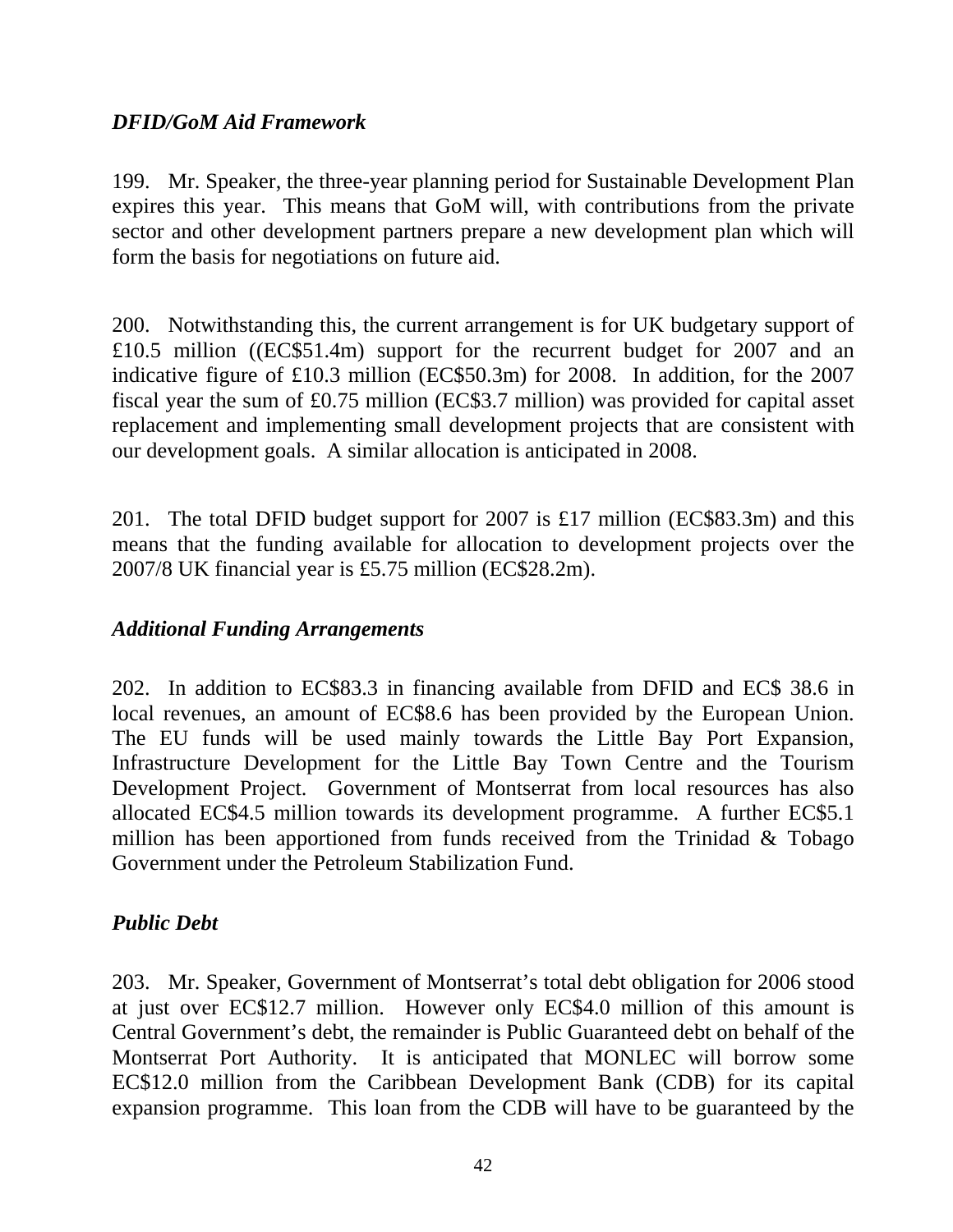Government of Montserrat and will therefore have a significant impact on Government's debt obligations.

204. Government's debt to GDP ratio is currently at 10.7 percent which is well below the fiscal benchmark target of 60 percent set by ECCB and the 80 percent limit established by DFID and IMF.

# **ECONOMIC AND FINANCIAL POLICIES AND TARGETS**

*New Macro Economic and Fiscal framework* 

205. Mr Speaker, this year the planning period for Sustainable Development Plan comes to an end and it will give us a golden opportunity to comprehensively review our economic, social and financial policies, to determine the best way forward and to present a combination of policies and targets that will cover the next three to five years.

206. We want this to be a participative approach in which every stakeholder has the opportunity to ensure that their issues as they relate to national policies are taken into account.

207. It should be noted that in the new financial legislation there will be a requirement for a three to five year macro economic and fiscal policy framework to be laid in this Honourable House so that members can participate and monitor progress on key policy issues. Also, Ministers will be able to monitor progress on policies within their own departments and the sectors which are influenced by these policies.

# *Transfer of Services to the Private Sector*

208. Mr Speaker, the economy continues to be government led and we intend through the public service review process to reverse this situation. In 2007, those services approved for transfer to the private sector will be so transferred after giving first preference to the officers who are currently employed in these services. A commercial Adviser will be engaged to develop the proposals to facilitate the tendering of these services. While this may not reduce the cost to government in the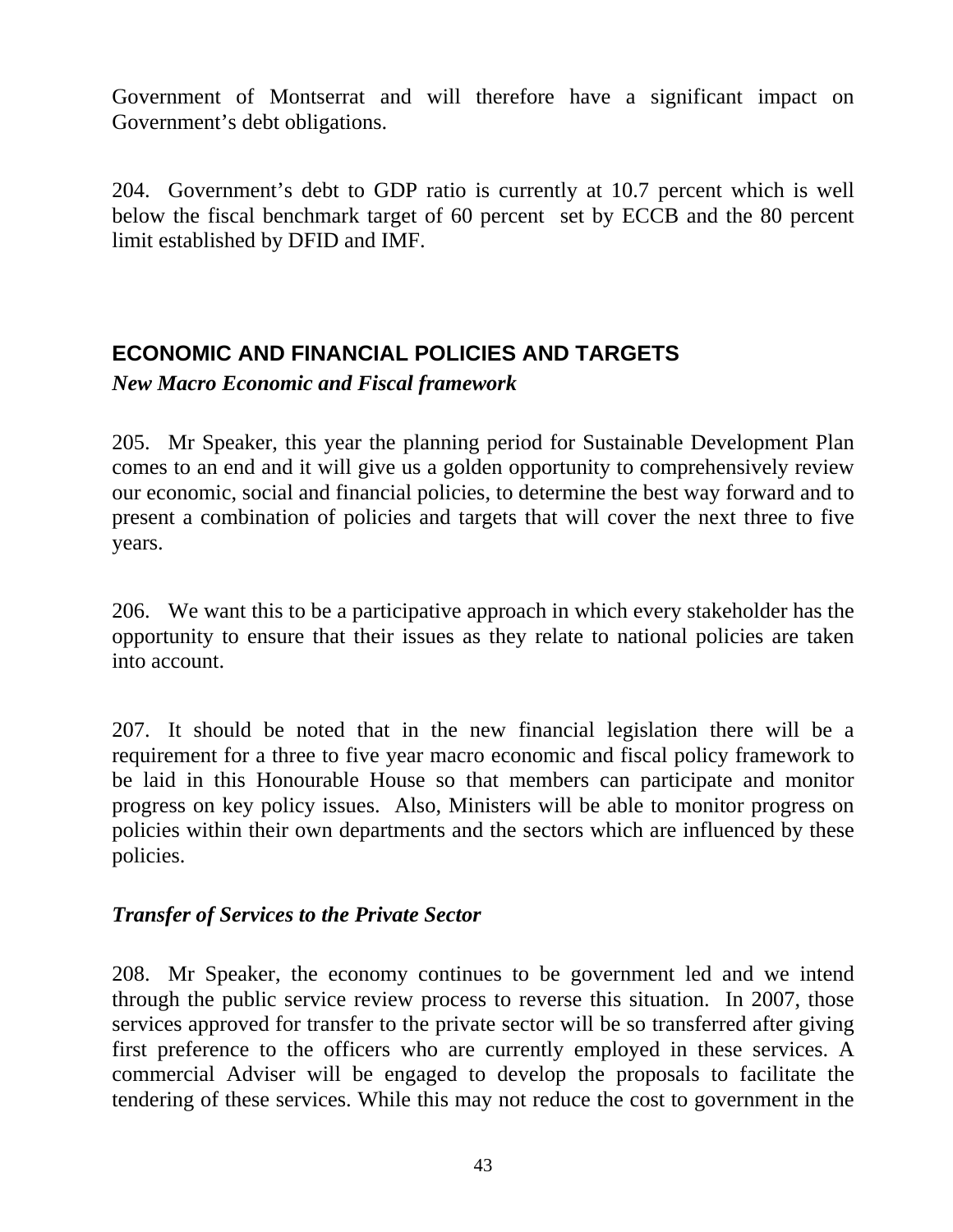short term, it will form the foundation for developing larger business ventures which can supply the relevant service to the public sector as well as the private sector.

## *Removal of the Foreign Exchange Levy*

209. All the countries of the Governments of OECS gave their commitment to the Monetary Council to remove all barriers to the free movement of internal and foreign capital. In particular, a decision was made for the removal of the foreign exchange levy. Montserrat is now the only OECS country that has not implemented this decision after the Governments of Anguilla and Antigua recently made the necessary legislative changes. This position is untenable since the tax is increasingly being avoided as a result of these transactions being completed in other jurisdictions rather than locally. Mr. Speaker, with effect from 1 July 2007, the one and three-quarter (1 ¾ percent ) percent tax will be removed from foreign exchange transactions.

### *Taxation Policies*

210. Mr Speaker, the trend in taxation is for governments' to reduce tariffs on internationally traded goods. Given that one of our major sources of revenue comes from import duties, this will be a difficult but unavoidable adjustment for Montserrat. Clearly, as more of our neighbours move to the value added tax, we will become increasingly uncompetitive and unattractive; and when this is combined with the special problems resulting from volcanic activity, the economy will deteriorate and loose its current momentum.

211. In 2007 GoM will begin to analyse its current tax structure with a view of systematically reducing its reliance on international trade taxes by shifting to more direct taxes and user charges. Hopefully, the transition can be made with the receipts from royalties and income from other property rights.

212. Notwithstanding this, my Government wishes to put forward the following policies: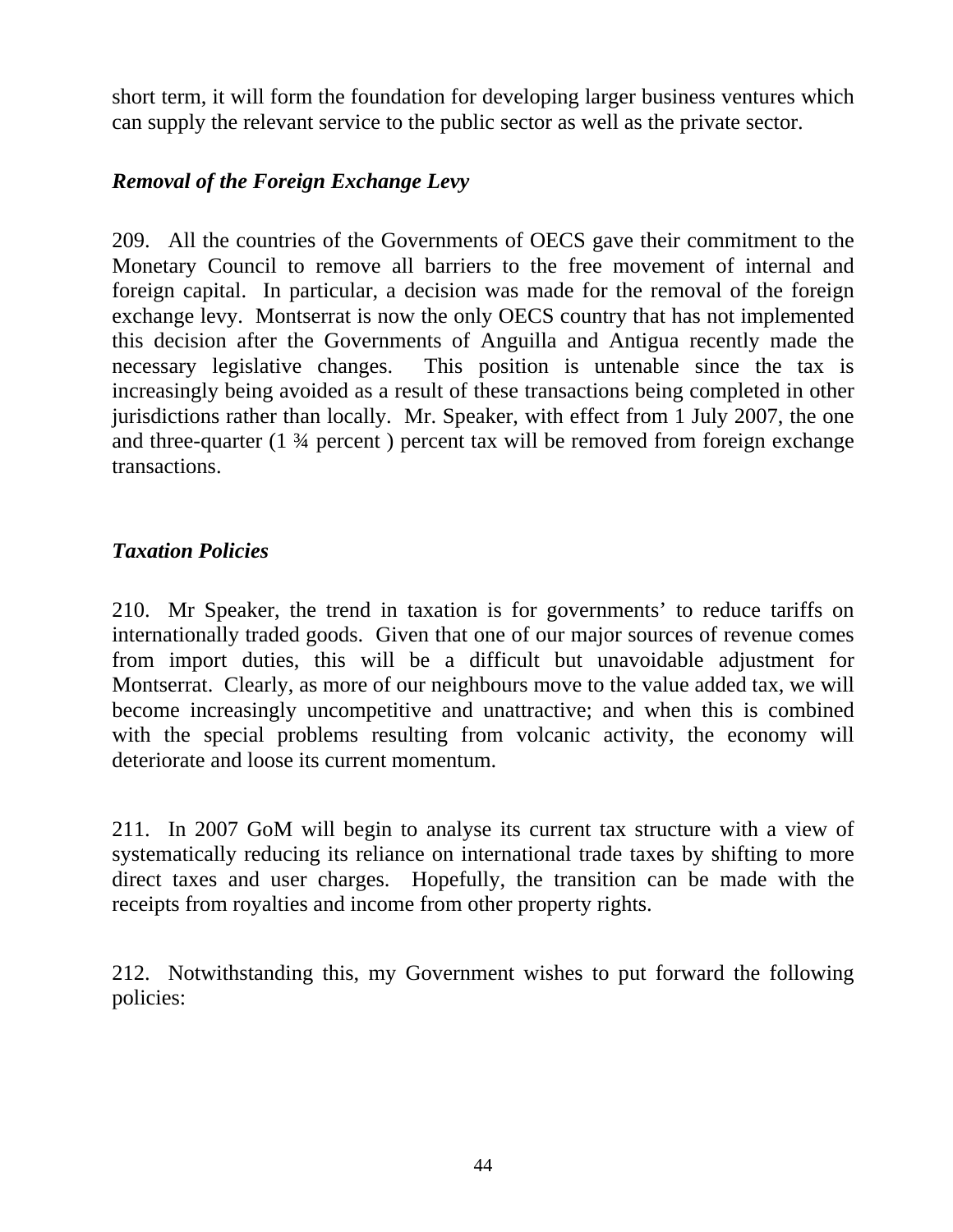# **Property Taxes**

213. There have been many representations and complaints raised with respect to property taxes. Mr. Speaker this Government proposes to address these issues by introducing the following measures:-

- a. Having regard to our peculiar circumstances and our need to provide incentives and encouragement to owners of properties on Montserrat, land on island will be reclassified and expanded in the legislation to provide for agricultural, residential, commercial, industrial, hotel, cultural, historical and recreational use classes (similar to that of Barbados);
- b. In the case of residential property, the cost of a low income single family residence is approximately \$150,000. My Government is proposing that the deduction on the value of the dwelling house for property tax purposes be increased from \$50,000 to \$150,000.
- c. In the case of business properties constructed within the last three (3) years and all new commercial buildings, GoM will grant a moratorium on property tax for a period of five (5) years and thereafter 25 percent reduction in taxes due for a further five (5) years. All other commercial properties will benefit from a 25 percent reduction in property tax due until 2012. Given the prevailing economic situation in Montserrat and the resulting poor performance of private businesses that this will provide some measure of relief to them.
- d. Mr. Speaker, the Property Tax Legislation provides that property tax rates for the ensuing year must be approved by  $15<sup>th</sup>$  December for the ensuing year. We note from a recent study that our property tax rates are in some cases between 100 percent and 600 percent higher than countries like Grenada, Barbados and Antigua. We are proposing that the following the property tax rates to be applied with effect from 1 January 2008. The following rates will be more comparable by regional standards and relate more closely to our economic circumstances:

| <b>Property Description</b> | <b>Current Rate</b> | <b>Revised Rate</b> |
|-----------------------------|---------------------|---------------------|
| $\%$                        | $\%$                | $\%$                |
| Agricultural land           | 0.4                 | 0.20                |
| Residential land            | 0.8                 | 0.50                |
| <b>Residential Building</b> | 0.25                | 0.25                |
| Other lands                 |                     | 1.00                |
| Other buildings             |                     |                     |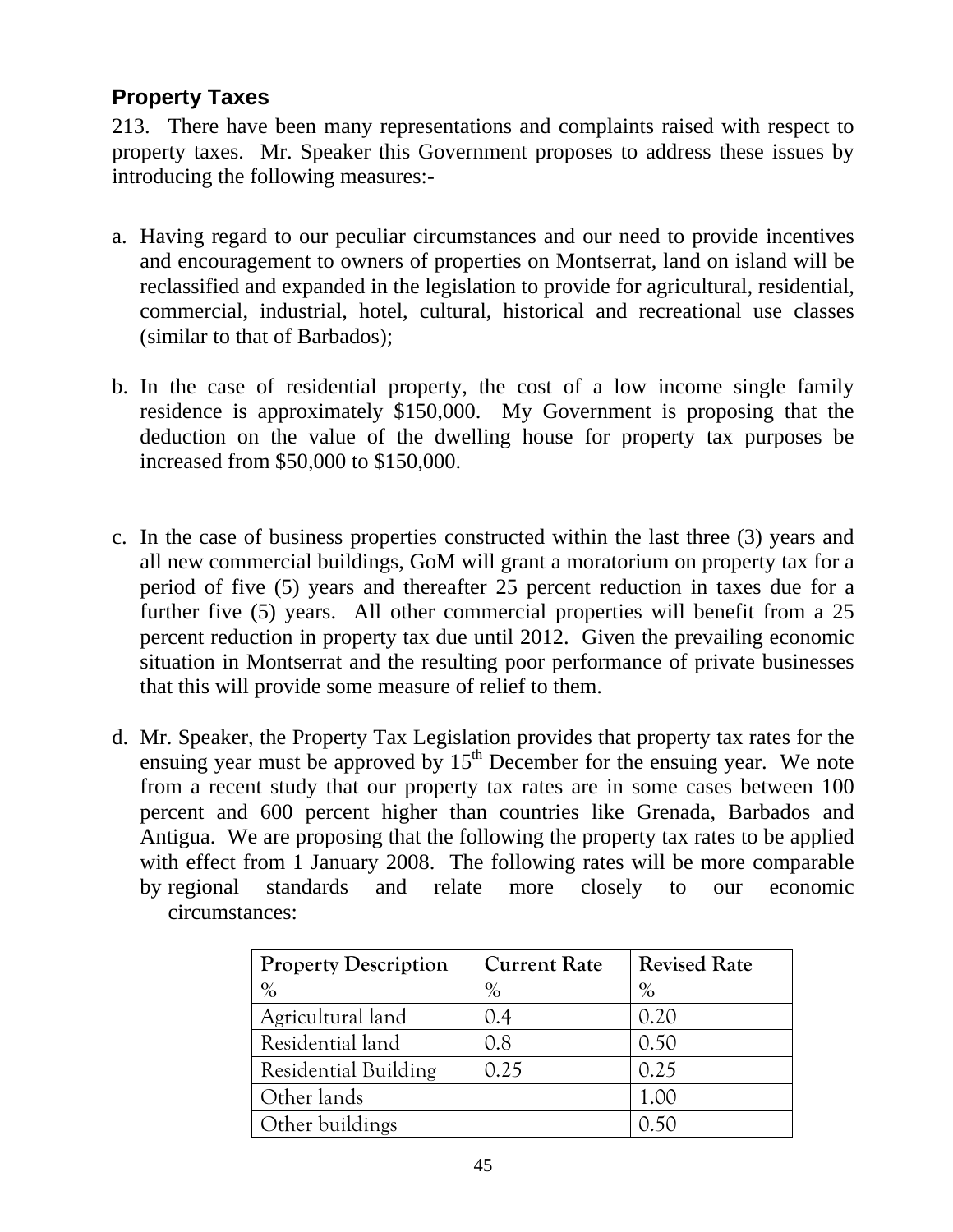## **Income Taxes**

214. Mr Speaker, currently income derived from savings of individuals and businesses on Montserrat but who are resident for tax purposes in a European member state are liable to withholding taxes in that member state. The following policy will therefore only relate to persons – corporate and otherwise who are resident for tax purposes on Montserrat. With effect from 1 January 2007, the Income Tax Act will be revised to reflect that interest derived from deposits/savings will be exempt but other types of interest – mortgage, loans and so on is liable to tax.

## **Tax Management**

215. Mr Speaker, we have just approved the organisational review including a new structure for the Inland Revenue Department. Emphasis has been placed on taxpayer services including public education and customer service. Further work is being done with the intention of merging the Inland Revenue and the Customs Department into a Revenue Authority. Mr Speaker, we hope that this will not only lead to greater efficiencies but significant improvement in both departments' relationship with the public.

### *Targets*

216. There are a number of targets and assumptions that have been made in this budget. These include economic growth of at least 3 percent; population will continue to grow at a rate of 5 percent (population grew from 4785 to 5027 in 2006) and inflation should not exceed 2 percent. If inflation increases beyond 4 percent, GoM will consider relevant measures to cushion the shock to the areas affected. With the exception of an emergency event, the budget presented will be able to cover the operations of Government for 2007 albeit there may be need to rearrange priorities.

# **ACKNOWLEDGEMENTS**

217. Mr. Speaker, on behalf of the Government I wish to thank all the individuals and organisations, in the public and private sectors, as well as the civil society organisations who have contributed to the formulation of this Budget. I must pay tribute to the hard working and dedicated officers in the public sector who continue to provide exceptional service to all citizens. The quality of their work is evident in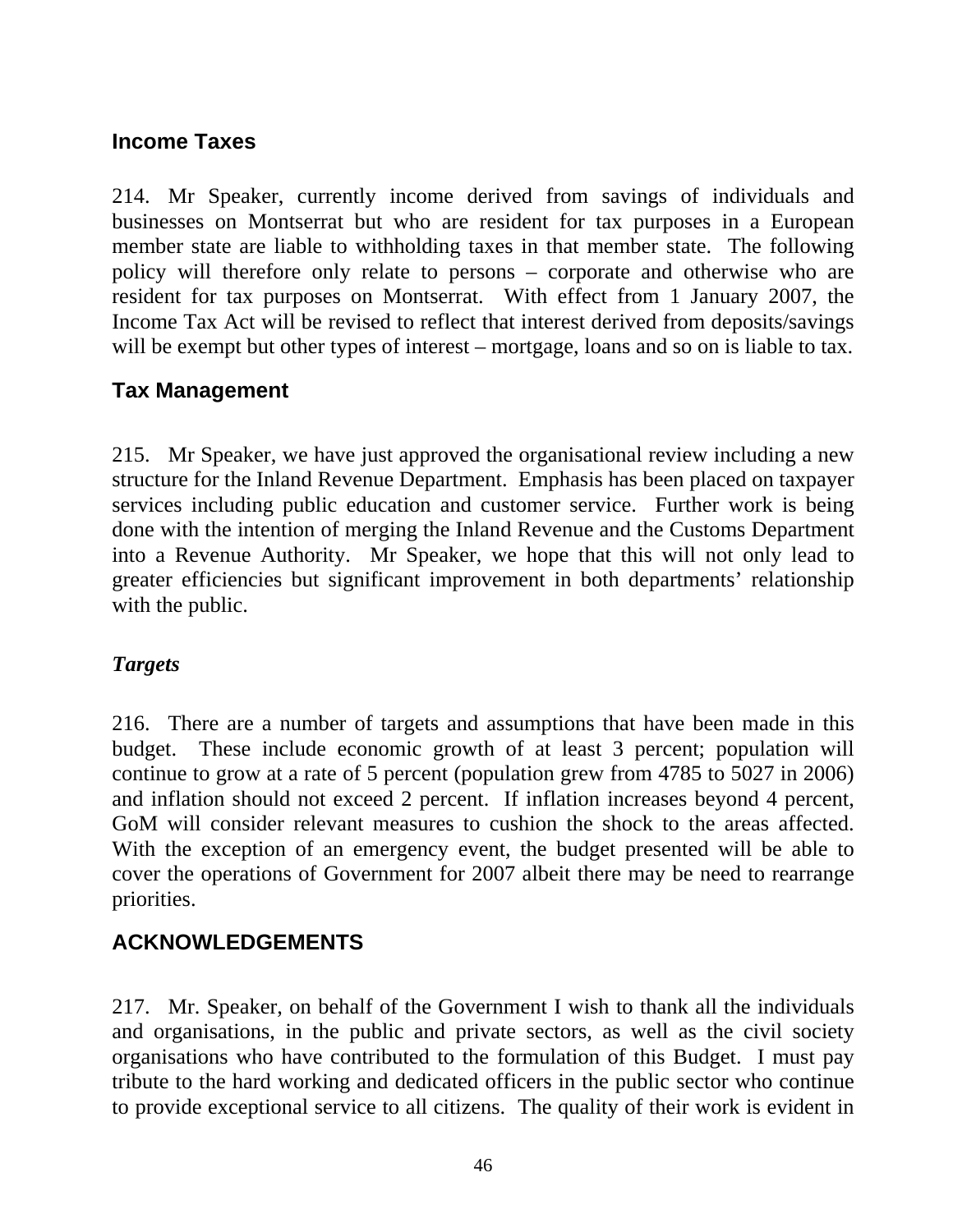the accompanying documents which form part of the national budget process. These public officers must be commended for their professionalism.

218. Mr. Speaker, we have inherited several traditions which must be changed. The annual budget should be presented no later than the  $1<sup>st</sup>$  week of December, and the cloud of secrecy which surrounds the preparation of the budget encourages a one man show and deters the active participation of staff and political colleagues. I will endeavour to make these changes in the future.

219. I must express gratitude to Her Excellency the Governor, my Cabinet colleagues and other members of the Government for their contribution and invaluable input. I take this opportunity to wish Her Excellency, Deborah Barnes-Jones farewell as she leaves later this year.

220. Mr. Speaker, our progress would not be possible without the very generous support of a number of international and regional institutions including the HMG and in particular DFID and FCO, the European Union, CDB, ECCB, OECS and CARICOM.

# **CONCLUSION**

221. Mr. Speaker, theme for this budget is '…investing today for a sustainable and equitable tomorrow.' This Government is saying to you therefore, and you would have noted from my presentation that we are investing in our infrastructure and our institutions. We are investing in appropriate systems and frameworks. We are investing in making our economy, including the private sector work for us. We are investing in our internal and external relationships. We are investing in our environment, and most importantly we are investing in our people and our children.

222. You will also note that within our limited resources, our fiscal policies have sought to ease the burden on those who choose to continue to live on island. This, Mr. Speaker is the thrust of the 2007 budget. A budget when approved and implemented will transform Montserrat and be just reward for our people's perseverance and resilience.